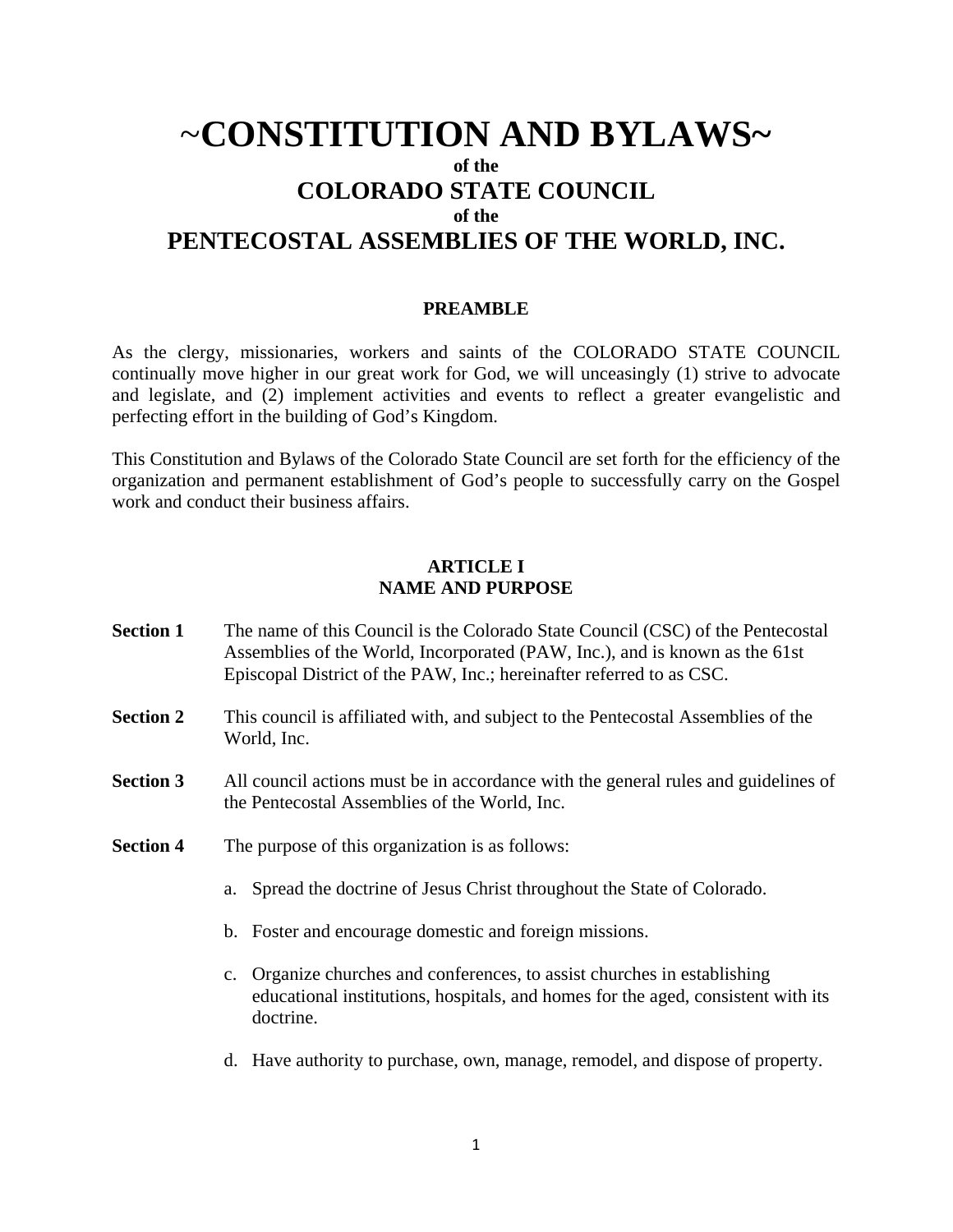- e. Set standards for the churches and ministries affiliated with the Colorado State Council, and regulate the condition of said entities.
- f. Regulate admission and dismissal of churches and ministries.

# **ARTICLE II COUNCIL MEMBERSHIP**

- **Section 1** Membership in the Colorado State Council will be open to:
	- a. Any person who has been baptized in the Name of Jesus Christ and filled with the Holy Ghost according to Acts 2:4, 38-39 and is a member in good standing within any church in good standing within the Colorado State Council.
	- b. Any person who is a member in good standing of any church in good standing within the Colorado State Council.
- **Section 2** The Executive Steering Committee will determine fees for membership in the Colorado State Council.
- **Section 3** A new church's application for membership in the Colorado State Council will be considered for affiliation on the following basis:
	- a. That they teach and practice the doctrine on membership as defined by the Pentecostal Assemblies of the World, Inc. (PAW, Inc.).
	- b. That they have a pastor who is licensed by the PAW, Inc.
	- c. That they will participate with the International Convention of the PAW, Inc. through a system of delegates.
	- d. That the church agrees to adhere to the fees prescribed by the Colorado State Council Executive Steering Committee.
	- e. Membership may be terminated by either the Pastor or church governing body, or PAW, Inc. and the Colorado State Council Executive Steering Committee for causes stated in the PAW, Inc. bylaws after due process.
- **Section 4** Each church has a fiduciary responsibility to submit a report (on the designated Council Church Report form) at each Council session stating the church's census (membership gains/losses). Funds reflecting each church's financial obligation to the Council are to accompany said report. (For assistance determining the church's financial responsibility, visit us online at *www.coloradostatecouncil.org*— go to official forms/church report).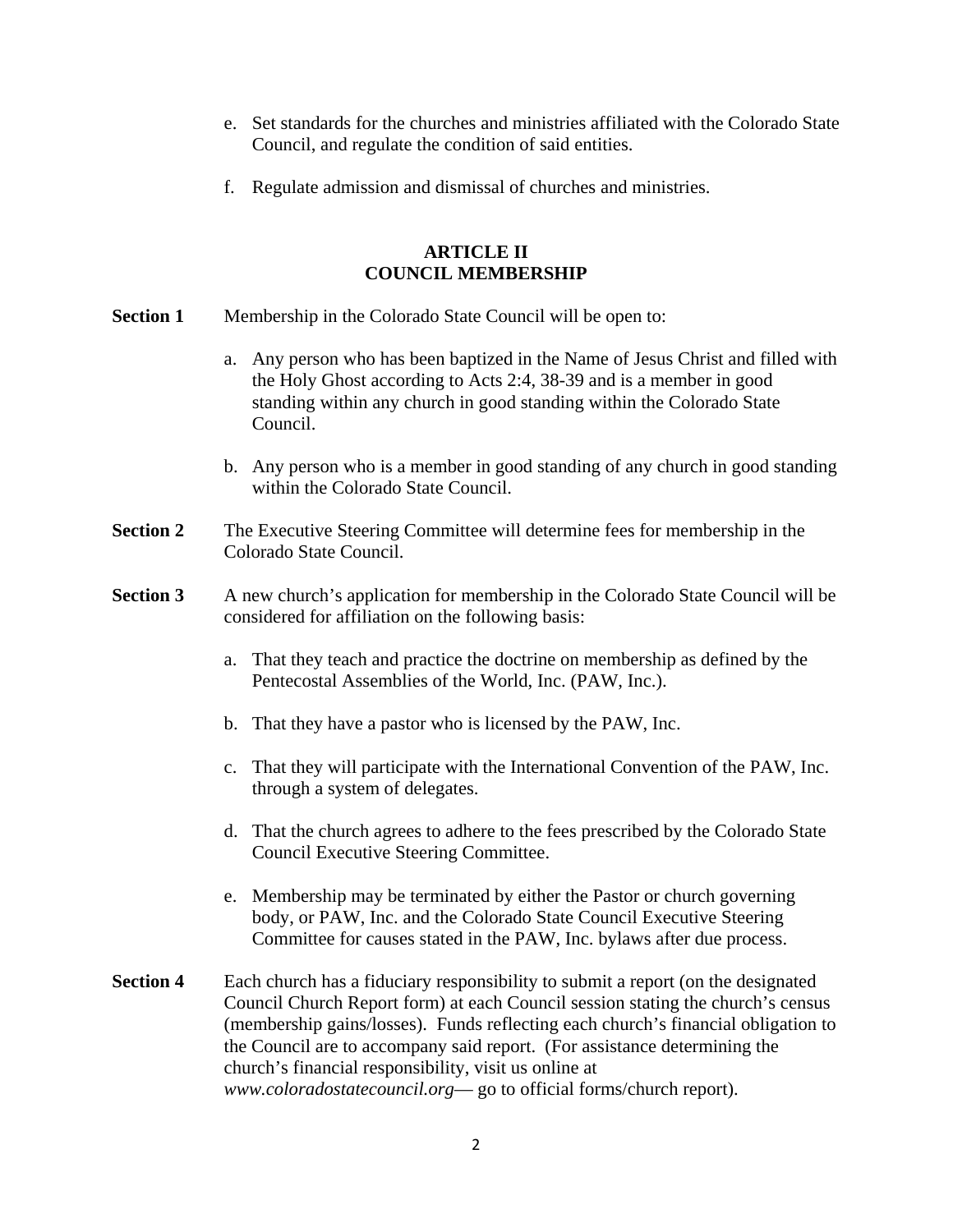# **ARTICLE III COUNCIL SESSIONS**

- **Section 1** The Council will convene on the third Thursday in the months of February, June, and September.
- **Section 2** Meetings will convene Thursday through Saturday of each Council session.

### **ARTICLE IV PARLIAMENTARY AUTHORITY**

- **Section 1** The parliamentary authority is the Robert's Rules of Order.
- **Section 2** The Council will not be under the authority of the Robert's Rules of Order if the rule is in conflict with Scripture, Constitution and Bylaws, or special rules of order of the Colorado State Council.

# **ARTICLE V QUORUM**

A majority of the members will constitute a quorum in any meeting. When voting upon legislative items, a quorum will include at least two-thirds of the delegates, representatives or their alternate.

#### **ARTICLE VI METHOD OF AMENDING**

- **Section 1** The provision of the Constitution and Bylaws of the Colorado State Council may be either repealed or amended by the following procedure: (1) Notice of motion must be presented to the previous General Council Assembly prior to the actual vote on the motion and (2) A two-thirds majority vote is needed for a motion to be adopted.
- **Section 2** Rules can neither be suspended nor changed by any vote without following the above procedure.
- **Section 3** No motions, rules, or regulations will be enacted that conflict with the Scriptures, the Colorado State Council's Constitution and Bylaws, or with the rules or regulations of the Pentecostal Assemblies of the World, Inc.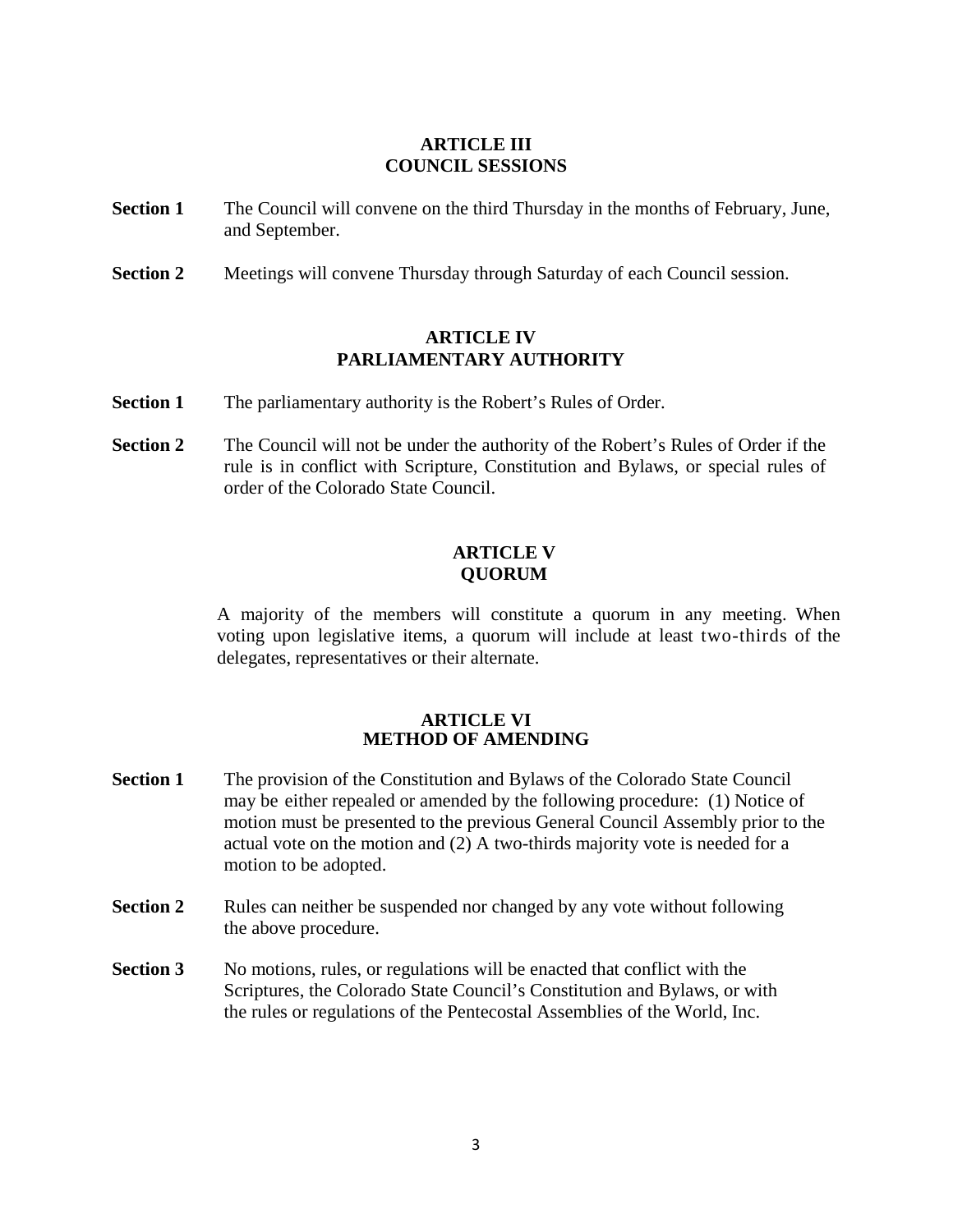#### **ARTICLE VII OFFICIALS of the COLORADO STATE COUNCIL**

- **Section 1** Consistent with the Pentecostal Assemblies of the World, Inc., the duly elected Bishop of the Diocese is the Executive Head of the Colorado State Council.
- **Section 2** The Executive Steering Committee of the Colorado State Council will consist of the Diocesan Bishop, Suffragan Bishops, District Elders, Council Chairman, Vice Chairman, General Secretary, Assistant General Secretary, General Treasurer, Assistant General Treasurer.
	- a. The Diocesan Bishop will appoint Suffragan Bishops, District Elders, and Auxiliary Directors.
	- b. At the discretion of the Diocesan Bishop, he may appoint an Administrative Assistant and an Executive Administrative Secretary. The Diocesan Bishop also will determine, at his discretion, the duties of the Administrative Assistant and the Executive Administrative Secretary.
	- c. Elected General Body officers will consist of the following: Council Chairman, Vice Chairman, General Secretary, Assistant General Secretary, General Treasurer, and Assistant General Treasurer.
	- d. To be eligible for nomination, a candidate must:
		- 1. Have been baptized in the Name of Jesus Christ and filled with the Holy Ghost according to Acts 2:4, 38-39 and is a member in good standing within their church and the Colorado State Council.
		- 2. Have attended and supported their local church, which is a member of the CSC, for at least three (3) years. (The Nomination Committee may request a letter of recommendation).
	- e. Officers will be elected by majority vote for a period of three years, except those specifically designated as being appointed by the Executive Steering Committee.
	- f. An elected officer's tenure of office will be limited to two consecutive three-year terms. After they have been out of office for one three-year term, then they will be eligible for re-election.
	- g. All General Body office vacancies occurring between terms will be filled by the Executive Steering Committee members. (Refer to Article VIII—Sections 12(c), 14(o), 16(b), and 20(d)).
	- h. Officers will be nominated at the February Council of the election year. Names will be submitted to the Nomination Committee for verification of eligibility. The Nomination Committee will give their report to the Chairman one month prior to the June Council.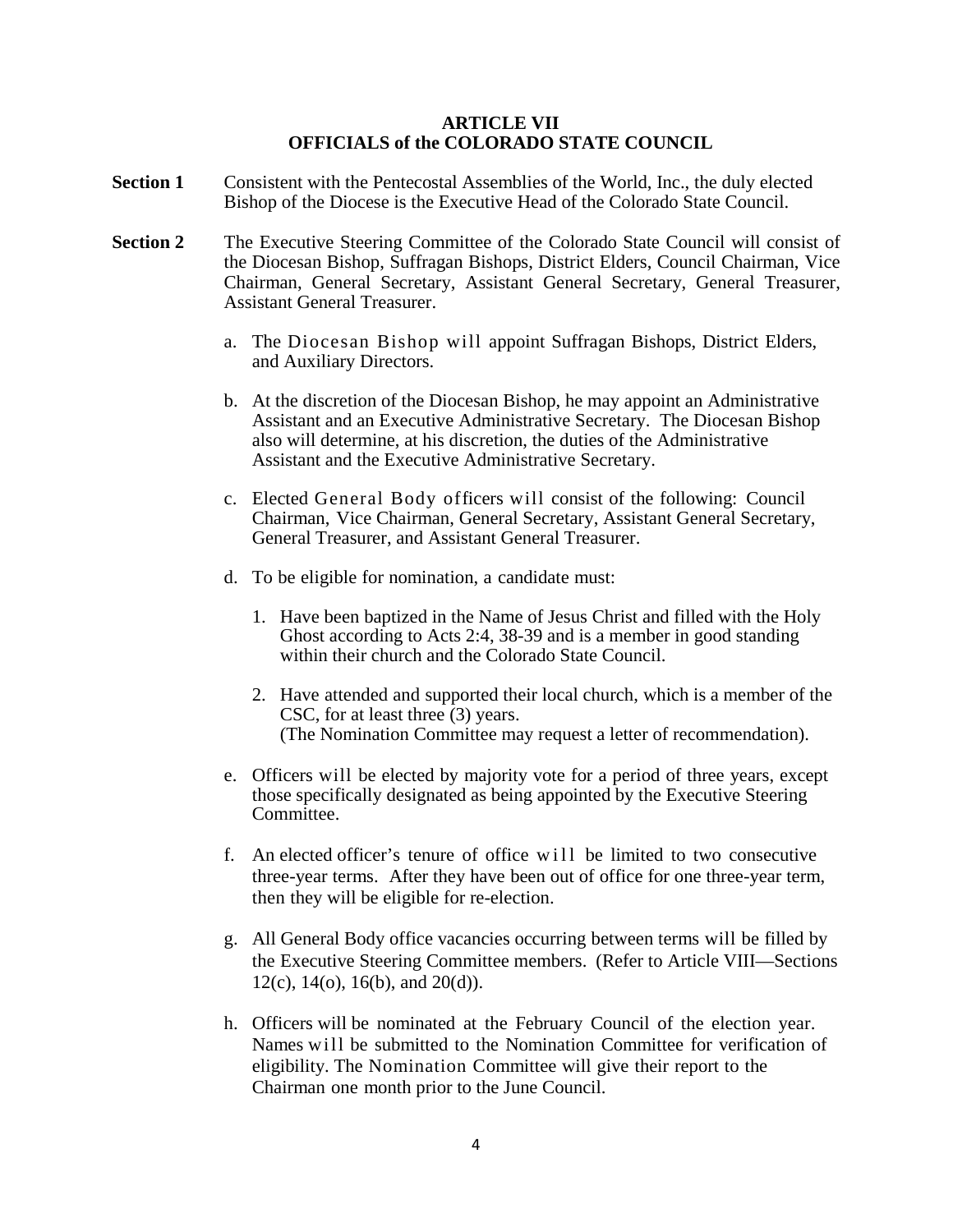- i. Officers will be elected by a majority vote conducted by secret ballot, unless another method of election is designated.
- j. Only registered members are allowed to vote.

#### **ARTICLE VIII QUALIFICATIONS AND RESPONSIBILITIES OF OFFICERS**

| <b>Section 1</b> | Spiritual qualifications of the officers of the Colorado State Council will be<br>consistent with the basic principles of holiness—baptized in Jesus Name and filled<br>with the Holy Ghost—for at least three (3) years. Spiritual preparation will<br>endow one with God's wisdom, which will confound the wise of this world. |  |
|------------------|----------------------------------------------------------------------------------------------------------------------------------------------------------------------------------------------------------------------------------------------------------------------------------------------------------------------------------|--|
| <b>Section 2</b> | Academic knowledge for a desired position is required; academic requirements<br>are as follows:                                                                                                                                                                                                                                  |  |
|                  | A high school diploma or GED, as the minimum requirement<br>a.                                                                                                                                                                                                                                                                   |  |
|                  | b. A working knowledge of parliamentary procedures                                                                                                                                                                                                                                                                               |  |
|                  | Good communication skills and an ability to interact with a diverse population<br>$C_{\bullet}$                                                                                                                                                                                                                                  |  |
| <b>Section 3</b> | The Qualifications of Suffragan Bishops and District Elders are as follows:                                                                                                                                                                                                                                                      |  |
|                  | a. Blameless                                                                                                                                                                                                                                                                                                                     |  |
|                  | b. Of good behavior                                                                                                                                                                                                                                                                                                              |  |
|                  | c. Not a novice                                                                                                                                                                                                                                                                                                                  |  |
|                  | d. One who leads or administrates according to I Timothy 5:17 and Titus 1:6                                                                                                                                                                                                                                                      |  |
|                  | e. Must be an ordained minister                                                                                                                                                                                                                                                                                                  |  |
|                  | Must have been in good standing with the PAW, Inc. for at least three years<br>f.                                                                                                                                                                                                                                                |  |

- g. Must have been a 100% financial supporting member of the PAW, Inc. for at least three years (credentials and church documentation must be current)
- h. Appointed clerical titles for female clergy:
	- 1. The title of District Elder may be given to the female clergy of the Colorado State Council, in which they may be elevated at the discretion of the Diocesan Bishop. (*2010 PAW, Inc. Minute Book,* Section 9, page 59)
	- 2. Effective January 2010, the Diocesan Bishop [sic] may exercise his [sic] right to consider, appoint, and promote qualified female clergy without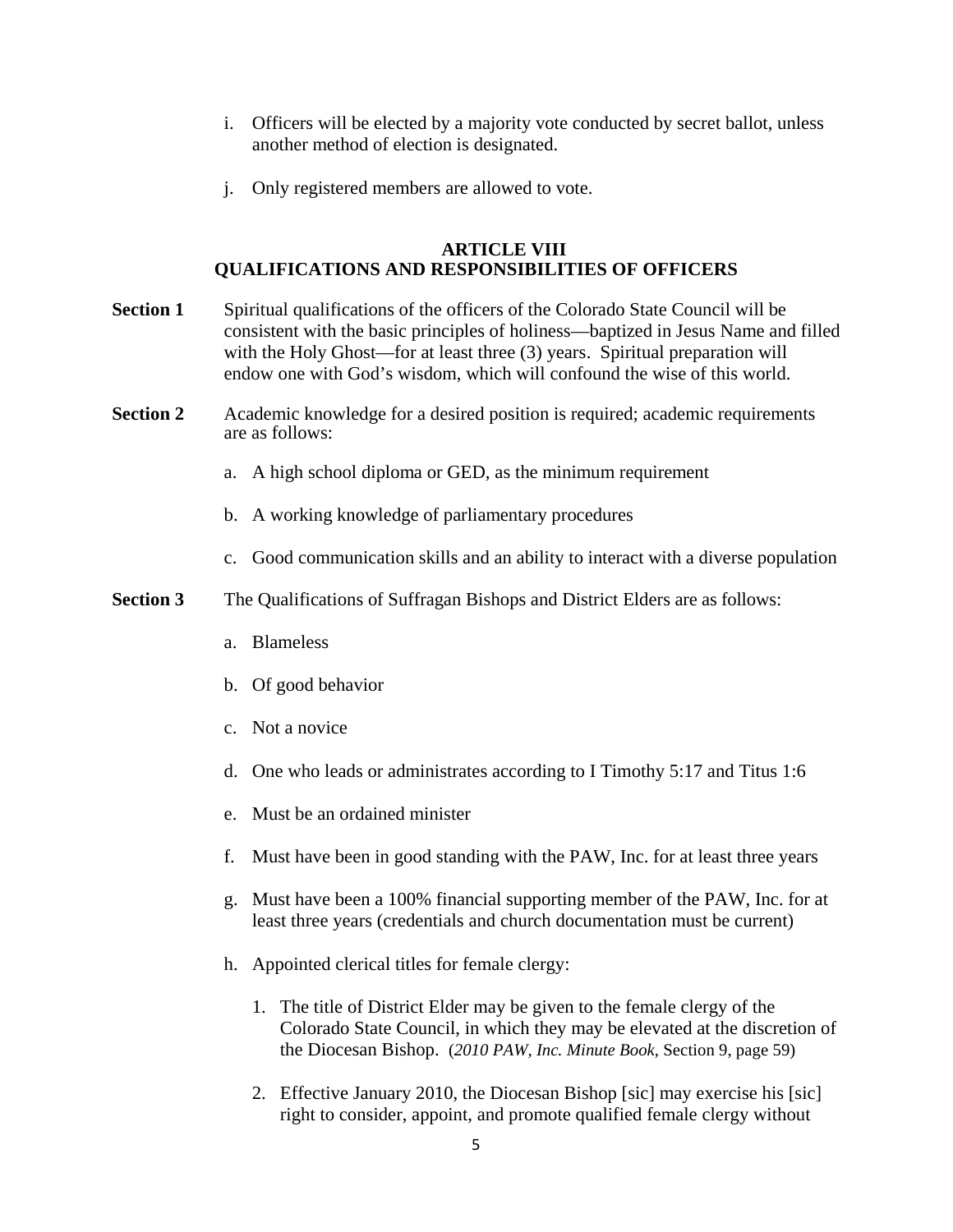restraint into the office of Suffragan Bishop. (*2015 PAW, Inc. Minute Book,* Apostolic Manifesto, Critical Issues, page 39)

#### **The Responsibilities of the Suffragan Bishops**

- **Section 4** The Suffragan Bishop is an appointed position and receives any and all authority from the Diocesan Bishop.
	- a. The Suffragan Bishop will assist the Diocesan Bishop in the performance of the Diocesan's assigned duties as directed.
	- b. In the absence of the Diocesan Bishop, the Senior Suffragan Bishop or Senior District Elder, or the Bishop's designee who is one of the other Suffragan Bishops or District Elders, will represent him.
	- c. When a Diocesan Bishop, because of sickness, senility, or any other cause becomes incapable of performing his duties, the Senior Suffragan Bishop or Senior District Elder, or the Bishop's designee who shall be one of the other Suffragan Bishops or District Elders, will act in his place.

#### **The Authority of the Suffragan Bishop**

**Section 5** The Suffragan Bishop will answer to the Diocesan Bishop and will not assume or presume to act unless specifically directed to do so by the Diocesan Bishop; and will not operate outside the stated laws for said office.

#### **The Responsibilities of the District Elders**

- **Section 6** The Diocesan Bishop appoints District Elders. The District Elder's purpose is to serve as an assistant to the Diocesan Bishop in the absence of the Suffragan Bishop.
	- a. The District Elder will meet with pastors in their jurisdiction collectively or separately, at their discretion.
	- b. The District Elder will assist each pastor in his/her jurisdiction upon that pastor's request.
	- c. The District Elder will respond to all membership requests after notifying the pastor of that local assembly.
	- d. For all concerns and issues brought to the District Elder for consideration, resolutions will be documented in writing, and copies of the documentation will be forwarded to the regional Suffragan Bishop, in a timely manner after the initial contact.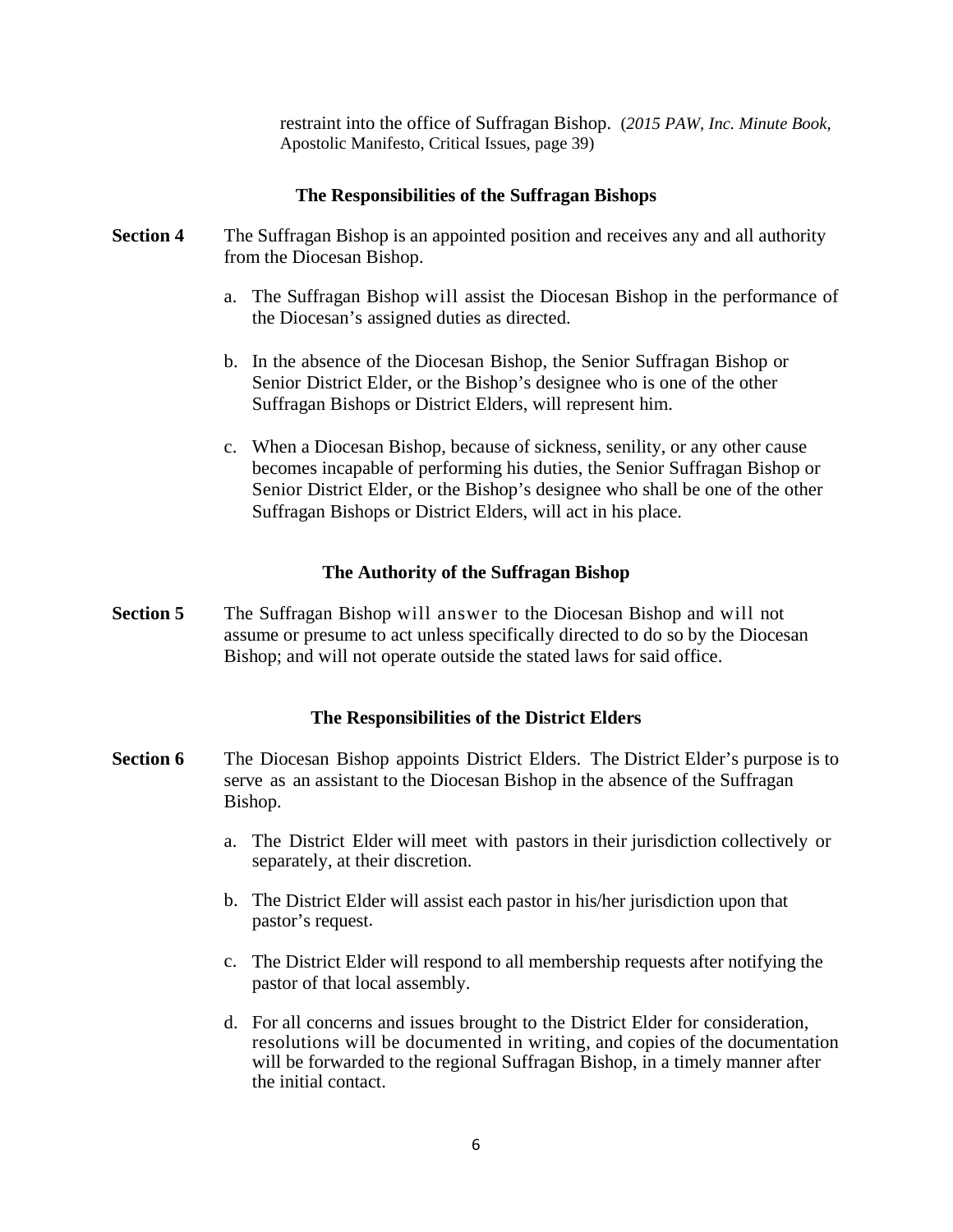- e. The District Elder will refer all extreme concerns and issues to the regional Suffragan Bishop for counsel and resolution. Extreme issues are defined as: pastoral, church, moral, finance, and administration that reaches beyond the District Elder's scope of authority.
- f. Pastors retain the privilege of determining if resolution has been reached to their satisfaction and that of their congregation. If a resolution has not been achieved, it is the pastor's right to request the District Elder to contact the Diocesan Bishop in writing.
- g. The District Elder is expected to attend all council sessions or send notification to his/her Regional Suffragan Bishop as to the reason of their absence.

# **The Authority of the District Elder**

**Section 7** The District Elder reports to his/her regional Suffragan Bishop.

#### **Council Chairman**

- **Section 8** Under the guidance of the Diocesan Bishop, the Council Chairman will administer the operation of this Council.
- **Section 9** The qualifications of the Chairman are as follows:
	- a. Have a basic knowledge of parliamentary law and of the Council Bylaws
	- b. Have the ability to remain impartial—not using their influence in a prejudicial manner, which would render the process ineffective
- **Section 10** The duties of the Chairman are as follows:
	- a. Preside over all regular meetings as well as call meetings
	- b. See that all meetings are conducted according to the Colorado State Council's Constitution and Bylaws
	- c. Call emergency meetings of the Executive Steering Committee when necessary or when requested by the majority of the Executive Steering Committee members
	- d. Appoint the Sergeant-at-Arms
	- e. Appoint all committees
	- f. Be an ex-officio member of each committee, with the exception of the Nomination Committee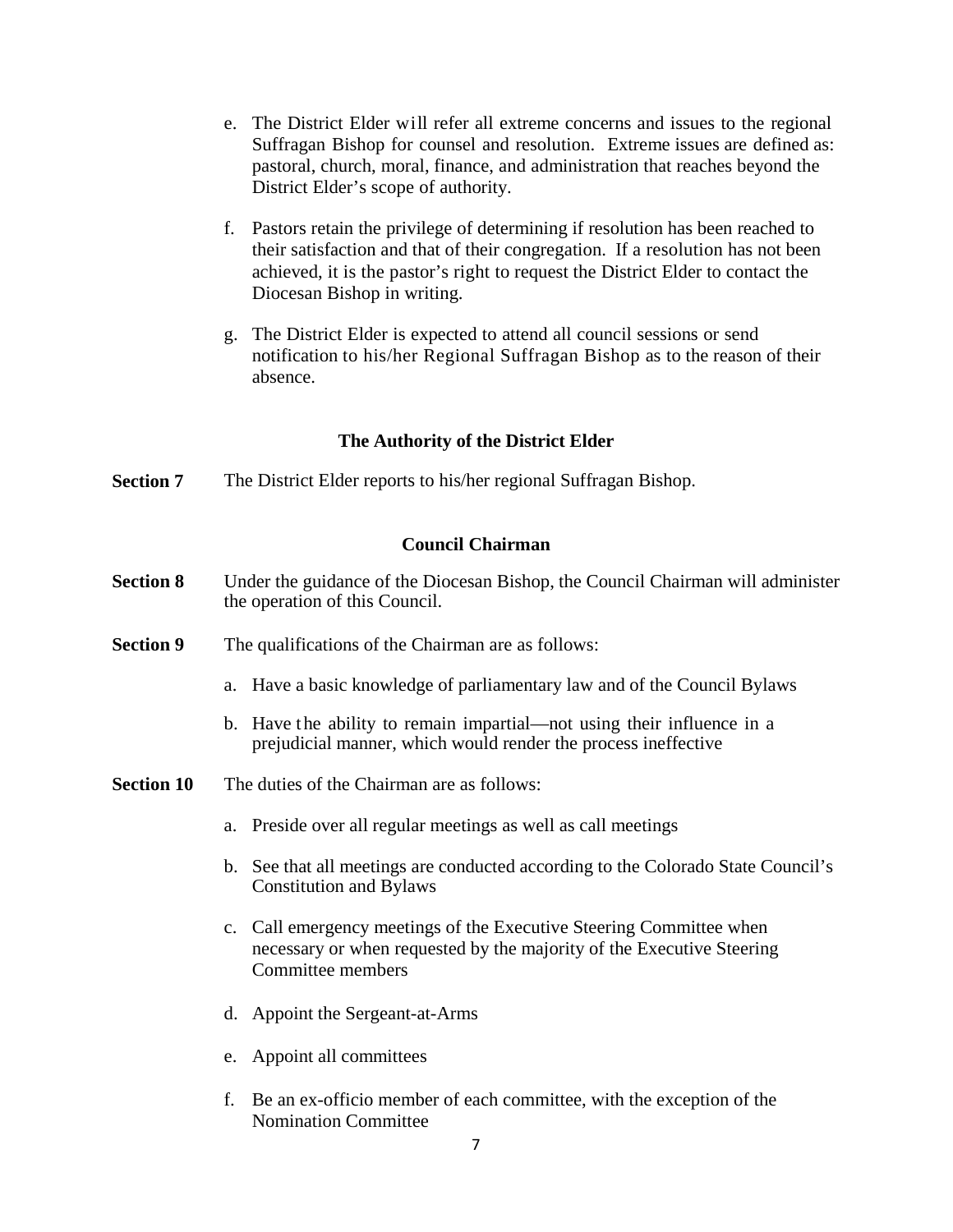### **Vice Chairman**

| The qualifications of the Vice Chairman are as follows:                                                                                  |
|------------------------------------------------------------------------------------------------------------------------------------------|
| Have a basic knowledge of parliamentary law and of the Council Bylaws<br>a.                                                              |
| b. Have the ability to remain impartial—not using their influence in a<br>prejudicial manner, which would render the process ineffective |
| The duties of the Vice Chairman are as follows:                                                                                          |
| a. Assist the Chairman as needed                                                                                                         |
| b. Preside in the absence of the Chairman; however, he/she cannot change<br>established rules                                            |
| c. Become Chairman of this Council automatically, should the Chairman be<br>unable to function in office                                 |
| <b>General Secretary</b>                                                                                                                 |
| The qualifications of the General Secretary are as follows:                                                                              |
| a. Have a working knowledge of a word processing program such as MS Word,<br>or Microsoft Project, etc.                                  |
| b. Have a working knowledge of a spreadsheet program such as MS Excel, etc.                                                              |
| c. Have a working knowledge of a database program such as MS Access, etc.                                                                |
|                                                                                                                                          |

- d. Have an advanced working knowledge of computer literacy—working with various Web-based programs
- **Section 14** The duties of the General Secretary are as follows:
	- a. Keep an accurate written record of the Council's business (minutes)
	- b. Call the roll when necessary
	- c. Notify members who have been appointed to committees
	- d. Have an accessible copy of the Council Constitution and Bylaws, roster, both current and past minutes, and current committees at each Council session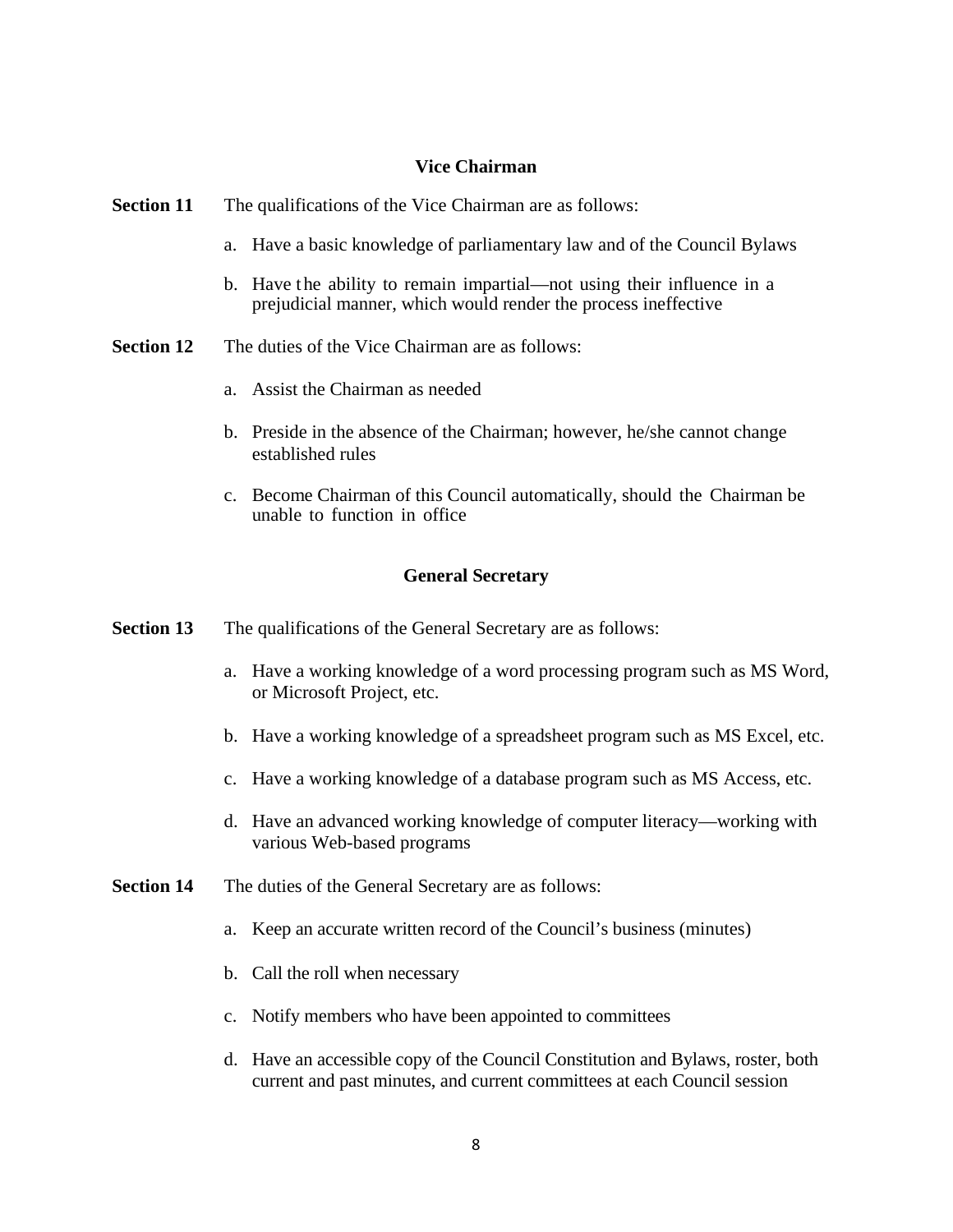- e. Have an accessible copy, at every Council session, of the current PAW, Inc. Minute Book, Robert's Rules of Order, and any other necessary manuals or documents used by the Council
- f. Assist the Chairman in the preparation of each agenda
- g. Keep an accurate record and account of all monies received and dispersed by the Council
- h. Keep a record of all funds that the Treasurer deposited in the name of the Council
- i. Obtain prior approval from the Treasurer to purchase necessary supplies and to present receipts to the Treasurer for reimbursement
- j. Send a statement of all activities to the Diocesan Bishop at the close of each Council session
- k. Appoint and supervise assistants as needed at each Council session
- l. Provide the presiding officers with any data, documents, and stationery he/she may need, and an agenda for each session
- m. Coordinate and prepare the total program for each Council session after obtaining a program schedule from each Auxiliary Leader
- n. Send condolences from the Council to the family of any deceased individual, upon notification made to the CSC General Secretary
- o. Call meetings to order and appoint someone to act as Chairman pro-tem, in the absence of the Chairman and Vice Chairman

#### **Assistant General Secretary**

- **Section 15** The qualifications of the Assistant General Secretary are as follows:
	- a. Have a working knowledge of a word processing program such as MS Word, or Microsoft Project, etc.
	- b. Have a working knowledge of a spreadsheet program such as MS Excel, etc.
	- c. Have a working knowledge of a database program such as MS Access, etc.
	- d. Have an advanced working knowledge of computer literacy—working with various Web-based programs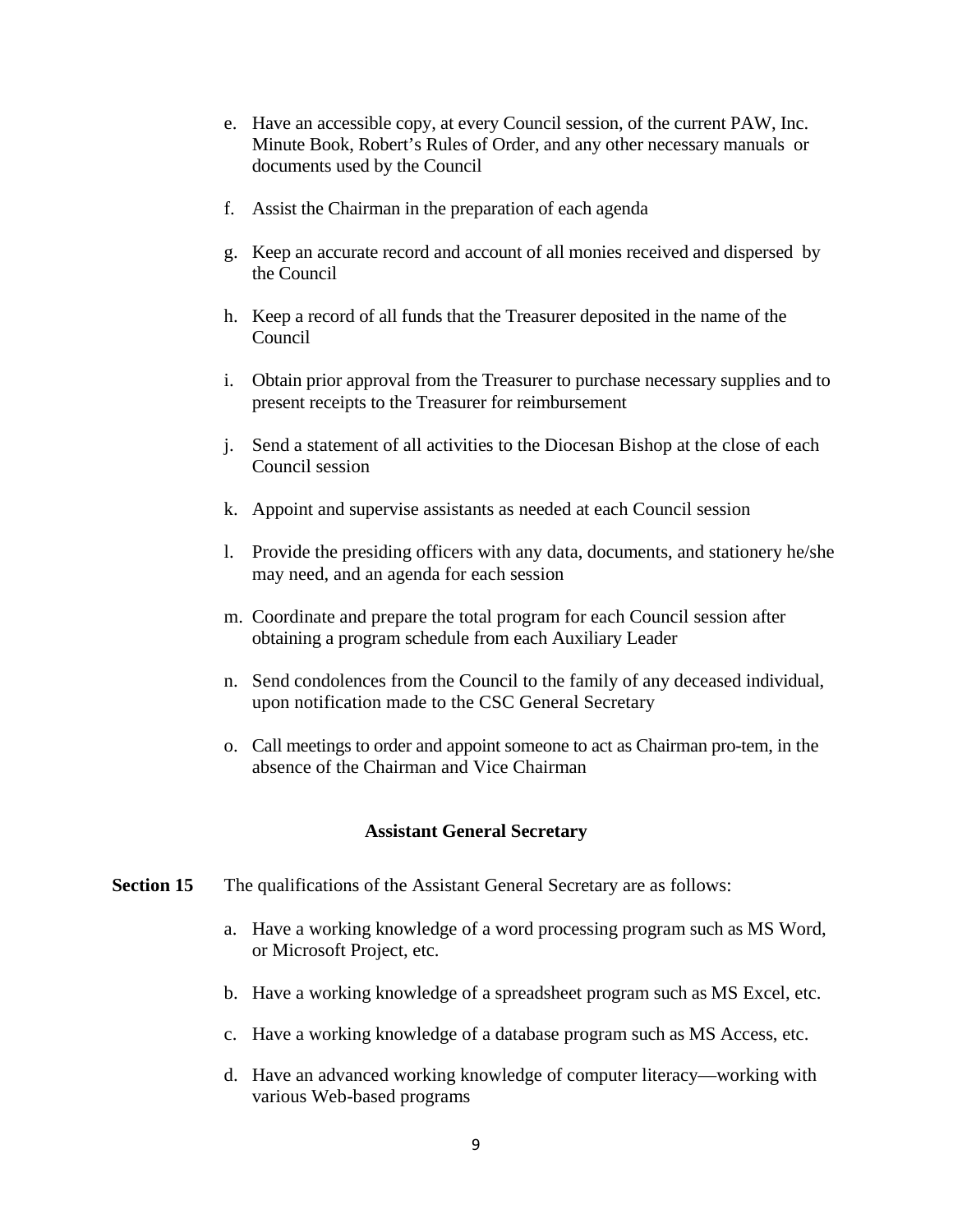- **Section 16** The duties of the Assistant General Secretary are as follows:
	- a. Assist the General Secretary as needed
	- b. Perform secretarial duties in the absence of the General Secretary
	- c. Fill automatically the General Secretary position, should the General Secretary be unable to function in office

#### **General Treasurer**

- **Section 17** The General Treasurer will be the custodian of the funds of the Colorado State Council. They will keep the financial records current at all times. *Mandatory bonding is required for the office of General Treasurer within 60 days of being elected to the office.* The CSC will defray the expenses of bonding.
- **Section 18** The qualifications of the General Treasurer are as follows:
	- a. Have a working knowledge of accounting principles
	- b. Have a working knowledge of a spreadsheet program such as MS Excel, etc.
	- c. Have a working knowledge of an accounting program such as Quicken, or QuickBooks, etc.
	- d. Have an advanced working knowledge of computer literacy working with various Web-based programs
- **Section 19** The duties of the General Treasurer are as follows:
	- a. Serve as Chairman of the Finance Committee
	- b. Sign all checks, along with another authorized signer such as the Diocesan Bishop or the Council Chairman
	- c. Keep accurate and current records showing all receipts and disbursements
	- d. Have all records ready for audit upon request
	- e. Provide an itemized financial statement during each Colorado State Council business meeting to registered members
	- f. Provide an itemized financial statement to each respective Auxiliary Treasurer
	- g. Pay all current bills with the authorization of the Diocesan Bishop or Council Chairman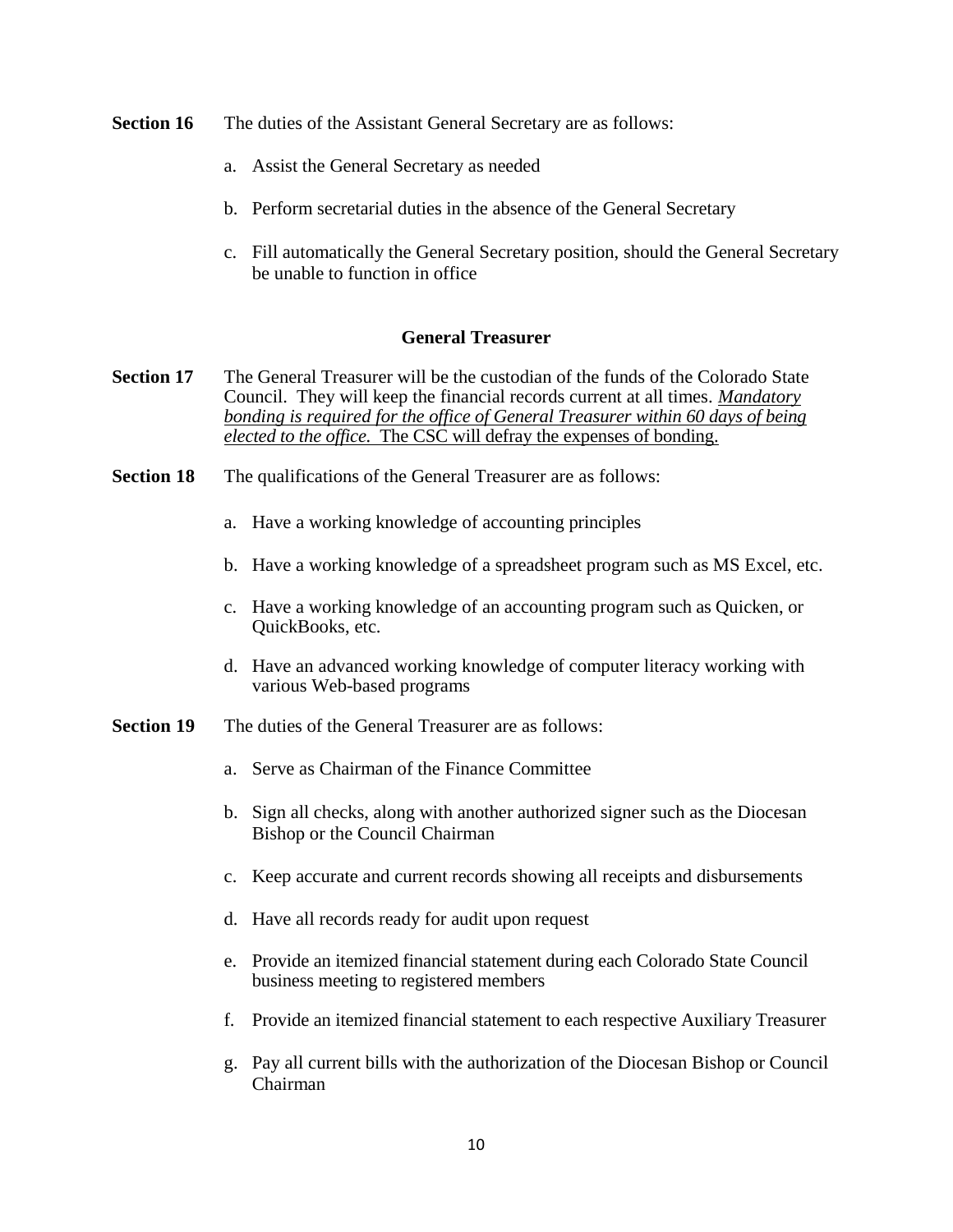- h. Deposit all Council funds in banks designated by the Executive Steering **Committee**
- i. Maintain all accounts in the name of the Colorado State Council
- j. Deposit all monies received and to send a duplicate deposit slip to the General Secretary within ten (10) days after each Council session concludes

### **Assistant General Treasurer**

- **Section 20** The qualifications of the Assistant General Treasurer are as follows:
	- a. Have a working knowledge of accounting principles
	- b. Have a working knowledge of a spreadsheet program such as MS Excel, etc.
	- c. Have a working knowledge of an accounting program such as Quicken, or QuickBooks, etc.
- **Section 21** The duties of the Assistant General Treasurer are as follows:
	- a. Bonded within 60 days after elected to the office [*This is mandatory*; the CSC will defray the expenses of bonding]
	- b. Assist the General Treasurer as needed
	- c. Perform financial duties in the absence of the General Treasurer
	- d. Sign all checks along with another authorized signer, such as the Diocesan Bishop or the Council Chairman, in the absence of the General Treasurer
	- e. Fill automatically the General Treasurer position, should the General Treasurer be unable to function in office

#### **Sergeant-at-Arms**

**Section 22** The Sergeant-at-Arms will keep order during the Council sessions.

# **Program Coordinator**

- **Section 23** The Council Chairman will appoint the Program Coordinator, who will serve a time period at the discretion of the Council Chairman.
- **Section 24** Event planning experience is not required but is preferred.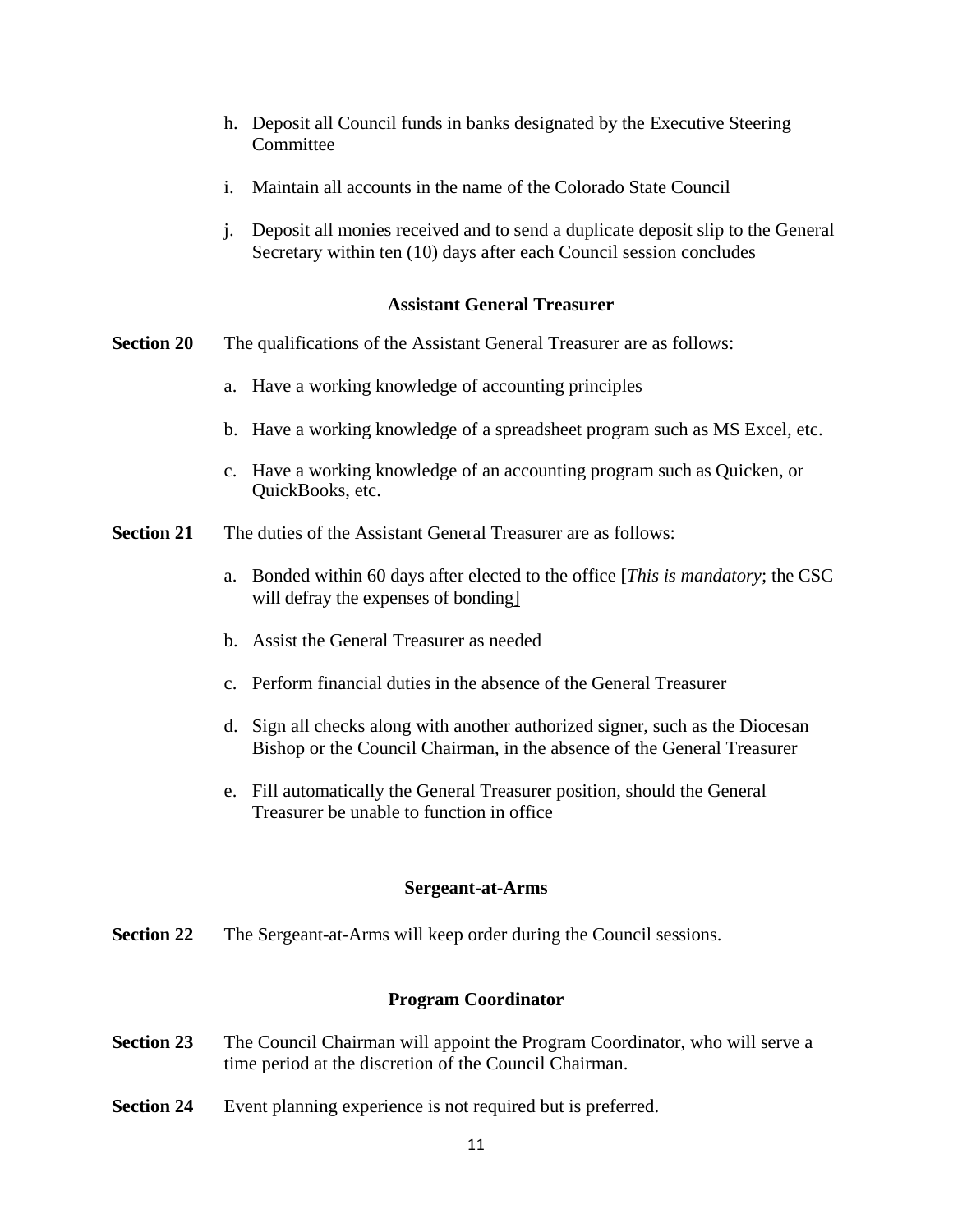- **Section 25** The Program Coordinator will perform the following duties:
	- a. Obtain the scheduled auxiliary program from each Auxiliary Leader
	- b. Coordinate the program for each Council session
	- c. Contact and confirm with all program participants not less than three months prior to the Council sessions
	- d. Assess the needs of each auxiliary for the successful completion of their program, such as equipment needed, set-up design, etc.
	- e. Assign rooms in agreement with the host church for all Council sessions
	- f. Ensure that the Council Chairman has reviewed and approved the Council program before publication
	- g. Monitor the program throughout the Council session

# **ARTICLE IX FINANCE COMMITTEE**

**Section 1** The following officials will maintain the primary financial responsibilities:

- a. Chairman
- b. Vice Chairman
- c. General Secretary
- d. General Treasurer
- e. Assistant General Secretary
- f. Assistant General Treasurer
- **Section 2** Two officials must authorize and sign for all financial expenditures and withdrawals, which the General Treasurer must document.

#### **ARTICLE X COMMITTEES**

- **Section 1** The Chairman will be empowered to appoint committees at all sessions, with the exception of those committees that the Diocesan Bishop appoints.
- **Section 2** In each election year during the annual June session, the Chairman shall appoint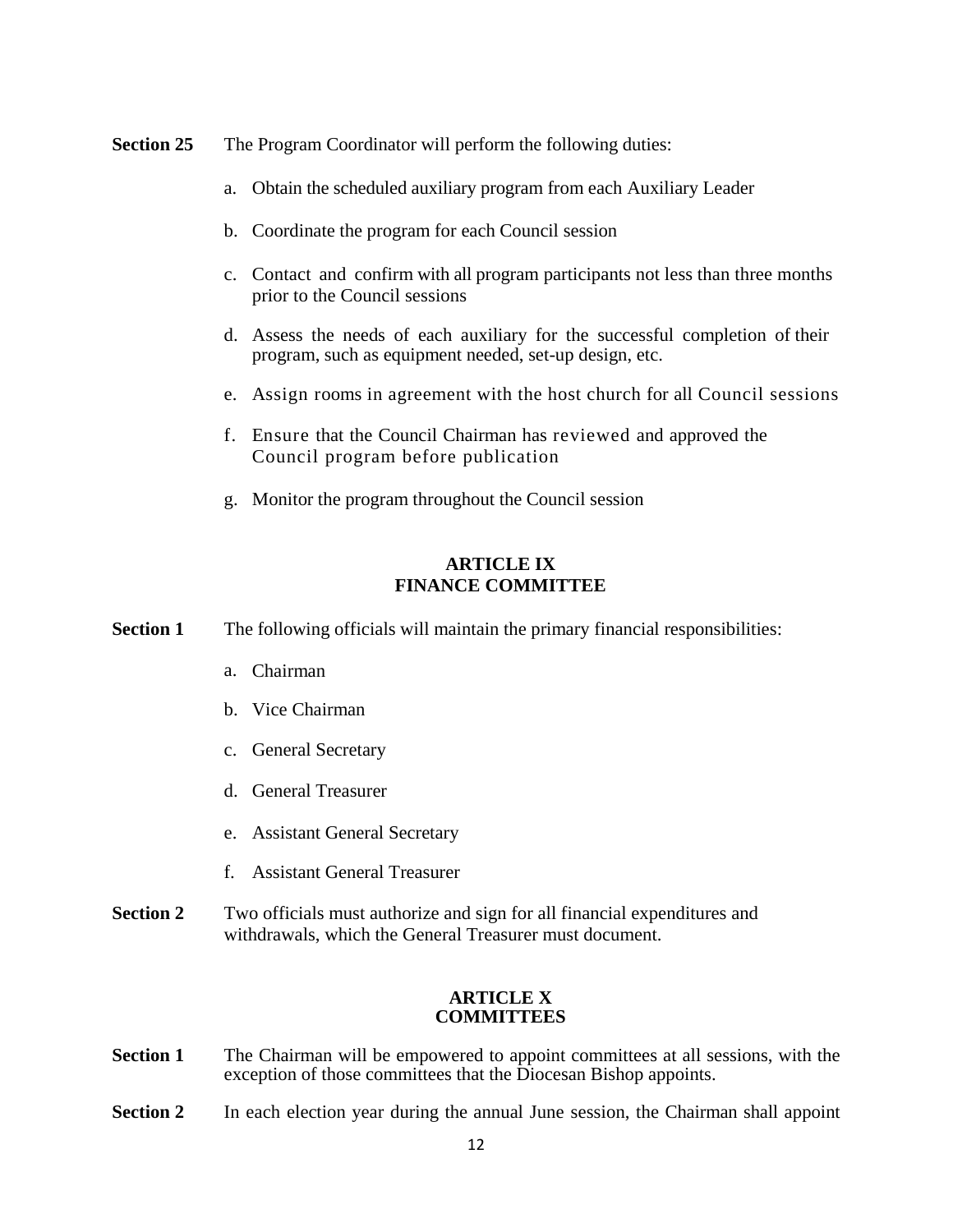the following standing committees, which will serve at least one three-year term:

- a. Audit Committee
- b. Budget and Finance Committee
- c. Constitution and Bylaws Committee
- d. License and Credentials Committee
- e. Nomination Committee (should be appointed during the February session)
- f. Program Committee
- **Section 3** During the Council session, the Chairman will appoint the following committees:
	- a. Resolution Committee
	- b. Courtesy Committee
	- c. Sergeant-At-Arms
- **Section 4** All standing committees are encouraged to set meeting times and a plan of action to accomplish their specified task.
- **Section 5** The License and Credentials Committee will be open for business each day of the Council.

### **DUTIES AND FUNCTIONS OF THE COMMITTEES**

#### **Audit Committee**

- **Section 1** Each auxiliary will maintain a financial record available for auditing. This will be a standard Treasurer Record Book and will reflect receipts and expenditures item by item.
- **Section 2** At the annual June session, the General Body and all auxiliaries must submit all financial records to the Audit Committee.
- **Section 3** The Audit Committee will design, institute, and maintain seminars to instruct auxiliary treasurers.

#### **Budget and Finance Committee**

- **Section 1** This Committee will determine and define Council budget requirements.
- **Section 2** This Committee will determine and develop a system for obtaining funds to meet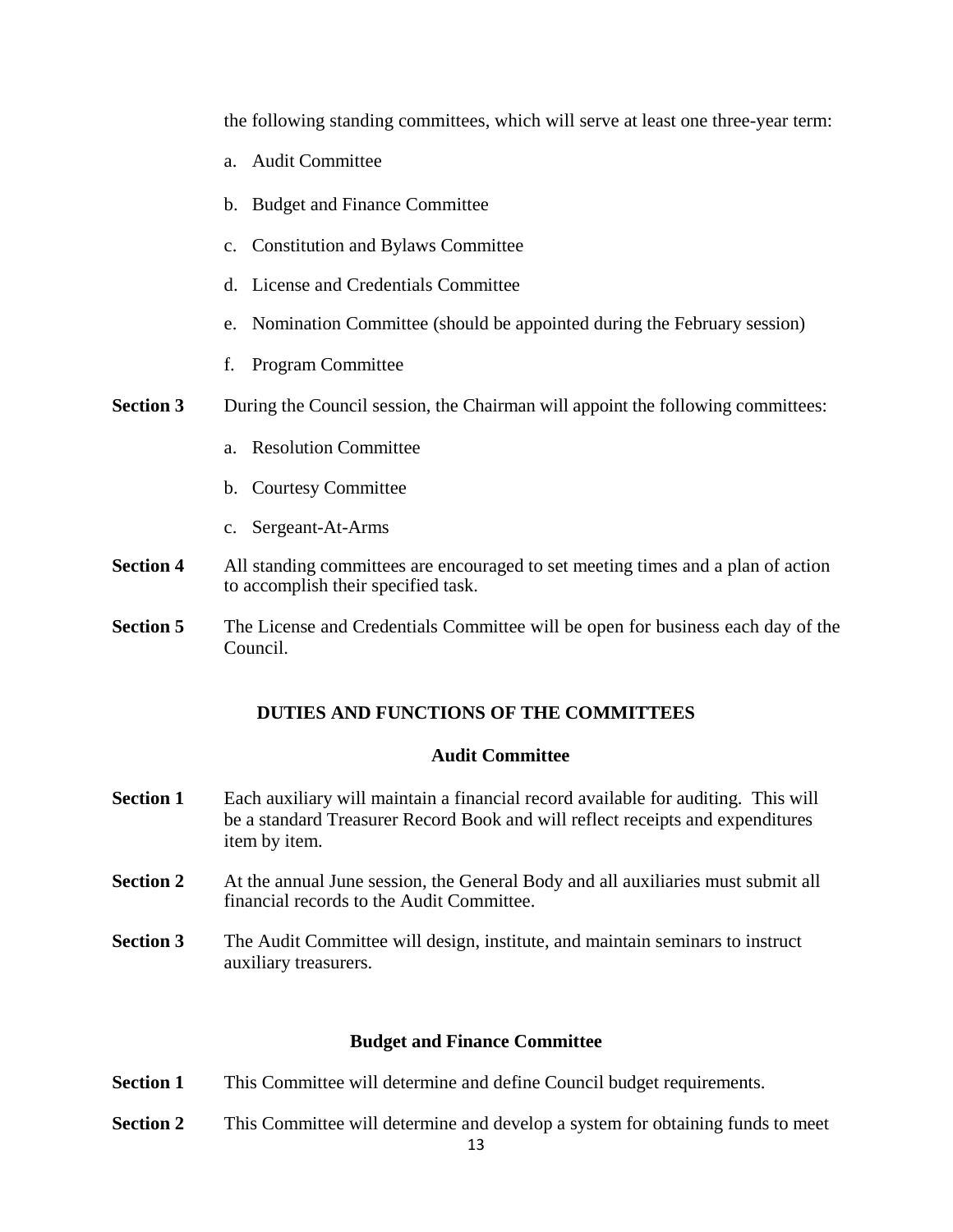those requirements.

# **Constitution and Bylaws Committee**

- **Section 1** The Constitution and Bylaws Committee will be responsible for reviewing and bringing to the attention of the Council all information needed to keep all legislation and rulings of this Body consistent, concise, and clear of duplication. The Committee will be responsible to point out and correct items that conflict at any given time.
- **Section 2** This Committee will review the General Convention Minutes, as published in the *Pentecostal Assemblies of the World, Inc.* (annual) *Minute Book,* to update the Colorado State Council's Constitution and Bylaws as the Executive Steering Committee advises.

# **Courtesy Committee**

This Committee will render any necessary service to delegates providing that they do not intrude upon the rights of the host church.

### **License and Credentials Committee**

- **Section 1** The License and Credentials Committee will examine candidates for Licenses or Credentials according to the established procedures.
- **Section 2** The License and Credentials Committee will consist of persons willing and ready to serve at each Council session.
	- a. This Committee will receive all applications for Fellowship Certificates, Licenses, and Ordinations; administer tests; and process all credentials for renewal.
	- b. The Committee Chairman must be knowledgeable of all laws of the Pentecostal Assemblies of the World, Inc. governing Fellowship Certificates, Licenses, and Ordinations.
	- c. This Committee will be governed by the current *Minute Book of the Pentecostal Assemblies of the World, Inc.* dealing with all credentials.
- **Section 3** Ordinations are performed at the June Council session only; in case of emergency, exceptions will be made.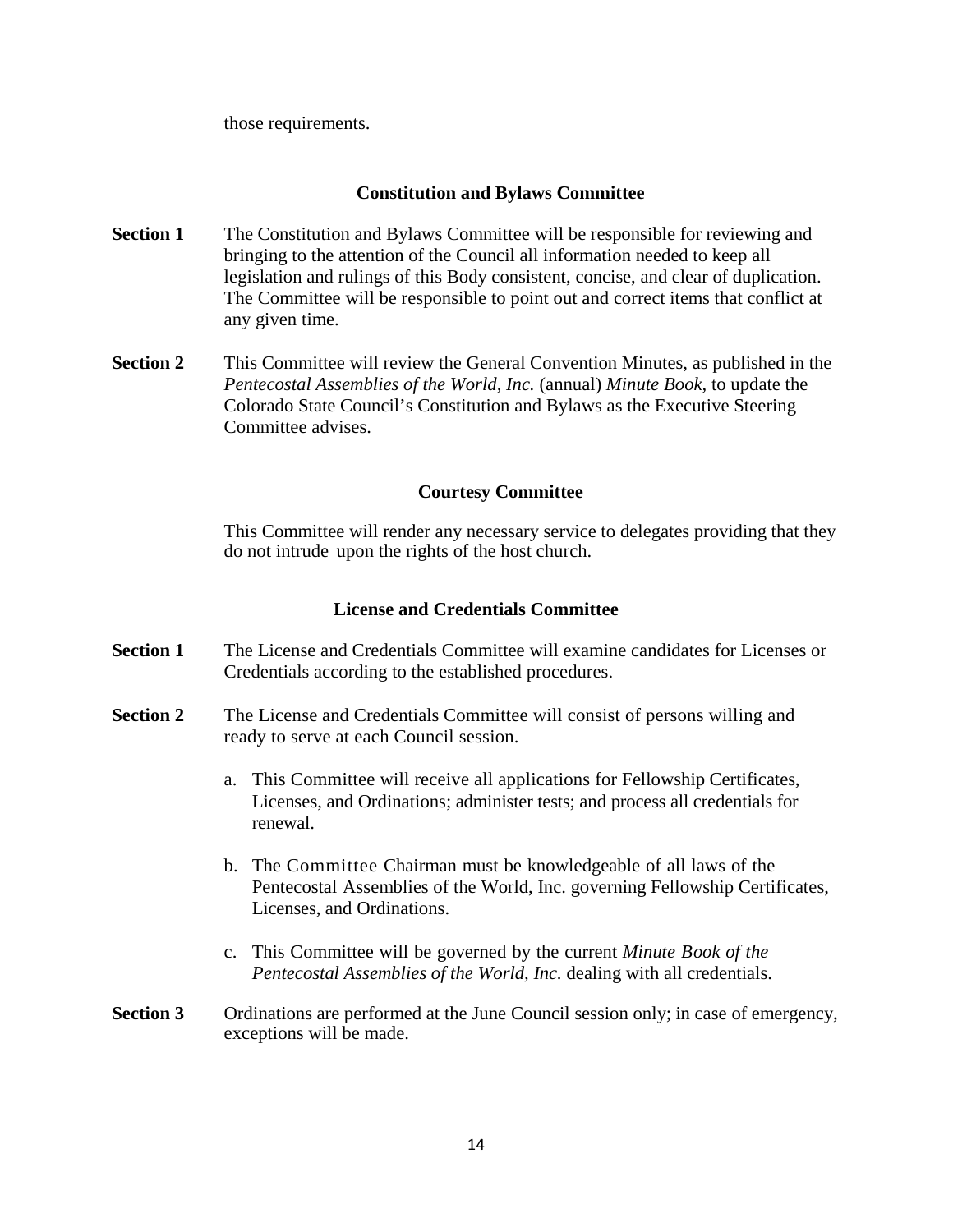# **Nomination Committee**

- **Section 1** The Nomination Committee will be appointed during the February Council of the election year.
- **Section 2** At the February Council, this committee will receive the names of all persons nominated for elected offices in the General Body.
- **Section 3** It is the responsibility of this Committee to screen and verify that the persons nominated meet the qualifications of the office that they are seeking.
- **Section 4** It is the responsibility of this Committee to send a letter informing the Pastor of a lay member's nomination for office.
- **Section 5** The Pastor must return the signed letter to the Committee Chairman.
- **Section 6** This committee will submit its final report to the Council Chairman one month prior to the annual June session.
- **Section 7** It is the responsibility of this Committee to monitor the election process during the annual June session, whether it be secret ballot or counting votes from the floor.

#### **Program Committee**

The responsibilities of the Program Committee are as follows:

- a. Develop programming for the General Body sessions
- b. Contact presenters and speakers for each session
- c. Submit their program to the Program Coordinator at the prescribed time

#### **Resolution Committee**

The Council Chairman will appoint the Resolution Committee at each Council session. The duties are as follows:

- a. Prepare all resolutions, formatted for clarity
- b. Report and submit to the General Body, in writing, resolutions presented to the Committee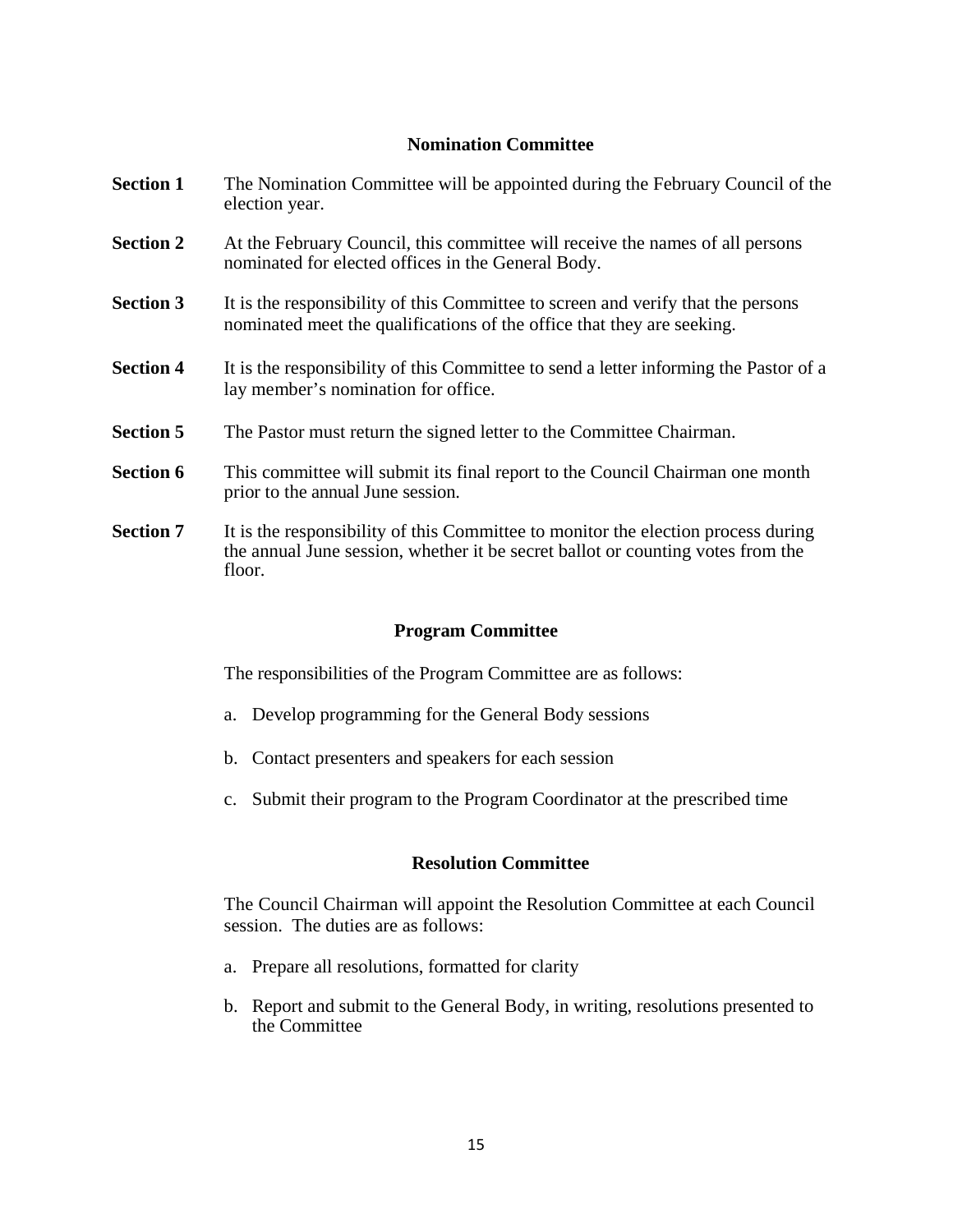#### **The Ordination Committee**

- **Section 1** The Ordination Committee will consist of ordained clergy willing and ready to serve at each Council session.
- **Section 2** The Committee Chairman and all members of this committee must be ordained.
- **Section 3** This committee will be governed by the current *Minute Book of the Pentecostal Assemblies of the World, Inc.,* and the Constitution and Bylaws of the Colorado State Council.

# **BYLAWS**

# **of the COLORADO STATE COUNCIL of the PENTECOSTAL ASSEMBLIES OF THE WORLD, INC.**

#### **FINANCIAL OBLIGATIONS OF CHURCHES**

- **Section 1** Council support will be derived from love offerings from local assemblies and auxiliaries of the Colorado State Council.
- **Section 2** All churches of the Colorado State Council will submit a Church Report at each Council session—February, June, and September.
- **Section 3** Each church in the Colorado State Council will be responsible at each session for:
	- a. A love offering for the Bishop.
	- b. A Host Church offering not less than \$25.00.
	- c. The Colorado State Council assessment fee that the Executive Steering Committee mandates.
	- d. The Pentecostal Assemblies of the World Inc., assessment fee of ten dollars (\$10) per member, annually.
- **Section 4** It is recommended that the Colorado State Council ask all member churches to subscribe to the PAW, Inc., International Sunday School literature.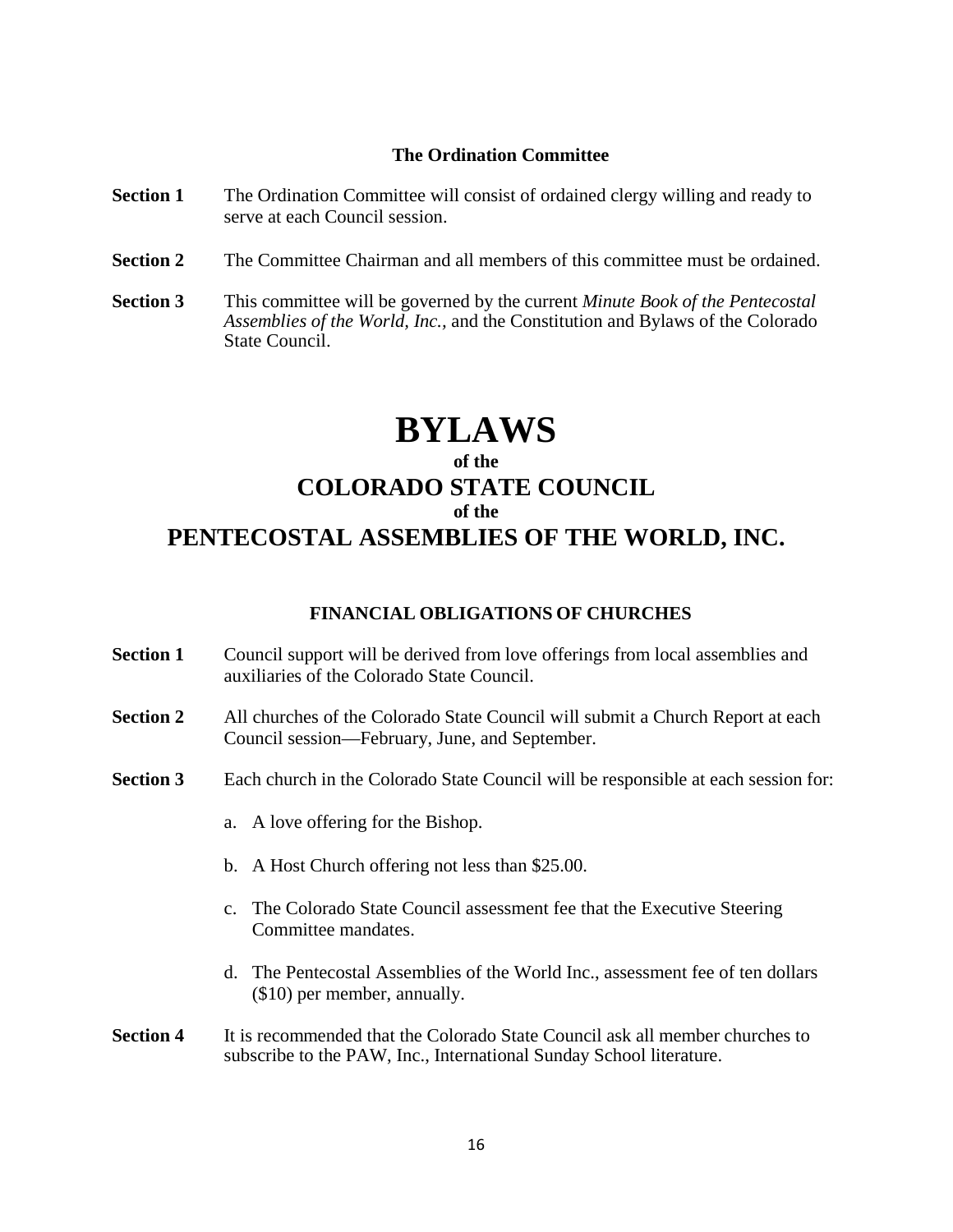# **RULES FOR GOVERNING CREDENTIALS**

- **Section 1** Persons desiring to hold credentials with this Body must be at least twenty-two years of age.
- **Section 2** Persons must have the One Baptism as prescribed in Acts 2:4, 38; 10:44, 48; and 19:1-6; believe in preaching and teaching the same; and must have had the One Baptism for at least two years.
- **Section 3** Persons must have worked as a faithful worker in their local assembly at least one year and must receive a written recommendation from the pastor of their assembly.
- **Section 4** Persons must be able to conduct religious services acceptably.
- **Section 5** Persons must be able to officiate at a marriage ceremony, funeral service, and the Lord's Supper.

#### **PASTORS**

- **Section 1** To clarify the position of ministers coming into the Council, it is resolved that the minister must be licensed with the Pentecostal Assemblies of the World, Inc., before being installed as a pastor.
- **Section 2** Any minister sent by the Council to fill a vacant pulpit requires a letter of authorization from the Council to present to the congregation.
- **Section 3** A pastor requesting to be a member of the CSC must obtain a license with the PAW, Inc. prior to requesting membership in the CSC. Also, the pastor must turn in his license from the sister Apostolic organization to the CSC Diocesan Bishop and sit for one year under the Diocesan Bishop.

# **FELLOWSHIP CERTIFICATE**

- **Section 1** To be eligible for a Fellowship Certificate, the applicant must be baptized in Jesus Name and filled with the Holy Ghost for at least two (2) years. A candidate must pass the examination, of the following questions, which his or her pastor must sign.
	- a. How long have you had the Baptism of the Holy Ghost?
	- b. When and where did you receive the Baptism of the Holy Ghost?
	- c. When and where were you baptized in Jesus Name?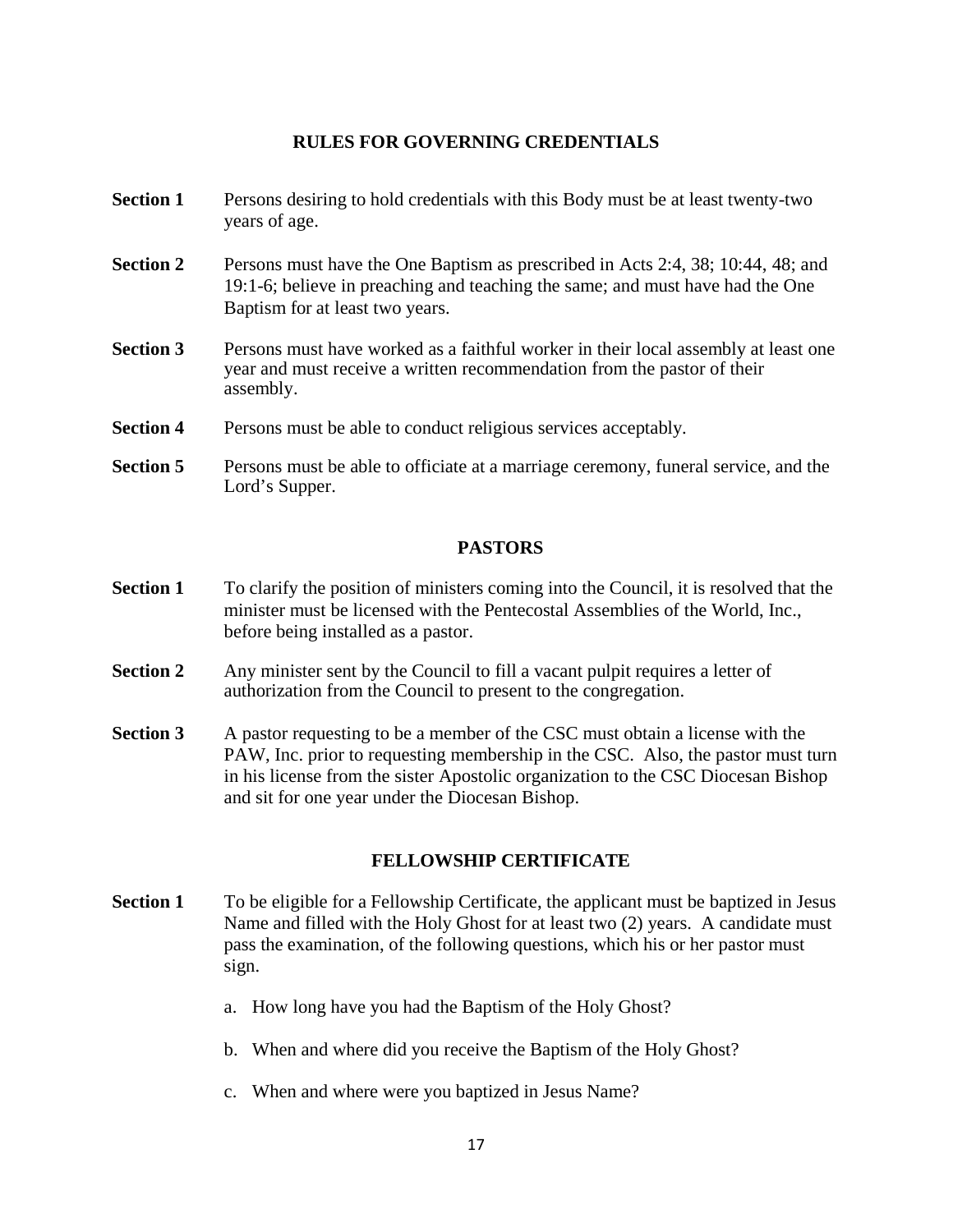- d. Do you attend church regularly?
- e. Do you pay your tithes?
- f. For what purpose are you applying for a Fellowship Certificate?
- **Section 2** The candidate is only eligible for a Fellowship Certificate if the above questions show an unblemished record.

#### **LICENSE**

Any person desiring to be licensed with this Body as a worker may obtain a license by complying with the following requirements:

- a. Must have the One Baptism as set forth
- b. Must believe in the same
- c. Must successfully complete the prescribed coursework of the Aenon Ministerial Introduction Course

#### **ORDINATION**

- Section 1 All applicants for ordination with the PAW, Inc. must successfully complete the PAW, Inc. required Aenon Bible College (Aenon) Ordination Preparation Course.
- Section 2 When a minister desires to transfer his/her license or ordination papers from a recognized creditable sister Apostolic organization, the minister may do so without taking the required Aenon Ministerial Introduction Course. However, if he/she is only licensed and desires later to be ordained, he/she must successfully complete the Aenon Ordination Preparation Course.
- Section 3 If a minister desires to transfer his/her license or ordination papers from an organization that is not a recognized creditable Apostolic organization, the minister may do so after he/she has met the PAW, Inc. Aenon Course requirement, and all other requirements as stated in the *PAW, Inc. Minute Book*.
- Section 4 The Diocesan Bishop will be the final judge of the Apostolic organization that has a long-standing recognized creditable history of service and ministry.

#### **MISCELLANEOUS INFORMATION REGARDING CREDENTIALS**

Section 1 Any minister, past the age of 65, who has been a member of the Pentecostal Assemblies of the World, Inc. [sic] for ten years or more and is in an indigent condition, his/her credentials shall be given free on the recommendation of his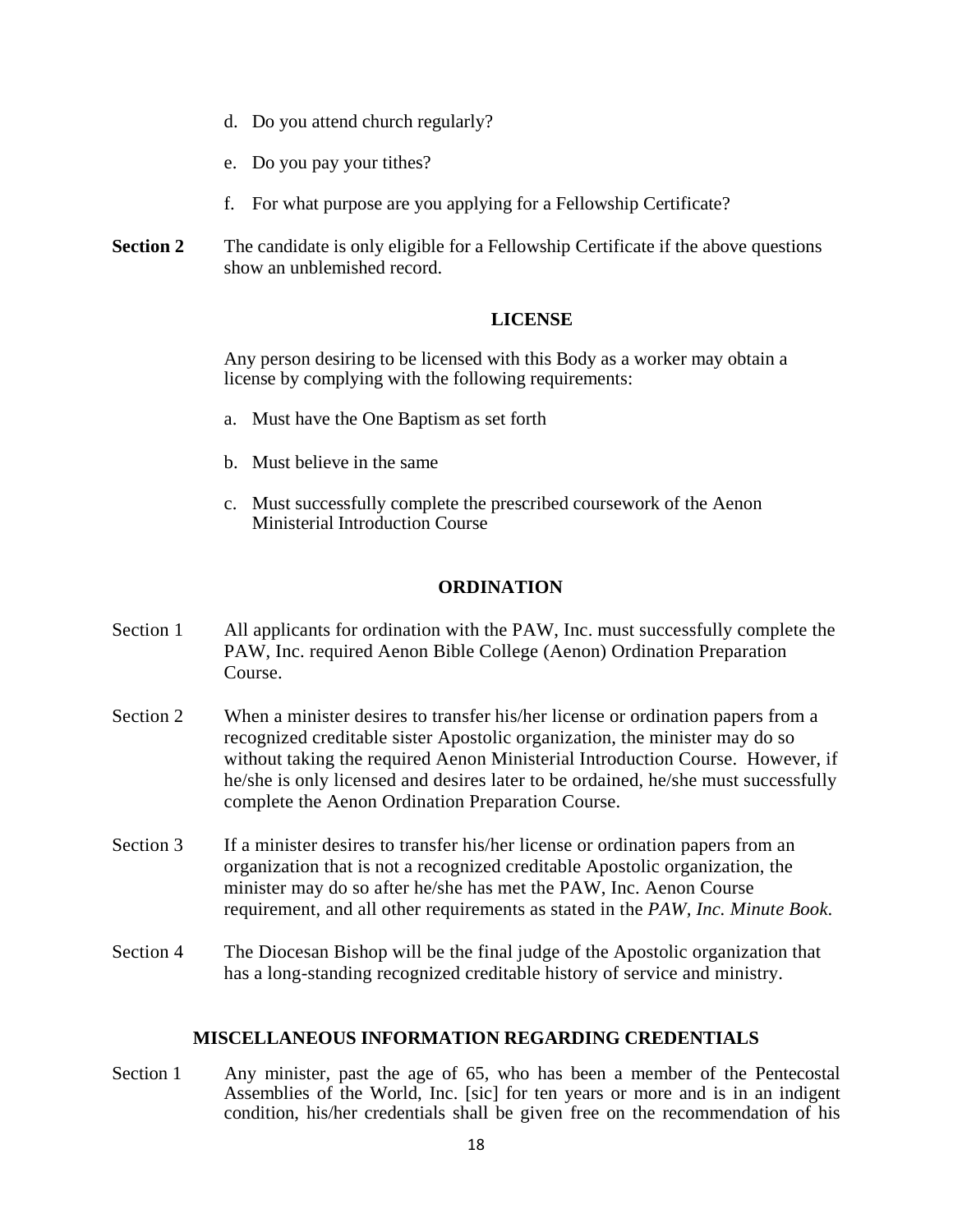bishop, and the Executive Steering Committee [sic] having passed on his/her indigence. (*2015 PAW, Inc. Minute Book*, Section 2, page 60)

Section 2 Ministers and evangelists who fail to renew their papers within three (3) months after the expiration of the same, without reasonable excuse, shall be notified of such delinquency. Upon failure to comply with the requirement, said ministers shall be regarded as out of fellowship. (*2015 PAW, Inc. Minute Book*, Section 3, page 60)

#### **OFFICIALS**

- **Section 1** In urgent situations and emergencies occurring when the Council is not in session, the Diocesan Bishop, Suffragan Bishops, District Elders, and Chairman are empowered to act on behalf of the Council, apprising the electorate of their decision when the Council convenes.
- **Section 2** The office of the General Secretary will have a petty cash fund in an amount determined by the CSC Audit Committee, which will review the necessary fund amount periodically The Executive Steering Committee will approve the increased petty cash fund amount, if necessary.

#### **HONORARIUMS**

Honorariums will be given to the General Body officers each council. The Executive Steering Committee will determine the honorarium amounts. The CSC Audit Committee will review these amounts each June council.

#### **ADDITIONAL RULES OF ORDER**

- **Section 1** The pastor of each church will have the responsibility of obtaining tax exemption for his/her church.
- **Section 2** During all Councils, all auxiliary treasurers will complete respective treasury reports by the end of the Council session. One copy of the report will be forwarded to the |General Treasurer and the General Secretary.
- **Section 3** •• Nominations for the election of officers must come from the floor during the February session of the election year.
- **Section 4** Travel reimbursements will be available for all General Body officers using the current Internal Revenue Service (IRS) approved mileage rate, or the rate determined by the CSC Audit Committee.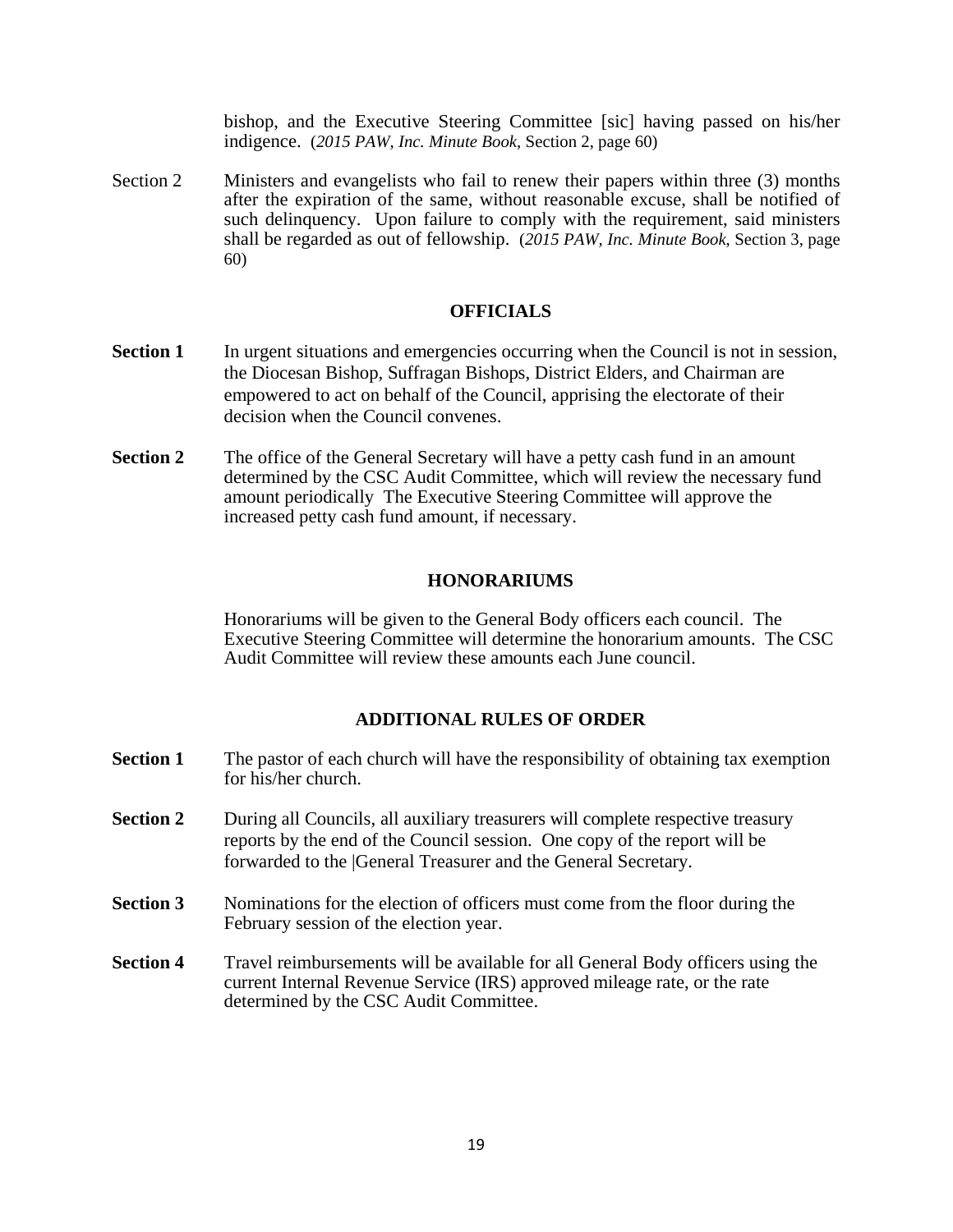# **AUXILIARIES**

| <b>Section 1</b> | The word "auxiliary" is applicable to the following:                                                                                                                                                                                                         |                                                                                                                                                                                                               |                                                                     |
|------------------|--------------------------------------------------------------------------------------------------------------------------------------------------------------------------------------------------------------------------------------------------------------|---------------------------------------------------------------------------------------------------------------------------------------------------------------------------------------------------------------|---------------------------------------------------------------------|
|                  |                                                                                                                                                                                                                                                              | <b>Christian Education Association</b><br><b>Health Professionals</b><br>Men's Ministry<br>Ministers' Wives and Widows                                                                                        | Missionary and Women's<br><b>Usher Board</b><br>Young Peoples Union |
| <b>Section 2</b> | All auxiliaries are lay auxiliaries. Anyone baptized in Jesus Name and has the in<br>filling of the Holy Ghost as evidenced by speaking in tongues, and an active<br>worker in their local church, and a Council member shall be eligible to hold<br>office. |                                                                                                                                                                                                               |                                                                     |
| <b>Section 3</b> | All auxiliaries will have a Director.                                                                                                                                                                                                                        |                                                                                                                                                                                                               |                                                                     |
| <b>Section 4</b> | Obligations of auxiliaries to the Council are as follows:                                                                                                                                                                                                    |                                                                                                                                                                                                               |                                                                     |
|                  | a.                                                                                                                                                                                                                                                           | All auxiliaries are subject to the final authority of the Council.                                                                                                                                            |                                                                     |
|                  |                                                                                                                                                                                                                                                              | b. All auxiliaries will be governed according to the Constitution and Bylaws of<br>the Colorado State Council.                                                                                                |                                                                     |
|                  | $C_{\bullet}$                                                                                                                                                                                                                                                | All auxiliaries must have their respective legislation approved by the<br><b>Executive Steering Committee.</b>                                                                                                |                                                                     |
|                  |                                                                                                                                                                                                                                                              | d. All auxiliaries must pay a tithe (10 percent) of their income to the General<br>Council.                                                                                                                   |                                                                     |
|                  | e.                                                                                                                                                                                                                                                           | All auxiliaries will be responsible for their speakers' honorariums from their<br>own treasury.                                                                                                               |                                                                     |
|                  | f.                                                                                                                                                                                                                                                           | All auxiliaries must submit an approved budget to their designated Colorado<br>State Council Executive Steering Committee member—Auxiliary Director.                                                          |                                                                     |
| <b>Section 5</b> |                                                                                                                                                                                                                                                              | Election of all auxiliary officers will be conducted by secret ballot, unless another<br>method such as standing vote or acclamation is designated.                                                           |                                                                     |
|                  | a.                                                                                                                                                                                                                                                           | Officers will be elected by majority vote for a period of three years, except<br>those specifically appointed by the auxiliary President.                                                                     |                                                                     |
|                  | $\mathbf{b}$ .                                                                                                                                                                                                                                               | An elected officer's tenure of office will be limited to (two) consecutive three-<br>year terms. After they have been out of office for (one) three-year term, then<br>they will be eligible for re-election. |                                                                     |
| <b>Section 6</b> |                                                                                                                                                                                                                                                              | Only registered auxiliary members are allowed to vote in their respective<br>auxiliary.                                                                                                                       |                                                                     |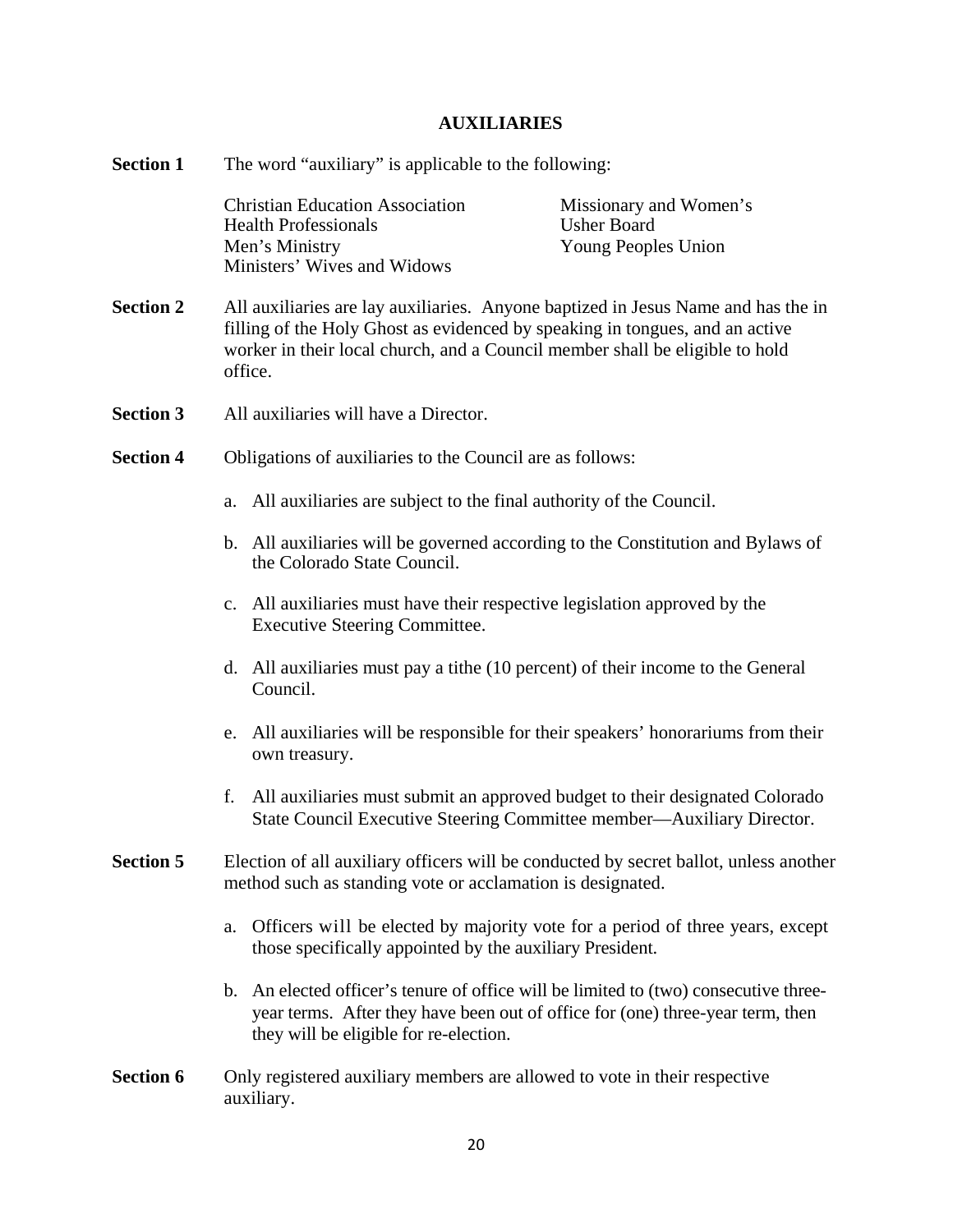- **Section 7** Each auxiliary vice chairperson, assistant secretary, or assistant treasurer will automatically fill the respective position, should the chairperson, secretary, or treasurer be unable to function in office.
- Section 8 All auxiliaries will meet during the designated CSC session as directed by the Executive Steering Committee.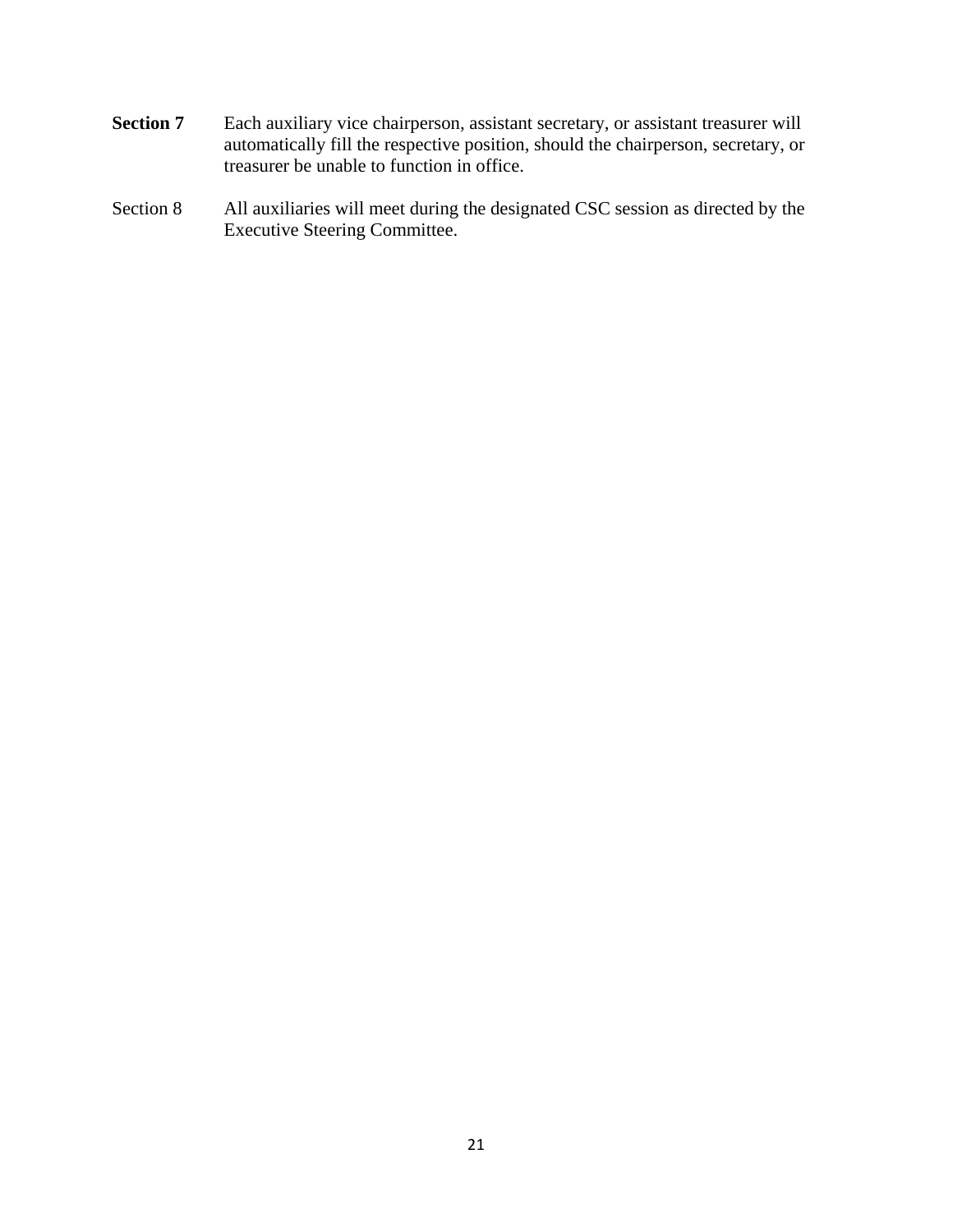# **CONSTITUTION AND BYLAWS of the COLORADO STATE COUNCIL CHRISTIAN EDUCATION ASSOCIATION**

# **ARTICLE I NAME AND PURPOSE**

- **Section 1** The name of this auxiliary is "The Christian Education Association of the Colorado State Council," hereinafter referred to as the CEA.
- **Section 2** The purpose of this auxiliary is as follows:
	- a. Promote the cause of Christ by fulfilling the Great Commission as recorded in Matthew 28:19
	- b. Promote better organization and teaching methods in Christian Education Departments throughout the Colorado State Council

# **ARTICLE II MEMBERSHIP**

- **Section 1** All students of the Colorado State Council Christian Education Departments— Sunday Schools—are eligible to become members of the CEA.
- **Section 2** An individual may become an active CEA member by paying a registration fee at each Council session.

### **ARTICLE III QUALIFICATIONS, RESPONSIBILITIES AND AUTHORITY OF OFFICERS**

- **Section 1** The officers of this auxiliary are as follows:
	- a. Superintendent
	- b. Assistant Superintendent
	- c. Secretary
	- d. Assistant Secretary
	- e. Treasurer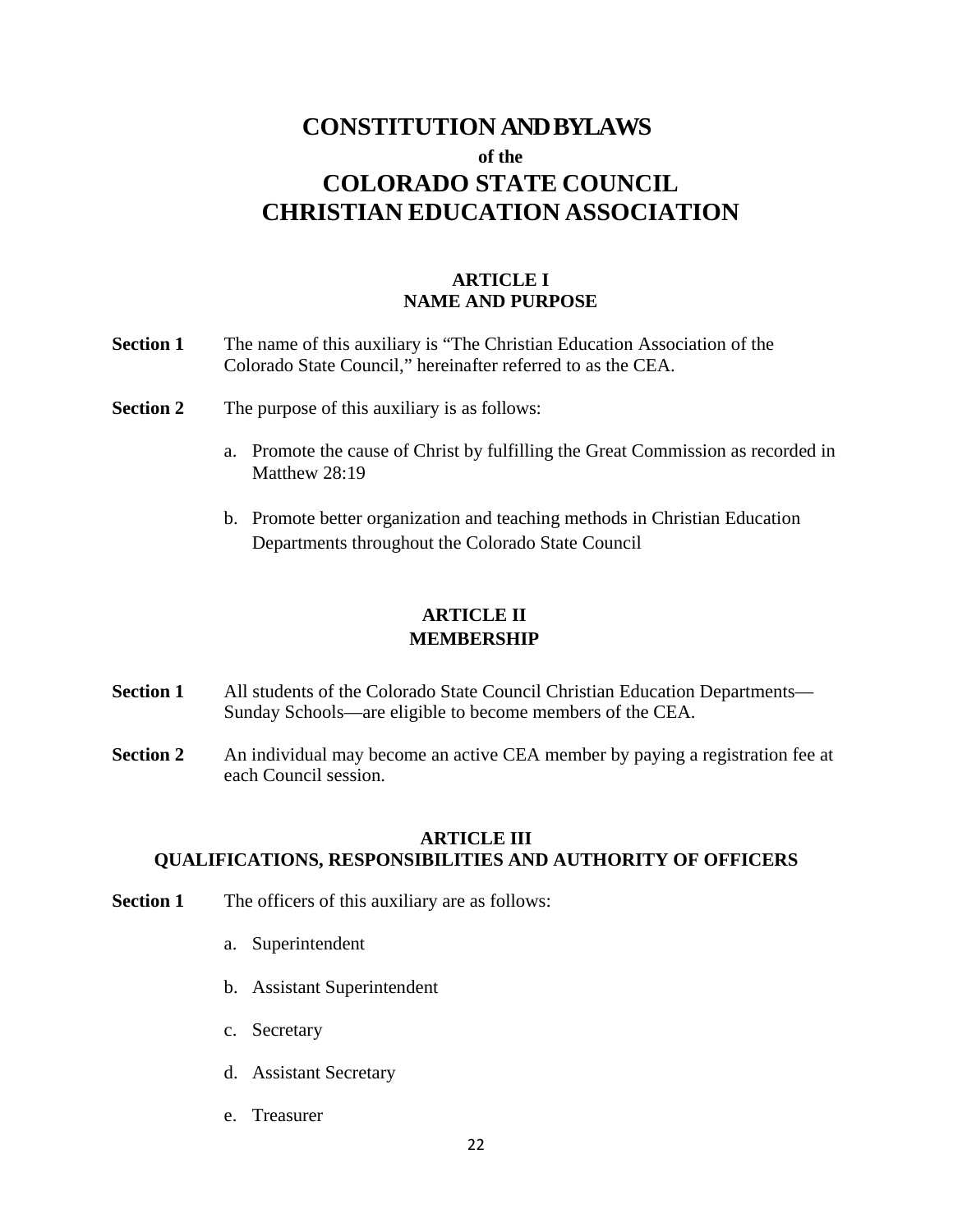- f. Assistant Treasurer
- g. Chaplain
- **Section 2** Qualifications of Christian Education Association officers are as follows:
	- a. All officers must be members of the Body of Christ, having been baptized in the Name of Jesus and filled with the Holy Ghost, according to Acts 2: 4, 38.
	- b. The Superintendent and Assistant Superintendent must have been saved at least two years, must not be a novice, and must be active in his/her local Christian Education Department.
		- 1. He/she must be an excellent administrator with good interpersonal skills.
		- 2. He/she must be able to teach the Gospel of Jesus Christ.
	- c. The Secretary and Assistant Secretary must have been saved at least two years and must be active in his/her local Christian Education Department.
		- 1. He/she must have knowledge of secretarial work and be capable to record accurate minutes of meetings.
		- 2. He/she must have computer skills.
	- d. The Treasurer and Assistant Treasurer must have been saved at least two years.
		- 1. He/she must be active in their local church.
		- 2. He/she must have general math skills.
	- e. The Chaplain must be saved according to Acts 2:4, 38 and be active in his/her home assembly.
- **Section 3** Should an officer's position become vacant, the Superintendent will submit a recommendation for replacement of the vacancy to the Director of the CEA.
- **Section 4** The duties of the CEA Superintendent are as follows:
	- a. Preside over all auxiliary meetings
	- b. Appoint all CEA standing and special committees
	- c. Attend all Council sessions and attend International Conventions as a delegate
	- d. Serve as an ex-officio member of all CEA committees
	- e. Deliver the annual address to the CEA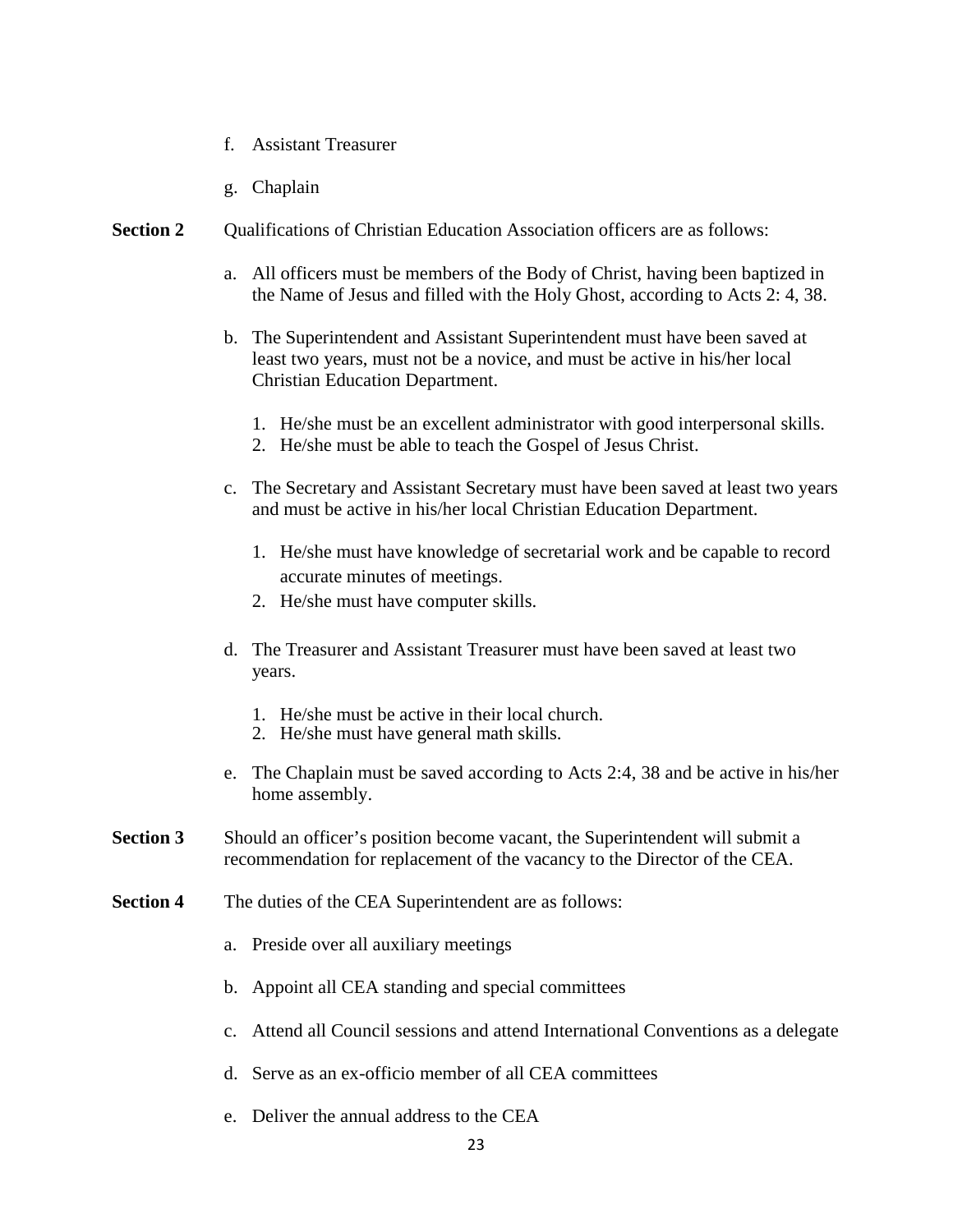- **Section 5** The duties of the CEA Assistant Superintendent are as follows:
	- a. Assist the CEA Superintendent when needed
	- b. Preside over meetings in the absence of the CEA Superintendent
- **Section 6** The duties of the CEA Secretary are as follows:
	- a. Provide an agenda at every meeting for the presiding officers and members
	- b. Record and maintain all minutes for the CEA
	- c. Call for the Christian Education Report from each local church
	- d. Keep an accurate financial report at all times
	- e. Assist the CEA Assistant Superintendent with the publication of the program
	- f. Record the approved CEA Constitution amendments in the minutes
	- g. Mail announcements, electronically, of Council meetings and programs to all Colorado State Council Christian Education auxiliaries in the local churches
	- h. Obtain prior approval from the Superintendent and the Treasurer to purchase necessary supplies and present receipts to the Treasurer for reimbursement
- **Section 7** The duties of the CEA Assistant Secretary are as follows:
	- a. Assist the CEA Secretary when needed
	- b. Perform secretarial duties in the absence of the CEA Secretary
- **Section 8** The duties of the CEA Treasurer are as follows:
	- a. Receive, record, and deposit all funds with the CSC General Treasurer
	- b. Disburse CEA funds as approved by the CEA Superintendent and/or Secretary (All disbursements will be made with two signatures, that of the Superintendent and the CEA Treasurer or Secretary)
	- c. Keep an accurate account of all CEA finances
	- d. Present CEA detailed financial records to the CSC Audit Committee at each June Council
	- e. Pay all CEA bills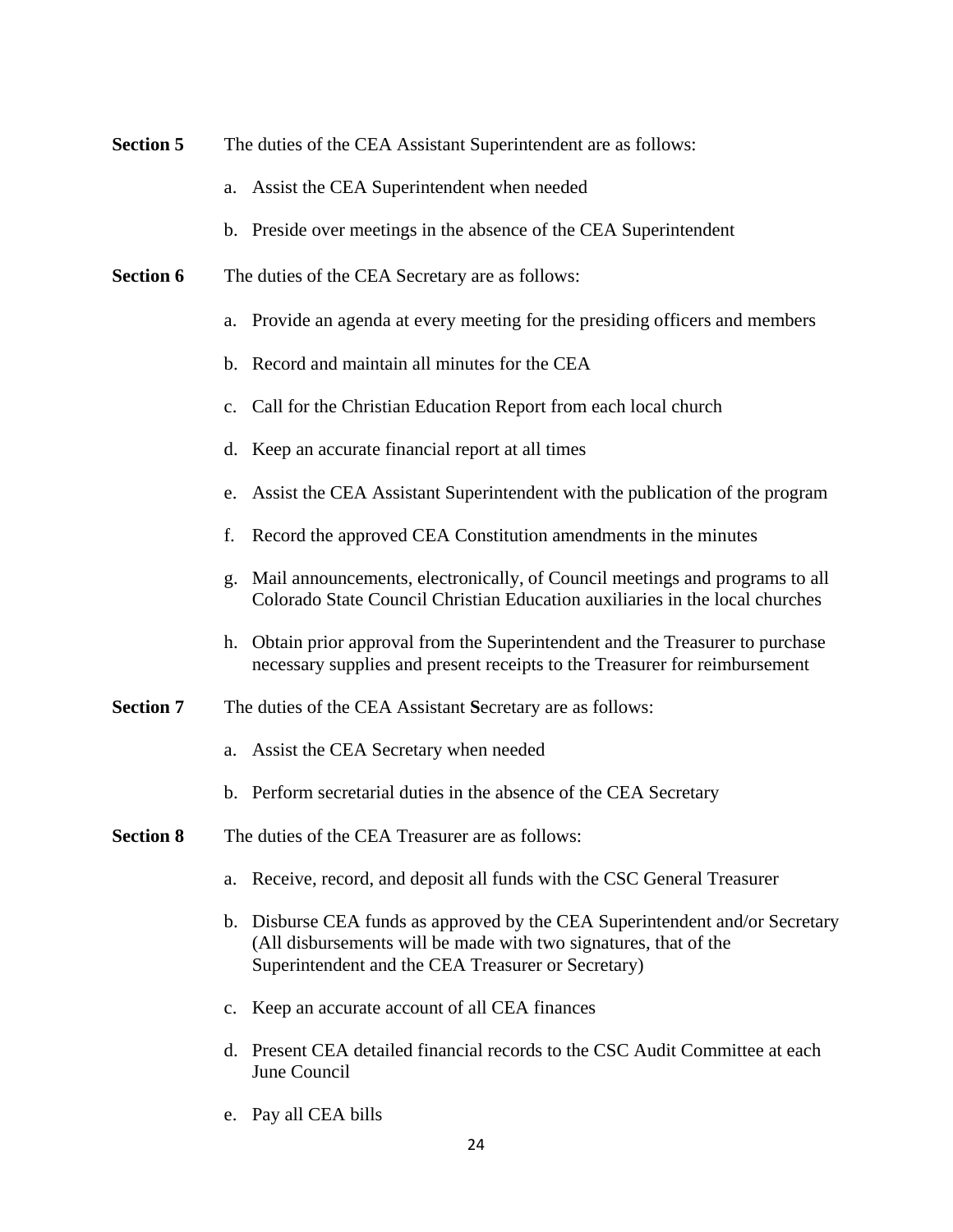- f. Reconcile CEA financial reports with the office of the CSC General Treasurer at each Council
- g. Submit a budget for the following year to the CSC General Treasurer after obtaining approval from the CEA Superintendent and Auxiliary Director (This budget is due no later than two weeks following the September Council)
- **Section 9** The duties of the CEA Assistant Treasurer are as follows:
	- a. Assist the CEA Treasurer when needed
	- b. Perform financial duties in the absence of the CEA Treasurer
- **Section 10** The CEA Chaplain will conduct all devotional services at each CEA meeting.

# **ARTICLE IV NOMINATION AND ELECTION OF OFFICERS**

### **Section 1** Nominations

- a. Nomination for offices of the CEA will be accepted during the February Council of an election year.
- b. Nominees for elected positions must have been saved for at least two years.
- c. All nominees must receive verbal or written approval from their Pastor.
- d. Candidates for respective offices will be presented at the June Council of an election year.

### **Section 2** Elections

- a. Officers are elected according to the Colorado State Council's Constitution and Bylaws. Election of officers will take place during the June Council of an election year.
- b. Tenure of office will be limited to three years, in accordance with the established CSC Constitution and Bylaws.
- c. Election of all auxiliary officers will be conducted by secret ballot, unless another method such as standing vote or acclamation is designated.
- d. The CSC Christian Education Association Executive Board will be empowered to fill any office vacancy arising between elections, with the approval of the Superintendent and Auxiliary Director.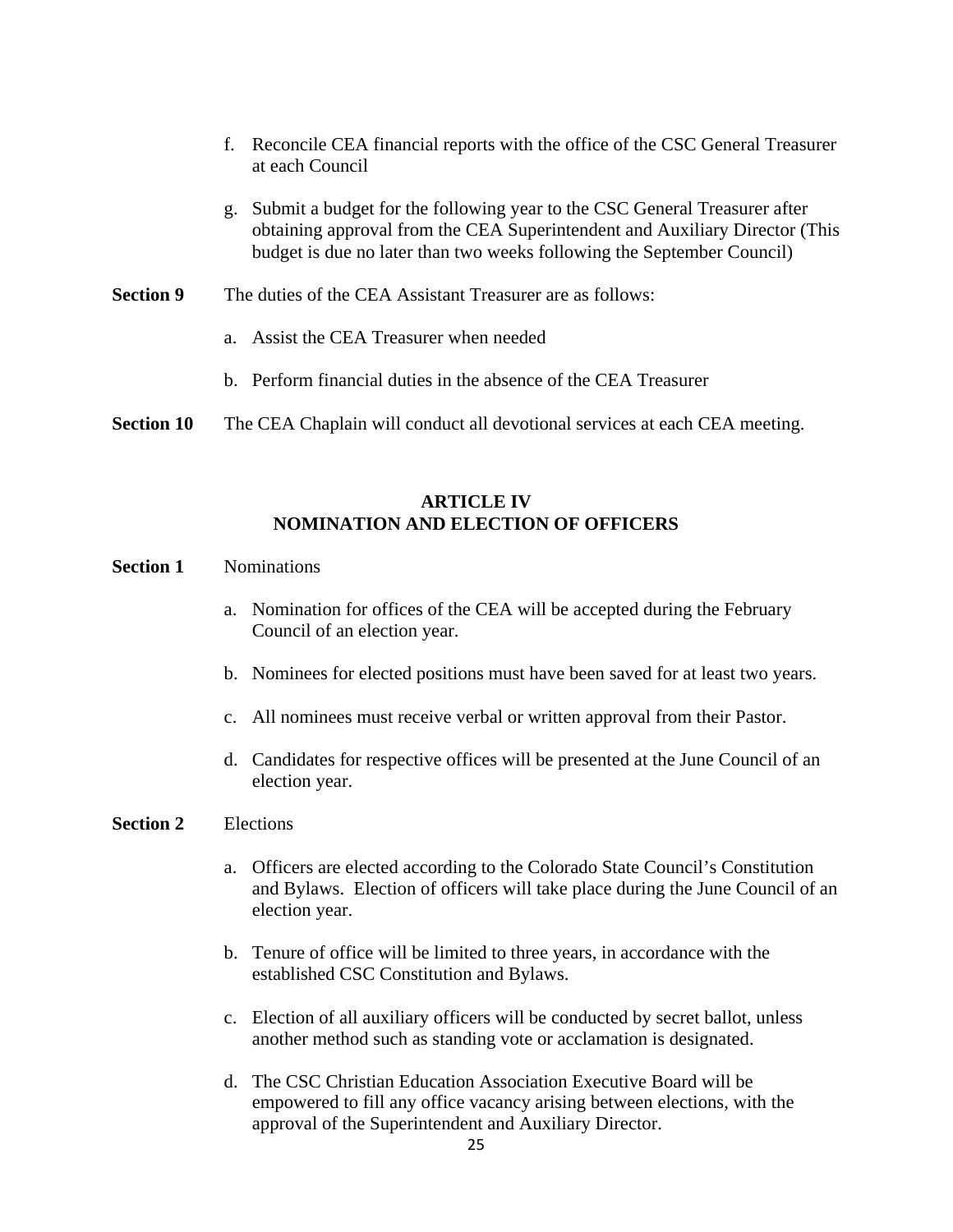#### **ARTICLE V METHOD OF AMENDING CONSTITUTION**

The auxiliary's Constitution and Bylaws may be presented for amendment by a two-thirds (2/3rds) majority vote of registered CEA members present at the CSC June session, if:

- a. The auxiliary's Executive Board has approved the amendment for proposal.
- b. The CEA Secretary submitted a copy of the proposed amendment to the CSC General Secretary at least 30 days prior to the CSC June council session.

# **BYLAWS**

# **of the COLORADO STATE COUNCIL CHRISTIAN EDUCATION ASSOCIATION**

#### **BOARDS**

- Section 1 The CSC Christian Education Association Executive Board will consist of all elected officers of the Christian Education Association and the Auxiliary Director.
- Section 2 The CEA Presidential Cabinet will consist of all elected CEA officers, local church superintendents, and the Auxiliary Director.

#### **COMMITTEES**

- **Section 1** A member may serve on any committee providing he/she has been baptized in the Name of Jesus and filled with the Holy Ghost for at least one year.
- **Section 2** The CEA standing committees are as follows:
	- a. Program Committee
	- b. Resolution Committee
	- c. Constitution and Bylaws Committee
	- d. Finance Committee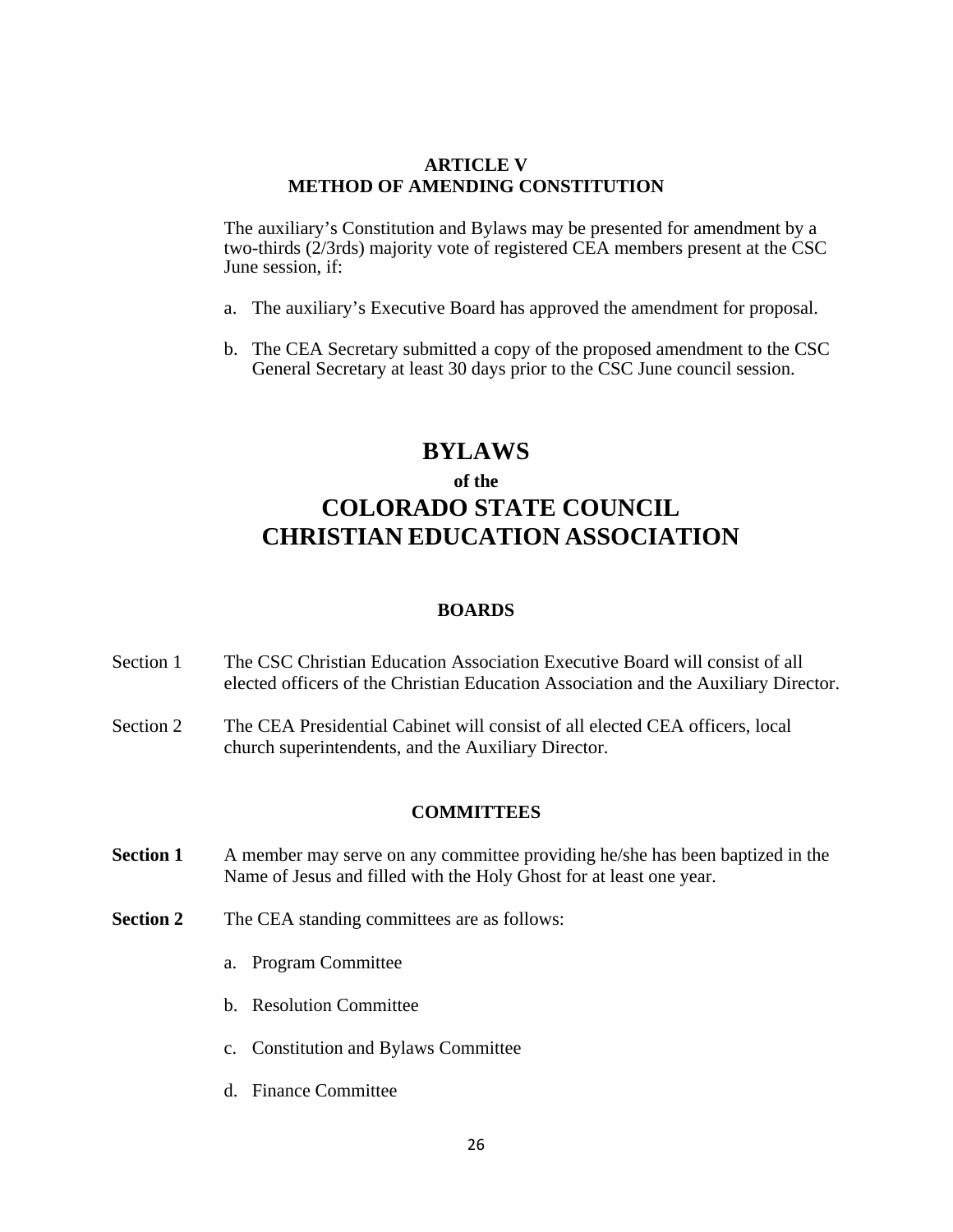- e. Nomination Committee
- f. Hospitality Committee

### **DUTIES OF COMMITTEES**

**Section 1** The CEA Program Committee will: a. Meet with the Superintendent at each CEA meeting. b. Prepare the program. c. Contact the participants for the program. d. Submit the program to the CEA Secretary for publication. **Section 2** The CEA Resolution Committee will: a. Meet at each CEA meeting. b. Prepare all resolutions. c. Report and submit resolutions in writing to the CEA membership. **Section 3** The CEA Constitution and Bylaws Committee will: a. Review the Constitution and Bylaws annually. b. Refer to Article V–Method of Amending Constitution. **Section 4** The CEA Finance Committee will: a. Meet annually with the CEA officers. b. Prepare a proposed budget for the next calendar year. c. Propose ways and means of increasing CEA finances. d. Include the CEA Treasurer as a member of this committee. **Section 5** The CEA Nomination Committee will: a. Prepare voting ballots. b. Contact nominees.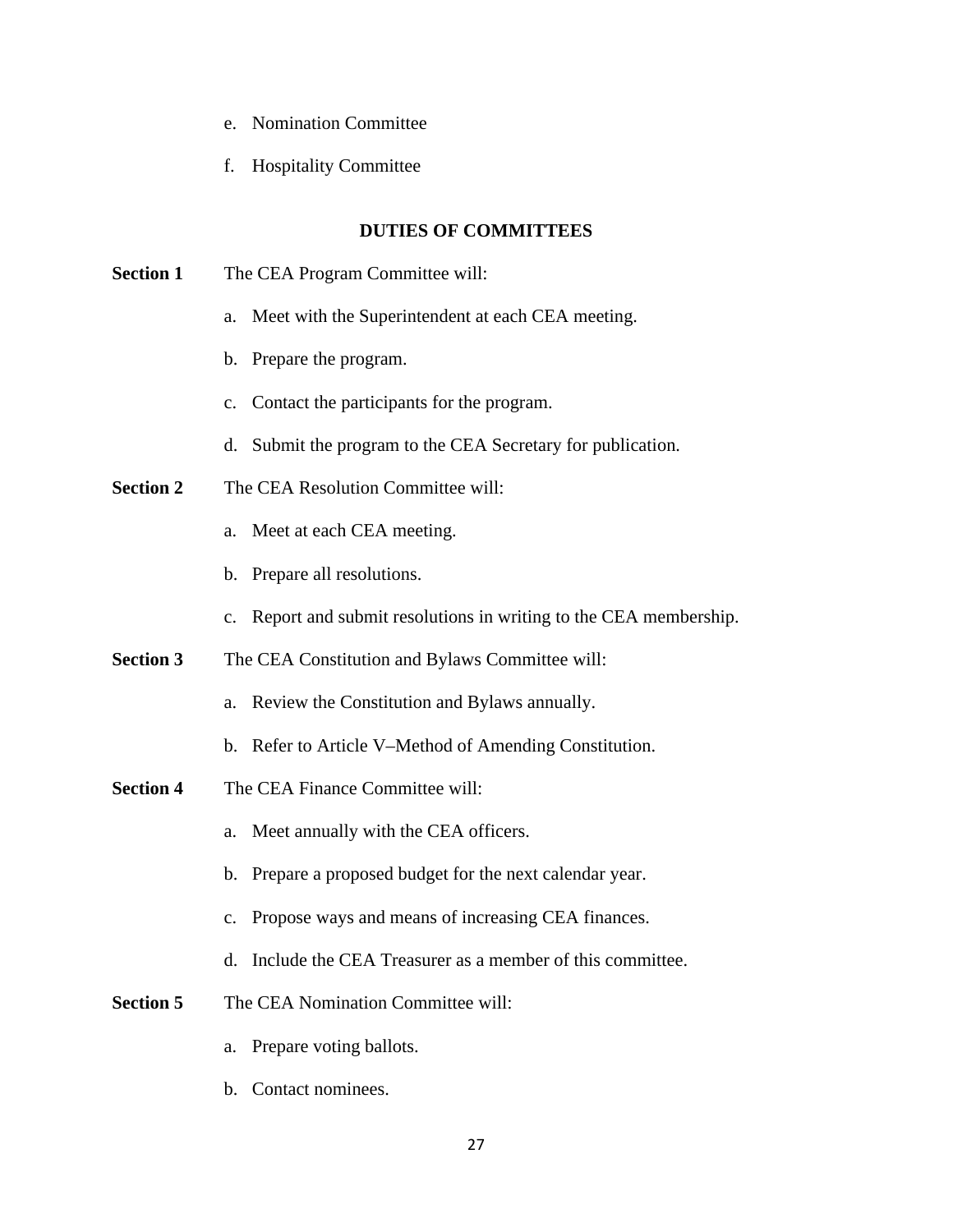- c. Contact the pastor of every nominee for approval.
- **Section 6** The CEA Hospitality Committee will recognize and assist all visitors.

#### **FINANCIAL OBLIGATIONS**

- **Section 1** Travel reimbursements will be available for the CEA Superintendent and the CEA Secretary using the current IRS-approved mileage rate, or the rate determined by the CSC Audit Committee.
- **Section 2** CEA will provide a love offering for the CEA Superintendent or his/her designee when attending International CEA Conventions (ICEA) and Regional Conferences.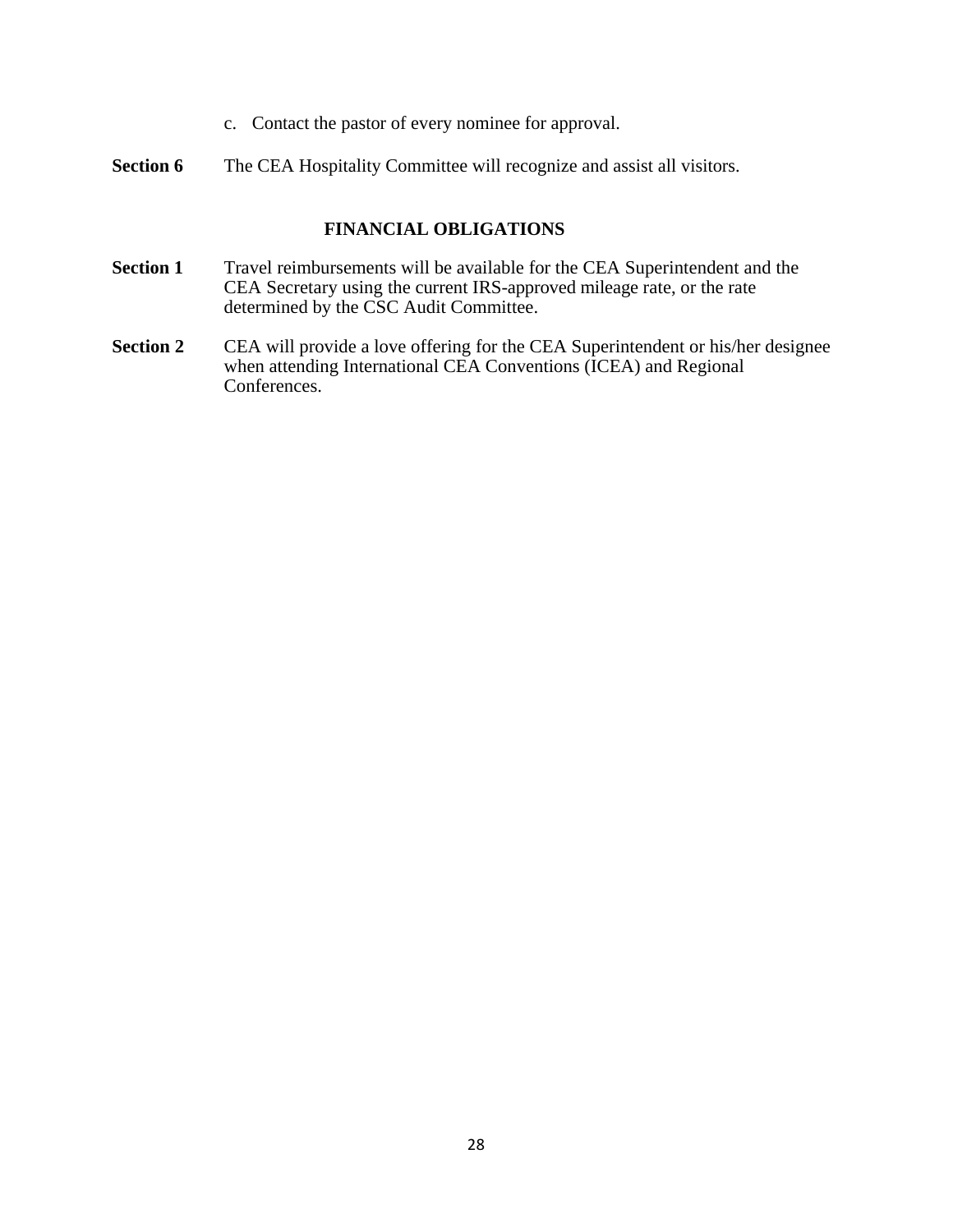# **CONSTITUTION AND BYLAWS of the COLORADO STATE COUNCIL MEN'S MINISTRY AUXILIARY**

# **ARTICLE I NAME AND PURPOSE**

- **Section 1** The name of this auxiliary is the "Colorado State Council Men's Ministry Auxiliary," hereinafter referred to as the MMA.
- **Section 2** The purpose of this auxiliary is as follows:
	- a. Foster the spirit of brotherhood throughout the membership of the Colorado State Council (CSC)
	- b. Assist the CSC in any profitable way to spread the Gospel of Christ more effectively
	- c. Reach, educate, and motivate all the brothers of the Council both spiritually and naturally
	- d. Assist in formulating men's ministry groups in local churches throughout the CSC

# **ARTICLE II**

#### **MEMBERSHIP**

- **Section 1** Membership may be obtained by any brother in good fellowship with his respective home assembly and the CSC.
- **Section 2** Members must pay a registration fee each CSC session as determined by the Executive Board of the auxiliary.

# **ARTICLE III QUALIFICATIONS, RESPONSIBILITIES AND AUTHORITY OF OFFICERS**

- **Section 1** The officers of this auxiliary are as follows:
	- a. President
	- b. Vice President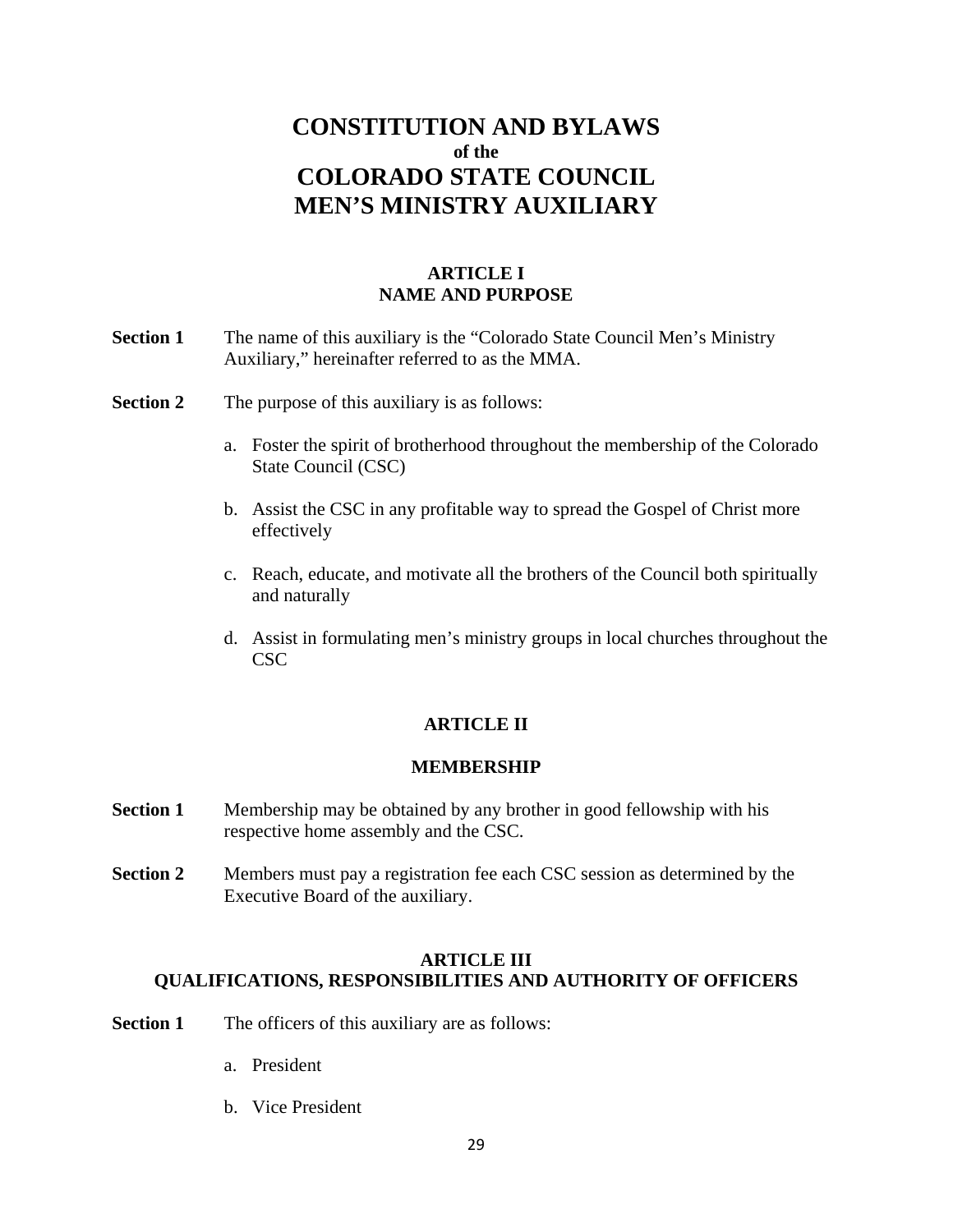- c. Secretary
- d. Assistant Secretary
- e. Treasurer
- f. Assistant Treasurer
- g. Chaplain
- h. Sergeant-at-Arms
- **Section 2** Any brother is eligible to be an officer in this auxiliary as long as:
	- a. He is saved according to Acts 2:4, 38 and has been saved for at least two years.
	- b. He is in good fellowship with his home assembly and the CSC.
- **Section 3** The duties of the MMA President are as follows:
	- a. Preside over all auxiliary sessions and board meetings
	- b. Be an ex-officio member of all committees
	- c. Deliver an annual address in the June session
	- d. Appoint the MMA Chaplain
	- e. Appoint MMA committees
- **Section 4** The duties of the MMA Vice President are as follows:
	- a. Assist the MMA President when needed
	- b. Preside over meetings in the absence of the MMA President
- **Section 5** The duties of the MMA Secretary are as follows:
	- a. Record and maintain all minutes for the MMA and keep the MMA President informed of all proceedings with a copy thereof
	- b. Prepare an agenda for the order of business for the MMA President and have a copy of the Constitution and Bylaws at all meetings
	- c. Obtain prior approval from the MMA President and the MMA Treasurer to purchase necessary supplies and present receipts to the MMA Treasurer for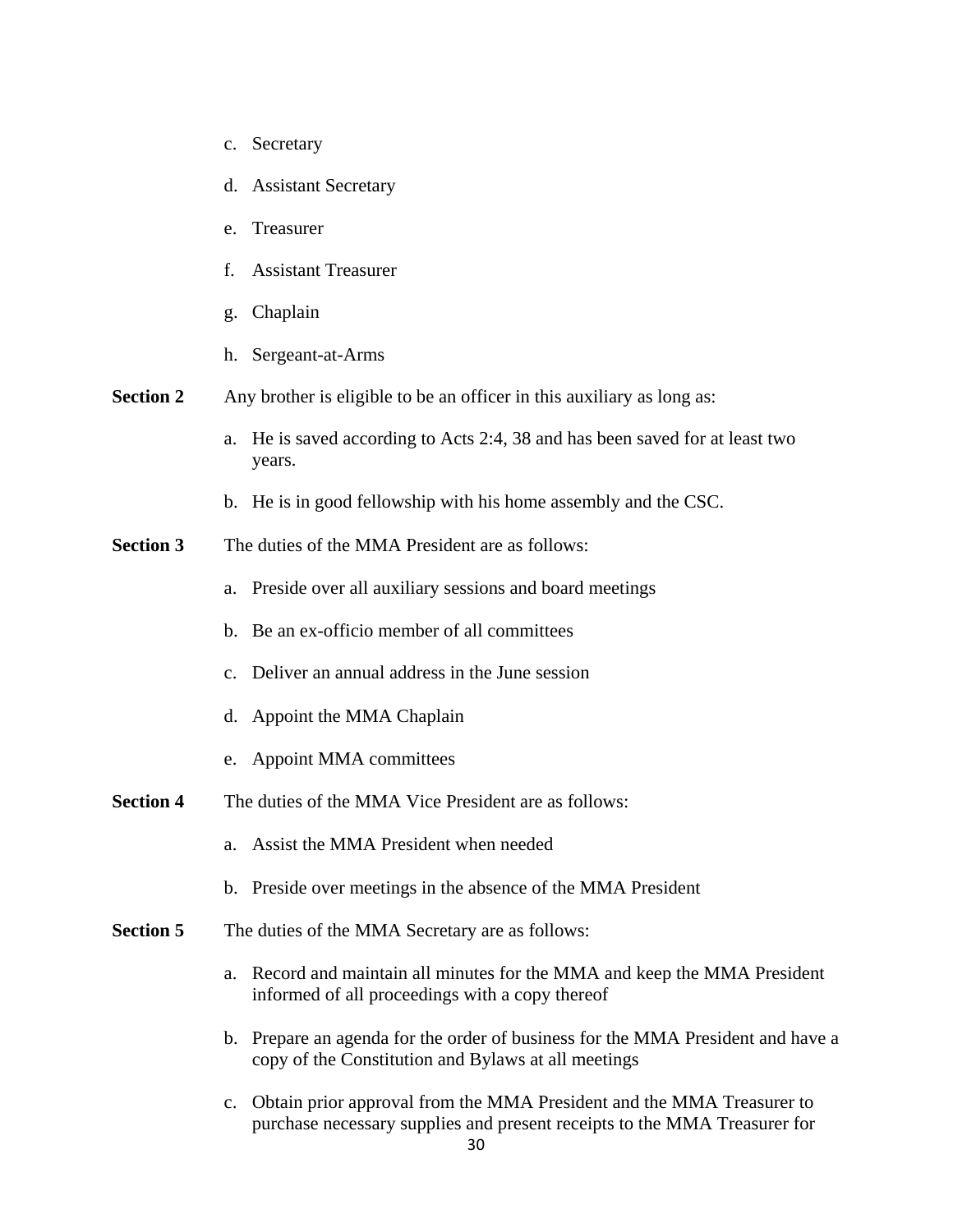reimbursement

| <b>Section 6</b> | The duties of the MMA Assistant Secretary are as follows: |  |
|------------------|-----------------------------------------------------------|--|
|------------------|-----------------------------------------------------------|--|

- a. Assist the MMA Secretary when needed
- b. Perform secretarial duties in the absence of the MMA Secretary
- **Section 7** The duties of the MMA Treasurer are as follows:
	- a. Record and deposit all funds of this auxiliary with the CSC General Treasurer
	- b. Disburse funds as directed by the MMA President and/or Secretary (All disbursements will be made with two signatures, that of the MMA President and the MMA Treasurer or Secretary)
	- c. Serve as Chairman of the MMA Budget Committee
	- d. Present the auxiliary's detailed financial records to the CSC Audit Committee at each June Council
	- e. Reconcile the auxiliary's financial reports with the office of the CSC General Treasurer at each CSC session
	- f. Submit a budget for the following calendar year to the CSC General Treasurer after obtaining the approval from the MMA President and the MMA Auxiliary Director (This budget is due no later than two weeks following the September Council)
- **Section 8** The duties of the MMA Assistant Treasurer are as follows:
	- a. Assist the MMA Treasurer when needed
	- b. Perform financial duties in the absence of the MMA Treasurer
- **Section 9** The MMA Chaplain will conduct all devotional services at each meeting.
- **Section 10** The MMA Sergeant-at-Arms will keep order during this auxiliary's business sessions. He will use the *Robert's Rules of Order* when necessary.

### **ARTICLE IV NOMINATION AND ELECTION OF OFFICERS**

**Section 1** Officers will be elected according to the guidelines of the Colorado State Council Constitution and Bylaws.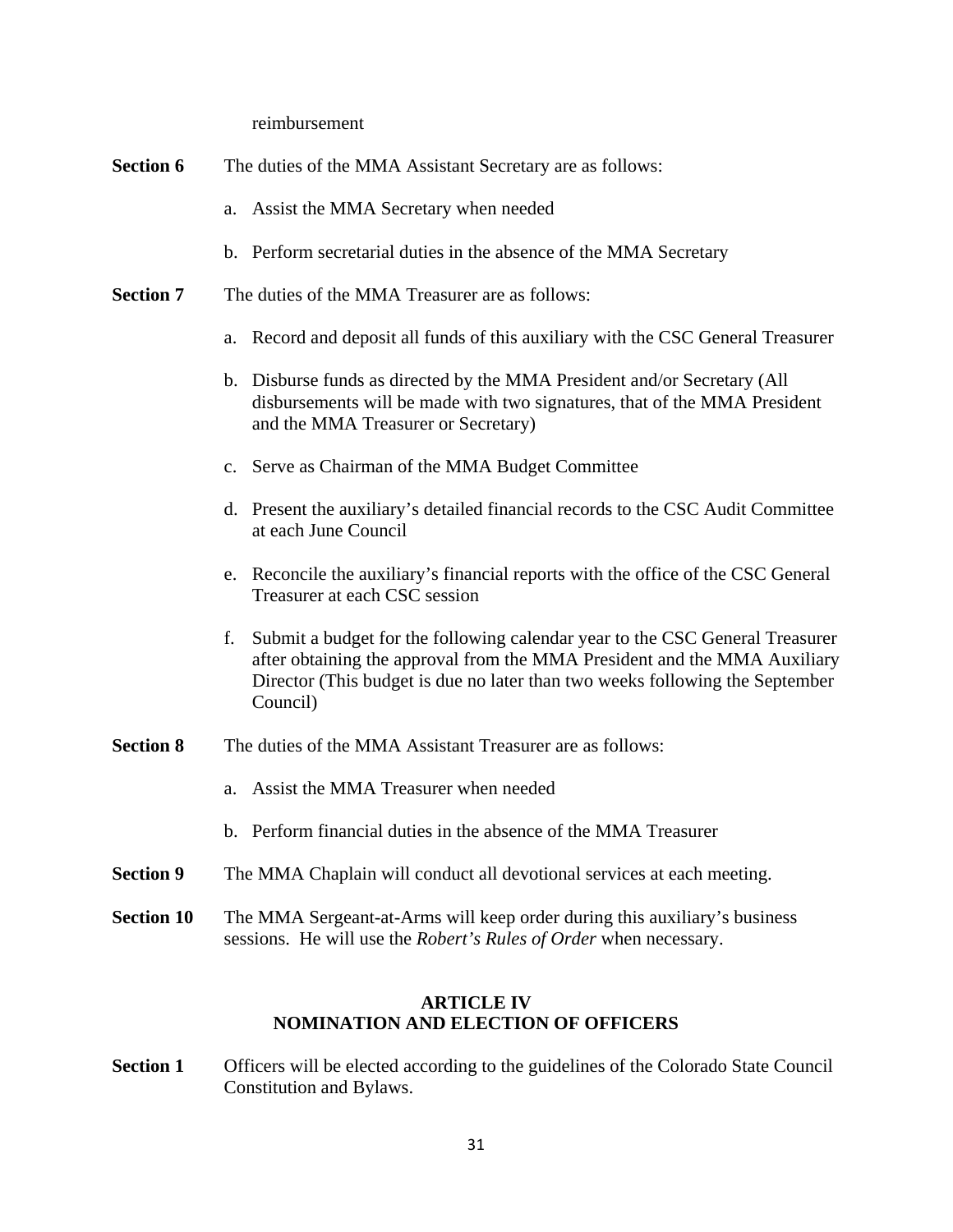- **Section 2** All officers, except the MMA Chaplain and Sergeant-at-Arms, will be elected by a majority vote.
- **Section 3** All nominees must have a home church that is in the CSC, and the nominees must be faithful in his home church.
- **Section 4** All nominees must have their respective pastor's approval.
- **Section 5** The CSC Men's Ministry Executive Board will be empowered to fill any vacant office arising between elections or appointments.
- **Section 6** Election of all auxiliary officers will be conducted by secret ballot, unless another method such as standing vote or acclamation is designated.
- **Section 7** Tenure of office will be limited to three years under the CSC Constitution and Bylaws.

# **ARTICLE V METHOD OF AMENDING CONSTITUTION**

This auxiliary's Constitution and Bylaws may be presented for amendment by a two-thirds [2/3rds] majority vote of registered MMA members present at the CSC June session, if:

- a. The MMA Executive Board has approved the amendment for proposal.
- b. The auxiliary Secretary submitted a copy of the proposed amendment to the CSC General Secretary at least 30 days prior to the CSC June council session.

# **BYLAWS of the COLORADO STATE COUNCIL MEN'S MINISTRY AUXILIARY**

#### **BOARDS**

- **Section 1** The CSC Men's Ministry Auxiliary Executive Board will consist of all elected MMA officers and the MMA Auxiliary Director.
- **Section 2** The MMA Presidential Cabinet will consist of all elected MMA officers, local church MMA presidents, and the MMA Auxiliary Director.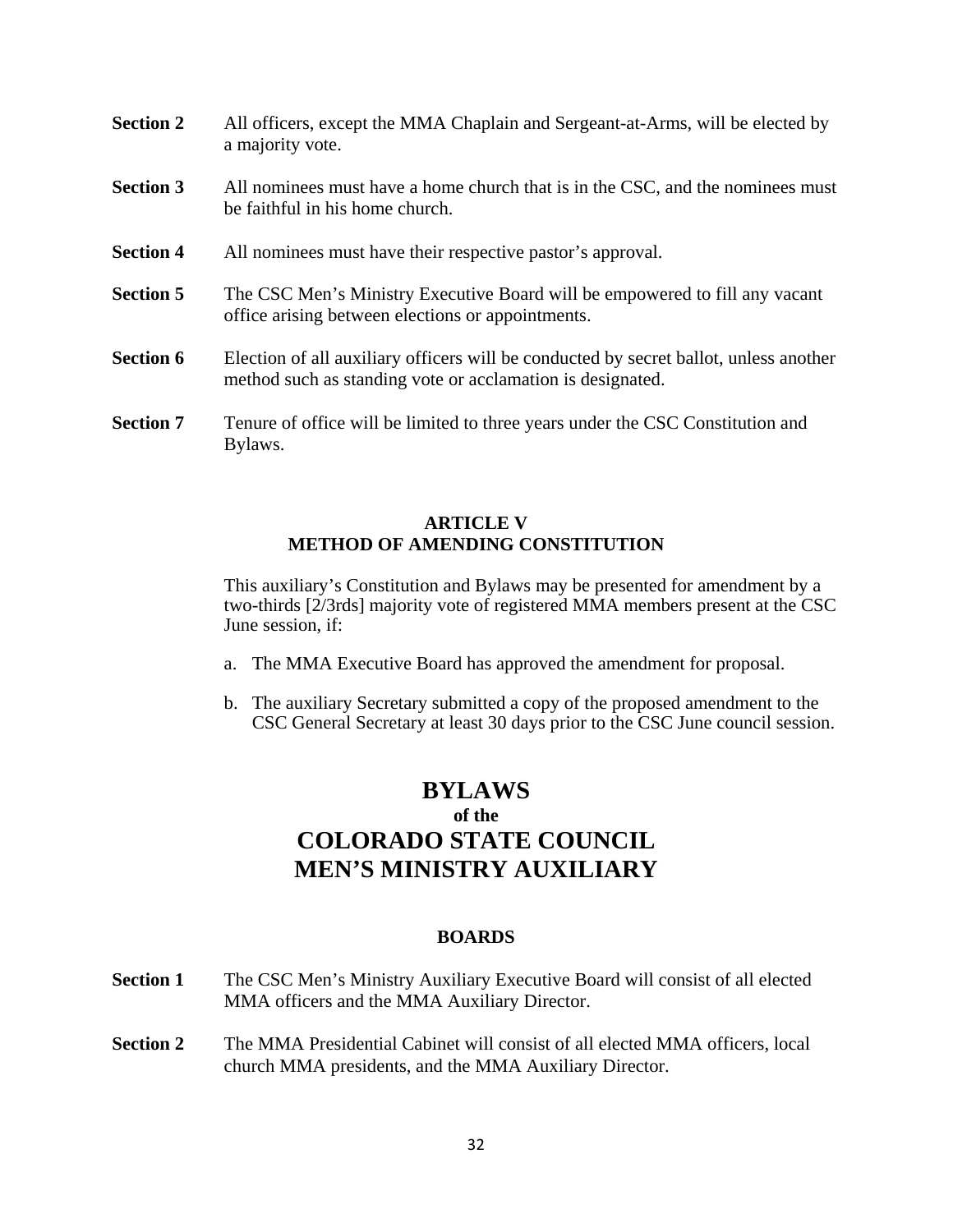#### **MEETINGS**

- **Section 1** The CSC Men's Ministry Auxiliary will meet during the designated CSC session as directed by the Executive Steering Committee.
- **Section 2** During the auxiliary business sessions, the auxiliary members will evaluate progress and aid each other in producing effective programs that will benefit local Council churches.

# **COMMITTEES**

- **Section 1** The MMA President is empowered to appoint the following:
	- a. Program Committee
	- b. Finance Committee
	- c. Travel Committee

The MMA President will assign the duties and functions of these committees.

**Section 2** The auxiliary's Finance Committee will designate the amount of money to disburse from the treasury as a love offering for the MMA President and Secretary annually. This committee will consist of the MMA Travel Committee Chairman, Treasurer, and one appointed member.

# **ASSESSMENTS AND FINANCIAL OBLIGATIONS**

- **Section 1** This auxiliary is responsible for the travel expenses of the MMA President or his designee to the International Men's Ministry Auxiliary session during the PAW, Inc. Summer Convention.
- **Section 2** The auxiliary will tithe (10 percent) of total receipts and also give a free-will offering to the CSC General Body.
- **Section 3** A love offering for the delegate to attend the PAW, Inc., International Men's Ministry Convention will be received at each council and set aside specifically for that purpose.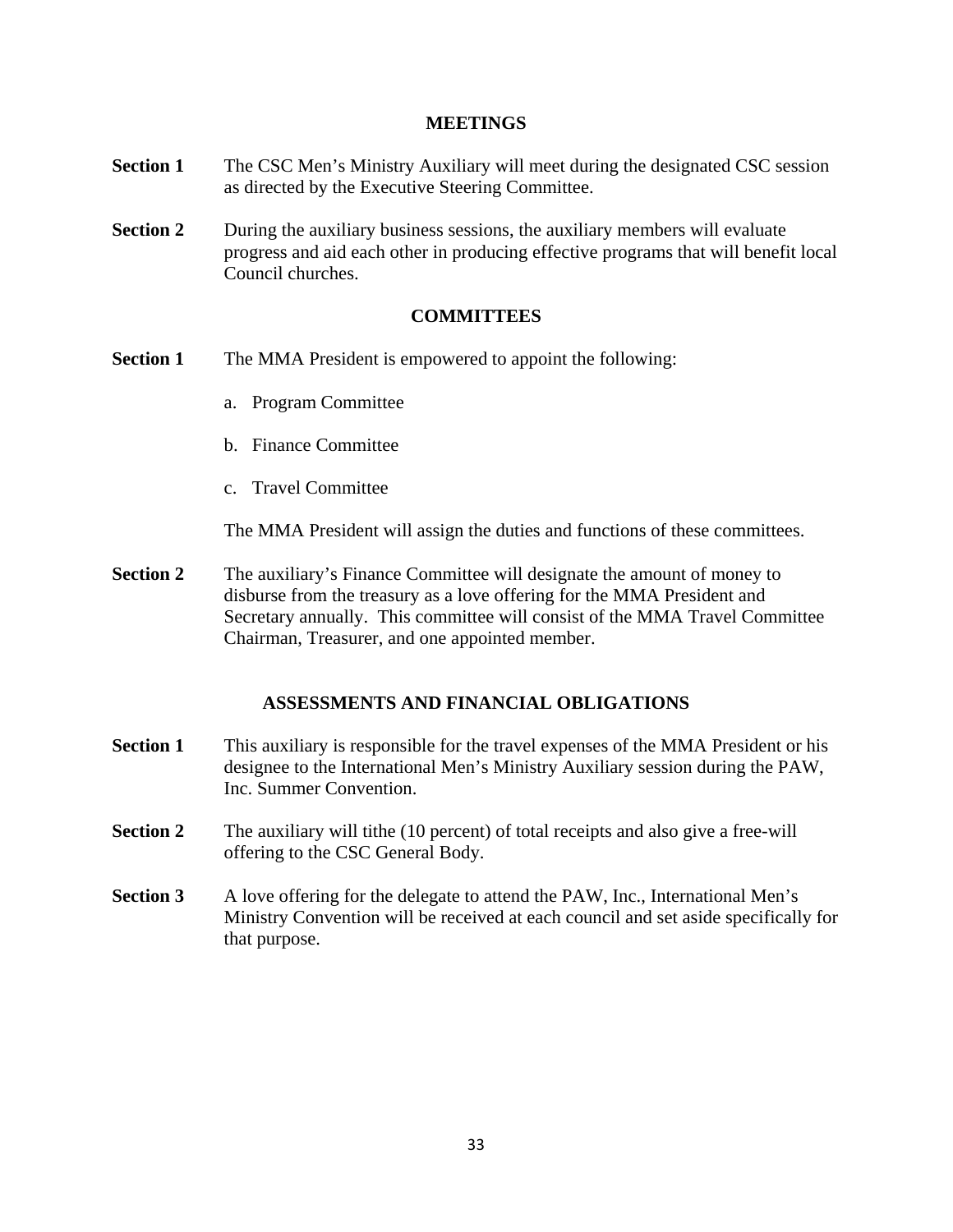# **CONSTITUTION AND BYLAWS of the COLORADO STATE COUNCIL MISSIONARY and WOMEN'S AUXILIARY**

# **ARTICLE I NAME AND PURPOSE**

- **Section 1** The name of this auxiliary is the "Colorado State Council Missionary and Women's Auxiliary," hereinafter referred to as the MWA.
- **Section 2** The purpose of the MWA is to promote the gospel and missionary work within the Colorado State Council, the United States, and foreign fields.

#### **ARTICLE II MEMBERSHIP**

- **Section 1** Any sister, who is in good standing with her respective home assembly and the Colorado State Council, may obtain membership.
- **Section 2** Members must pay a registration fee as determined by the Executive Board of the Missionary and Women's Auxiliary each Council session.

# **ARTICLE III QUALIFICATIONS, RESPONSIBILITIES AND AUTHORITY OF OFFICERS**

- **Sections 1** The officers of this auxiliary are as follows:
	- a. President
	- b. Vice President
	- c. Secretary
	- d. Assistant Secretary
	- e. Treasurer
	- f. Assistant Treasurer
	- g. Chaplain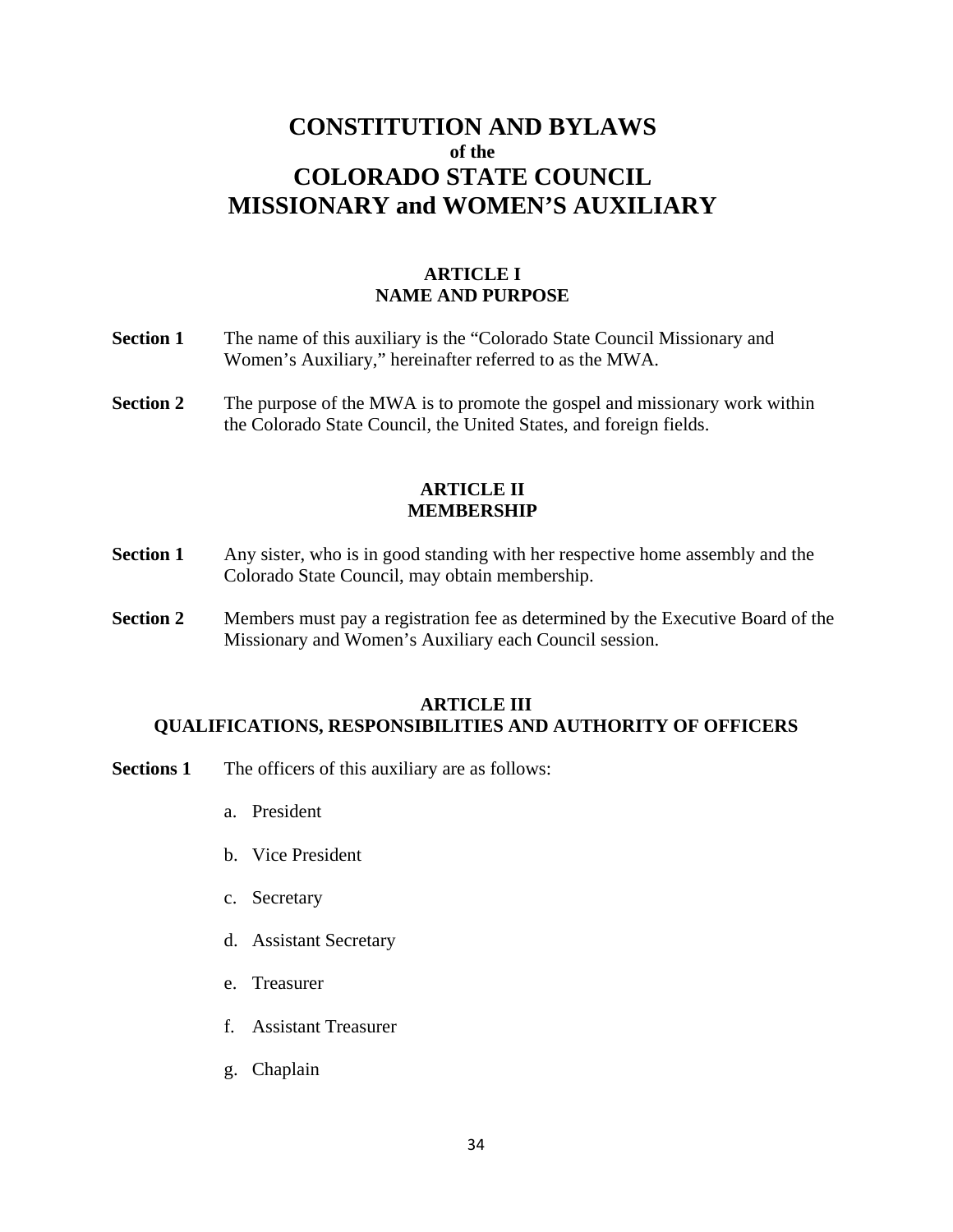| <b>Section 2</b> | Any sister is eligible to be an officer in the Colorado State Council Missionary<br>and Women's Auxiliary as long as:                             |
|------------------|---------------------------------------------------------------------------------------------------------------------------------------------------|
|                  | She is saved according to Acts 2:4, 38; and has been saved for at least two<br>a.<br>years.                                                       |
|                  | b. She is in good standing with her home assembly and the Council.                                                                                |
| <b>Section 3</b> | The duties of the MWA President are as follows:                                                                                                   |
|                  | a. Preside over all auxiliary meetings                                                                                                            |
|                  | b. Fill any office vacancy arising between elections, with the approval of the<br><b>CSC</b> Auxiliary Director                                   |
|                  | Appoint the MWA Chaplain, Parliamentarian, and the Christian Outlook<br>$\mathbf{c}$ .<br>Reporter                                                |
|                  | d. Appoint MWA committees                                                                                                                         |
| <b>Section 4</b> | The duties of the MWA Vice President are as follows:                                                                                              |
|                  | Assist the MWA President when needed<br>a.                                                                                                        |
|                  | b. Preside over MWA meetings in the absence of the MWA President                                                                                  |
| <b>Section 5</b> | The duties of the MWA Secretary are as follows:                                                                                                   |
|                  | Record and maintain all minutes for the MWA and keep the MWA President<br>a.<br>informed of all proceedings with a copy thereof                   |
|                  | b. Obtain prior approval from the MWA Treasurer to purchase necessary<br>supplies, and to present receipts to the MWA Treasurer for reimbursement |
|                  | c. Provide a copy of the minutes to the membership annually                                                                                       |
| <b>Section 6</b> | The duties of the MWA Assistant Secretary are as follows:                                                                                         |
|                  | Assist the MWA Secretary when needed<br>a.                                                                                                        |
|                  | b. Perform secretarial duties in the absence of the MWA Secretary                                                                                 |
| <b>Section 7</b> | The duties of the MWA Treasurer are as follows:                                                                                                   |
|                  | Receive, record, and deposit all funds of the auxiliary with the CSC General<br>a.<br>Treasurer                                                   |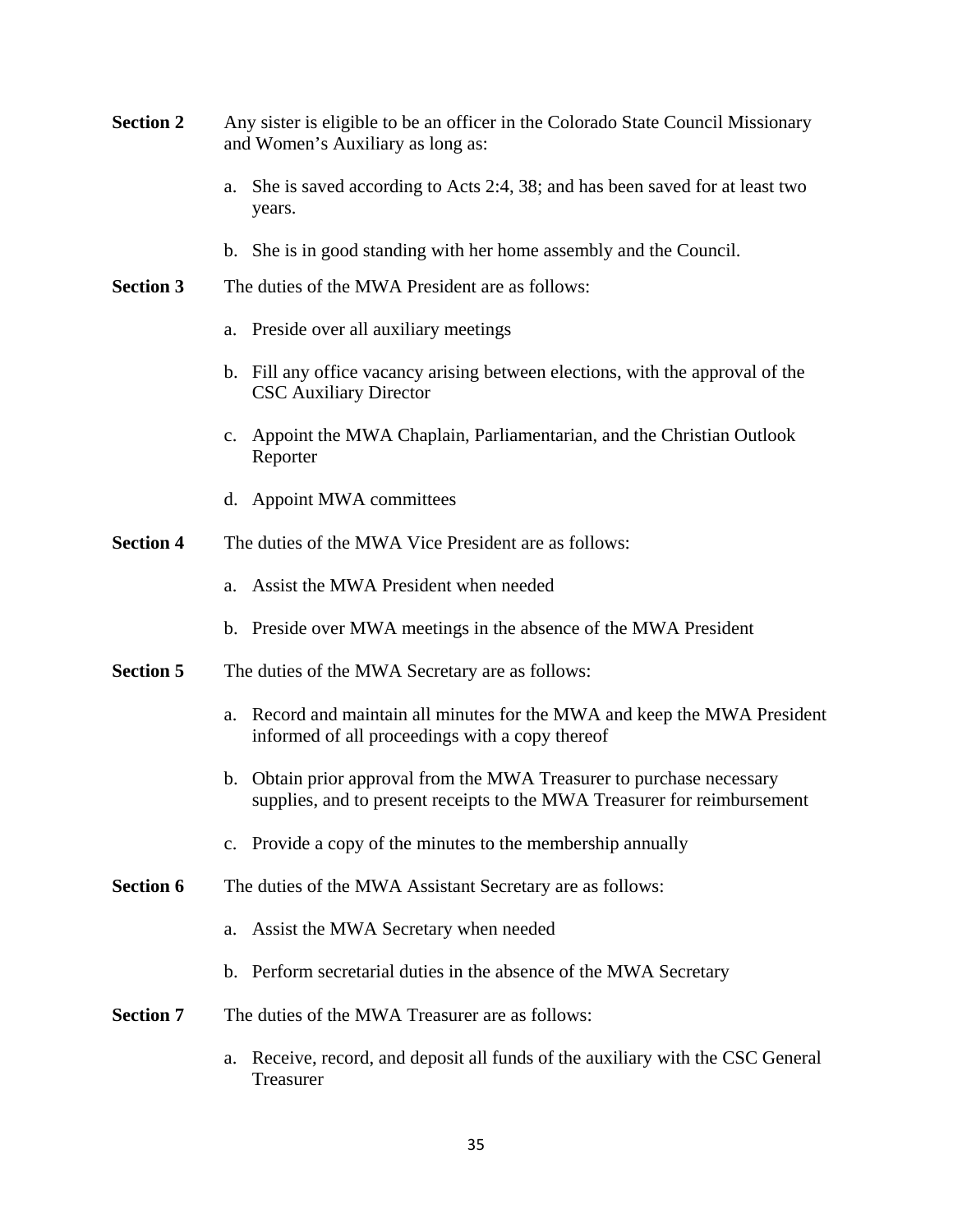|                  |    | b. Disburse funds as directed by the MWA President and/or Secretary (All<br>disbursements will be made with two signatures, that of the MWA President<br>and the MWA Treasurer or Secretary)                                  |
|------------------|----|-------------------------------------------------------------------------------------------------------------------------------------------------------------------------------------------------------------------------------|
|                  |    | c. Provide a MWA Treasurer's report to the auxiliary membership                                                                                                                                                               |
|                  |    | d. Present the auxiliary's detailed financial records to the CSC Audit Committee<br>at each June council session                                                                                                              |
|                  |    | e. Reconcile auxiliary financial reports with the office of the CSC General<br>Treasurer at each council                                                                                                                      |
|                  | f. | Submit a budget for the following year to the CSC General Treasurer after<br>obtaining approval from the MWA President and Auxiliary Director (This<br>budget is due no later than two weeks following the September Council) |
| <b>Section 8</b> |    | The duties of the MWA Assistant Treasurer are as follows:                                                                                                                                                                     |
|                  | a. | Assist the MWA Treasurer when needed                                                                                                                                                                                          |
|                  | b. | Perform financial duties in the absence of the MWA Treasurer                                                                                                                                                                  |

**Section 9** The duty of the MWA Chaplain is to conduct all devotional services.

# **ARTICLE IV NOMINATION AND ELECTION OF OFFICERS**

- **Section 1** Officers are elected according to the guidelines of the Colorado State Council Constitution and Bylaws.
- **Section 2** The requirements of all nominees are as follows:
	- a. Must have been saved for at least two years
	- b. Must be in good fellowship with her local church and the CSC
	- c. Must have her pastor's approval
	- d. Must have a home church in the Colorado State Council and must be faithful in her local assembly
	- e. Must have attended and supported her local Women's Auxiliary for at least two years
- **Section 3** Tenure of office will be limited to three years under the established CSC Constitution and Bylaws.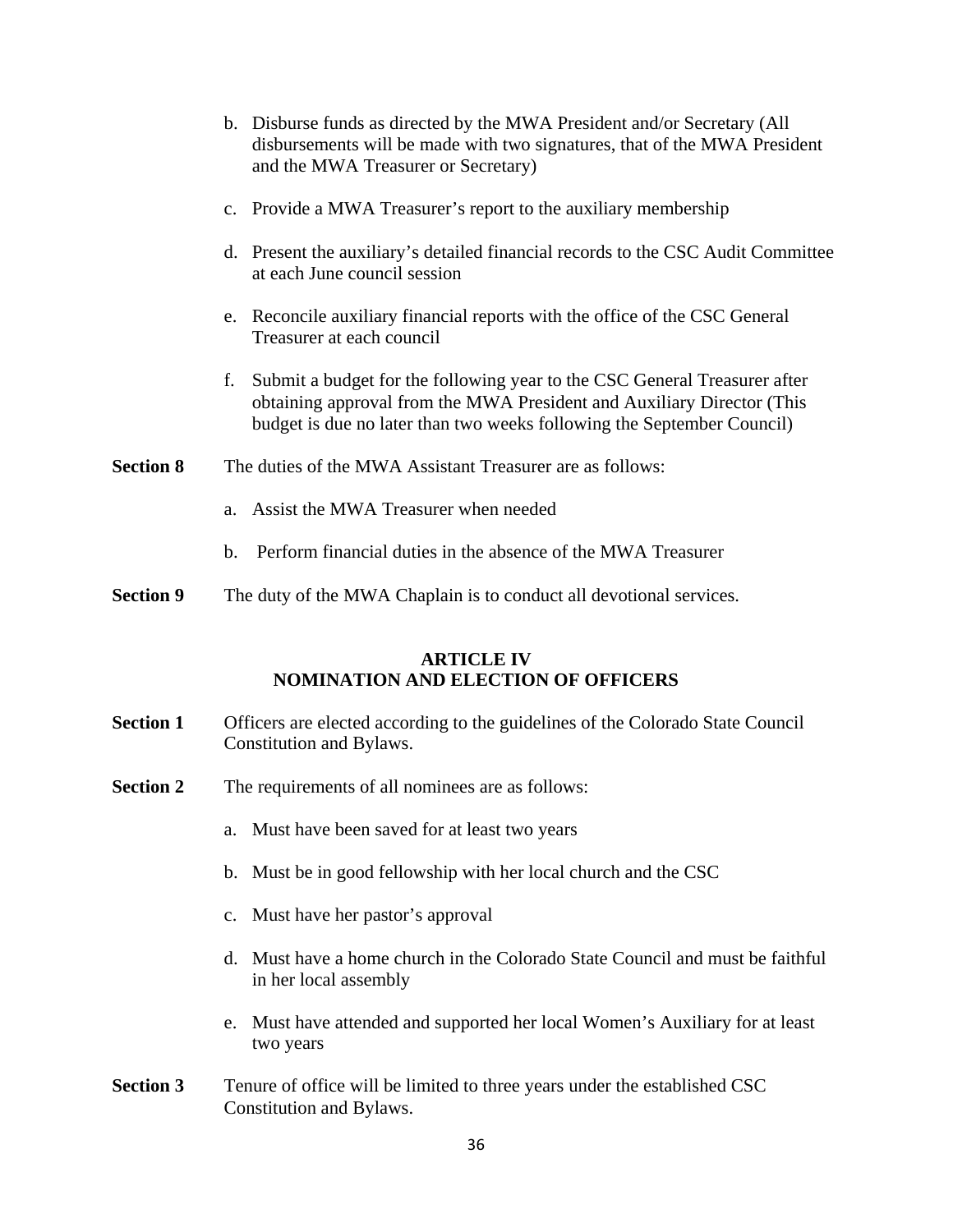**Section 4** • Election of all auxiliary officers will be conducted by secret ballot, unless another method such as standing vote or acclamation is designated.

# **ARTICLE V METHOD OF AMENDING CONSTITUTION**

The auxiliary's Constitution and Bylaws may be presented for amendment by a two-thirds (2/3rds) majority vote of registered MWA members present at the CSC June session, if:

- a. The MWA Executive Board has approved the amendment for proposal.
- b. The auxiliary Secretary submitted a copy of the proposed amendment to the CSC General Secretary at least 30 days prior to the June council session.

# **BYLAWS of the MISSIONARY AND WOMEN'S AUXILIARY**

#### **BOARDS**

- Section 1 The CSC Missionary and Women's Auxiliary Executive Board will consist of all elected officers and the MWA Auxiliary Director.
- Section 2 The MWA Presidential Cabinet will consist of all elected MWA officers, local church MWA presidents, and the MWA Auxiliary Director.

# **COMMITTEES**

- **Section 1** The MWA standing committees are as follows:
	- a. Program Committee
	- b. Finance Committee
	- c. Resolution Committee
	- d. Constitution and Bylaws Committee

The MWA President is empowered to appoint these committees.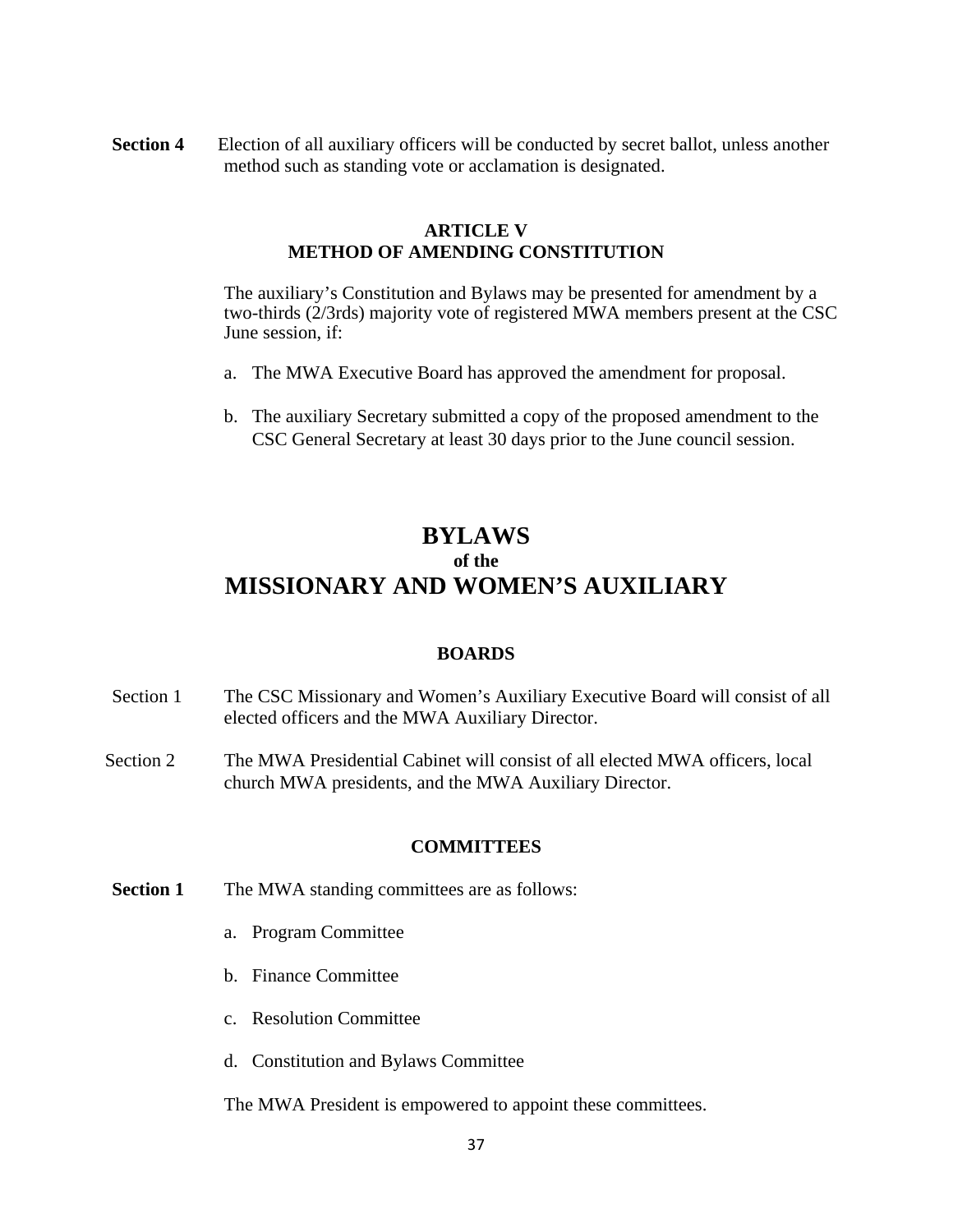- **Section 2** The President is empowered to appoint a Planning and Grievance Committee.
- **Section 3** The President is empowered to appoint as follows:
	- a. Chaplain
	- b. Parliamentarian
	- c. Reporter for the Christian Outlook

### **ASSESSMENTS AND FINANCIAL OBLIGATIONS**

- **Section 1** The auxiliary will tithe (10 percent) of total receipts to the CSC General Body.
- **Section 2** A love offering for the President will be received during each June council session.
- Section 3 Travel reimbursements will be available for the MWA President and the MWA Secretary using the current IRS-approved mileage rate, or the rate determined by the CSC Audit Committee.

# **PARLIAMENTARY AUTHORITY**

The Robert's Rules of Order is the parliamentary authority for the CSC Missionary and Women's Auxiliary, as long as they do not conflict with either the scriptures or the CSC.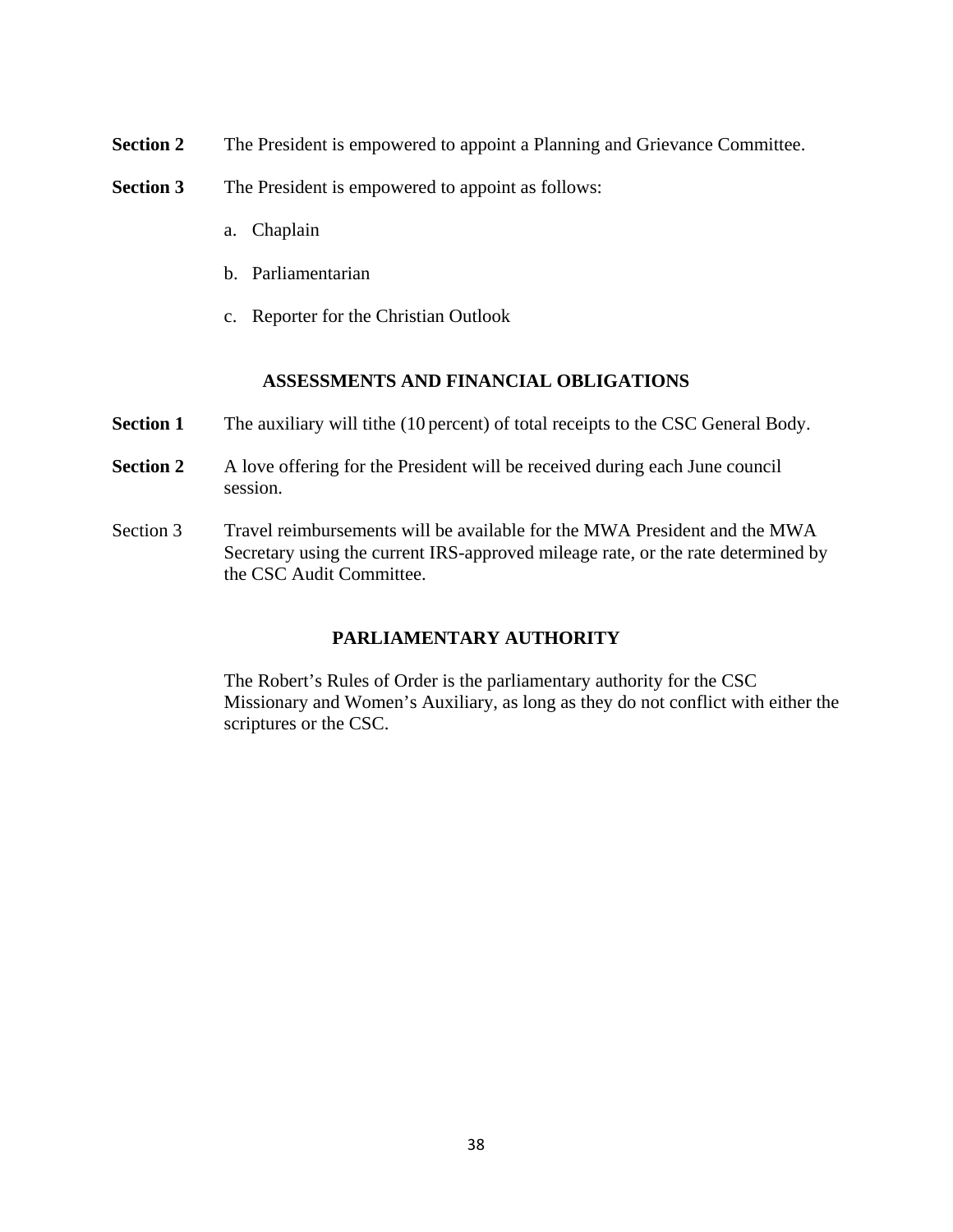# **CONSTITUTION AND BYLAWS of the COLORADO STATE COUNCIL PENTECOSTAL YOUNG PEOPLE'S UNION**

# **ARTICLE I NAME AND PURPOSE**

- **Section 1** The name of this auxiliary is the "Colorado State Council Pentecostal Young People's Union," hereinafter referred to as PYPU.
- **Section 2** The purpose of this auxiliary is to develop and promote a greater interest in the young people throughout the entire movement of the Colorado State Council for the cause of Christ.

#### **ARTICLE II MEMBERSHIP**

- **Section 1** Membership in this auxiliary will consist of:
	- a. Members of the Colorado State Council who are under the age of 36.
	- b. CSC church members who are saved according to Acts 2:4, 38.
	- c. Any person who is a member of any church within the Colorado State Council.
	- d. Persons who are in good standing in his/her home church and with the CSC.
- **Section 2** Each member must pay a registration fee as determined by the Executive Board of the Colorado State Council Young People's Union, each Council session.
- **Section 3** Cancellation of fellowship in one's home church automatically annuls membership in this auxiliary.

# **ARTICLE III QUALIFICATIONS, RESPONSIBILITIES AND AUTHORITY OF OFFICERS**

- **Section 1** The officers of this auxiliary are as follows:
	- a. President
	- b. Vice President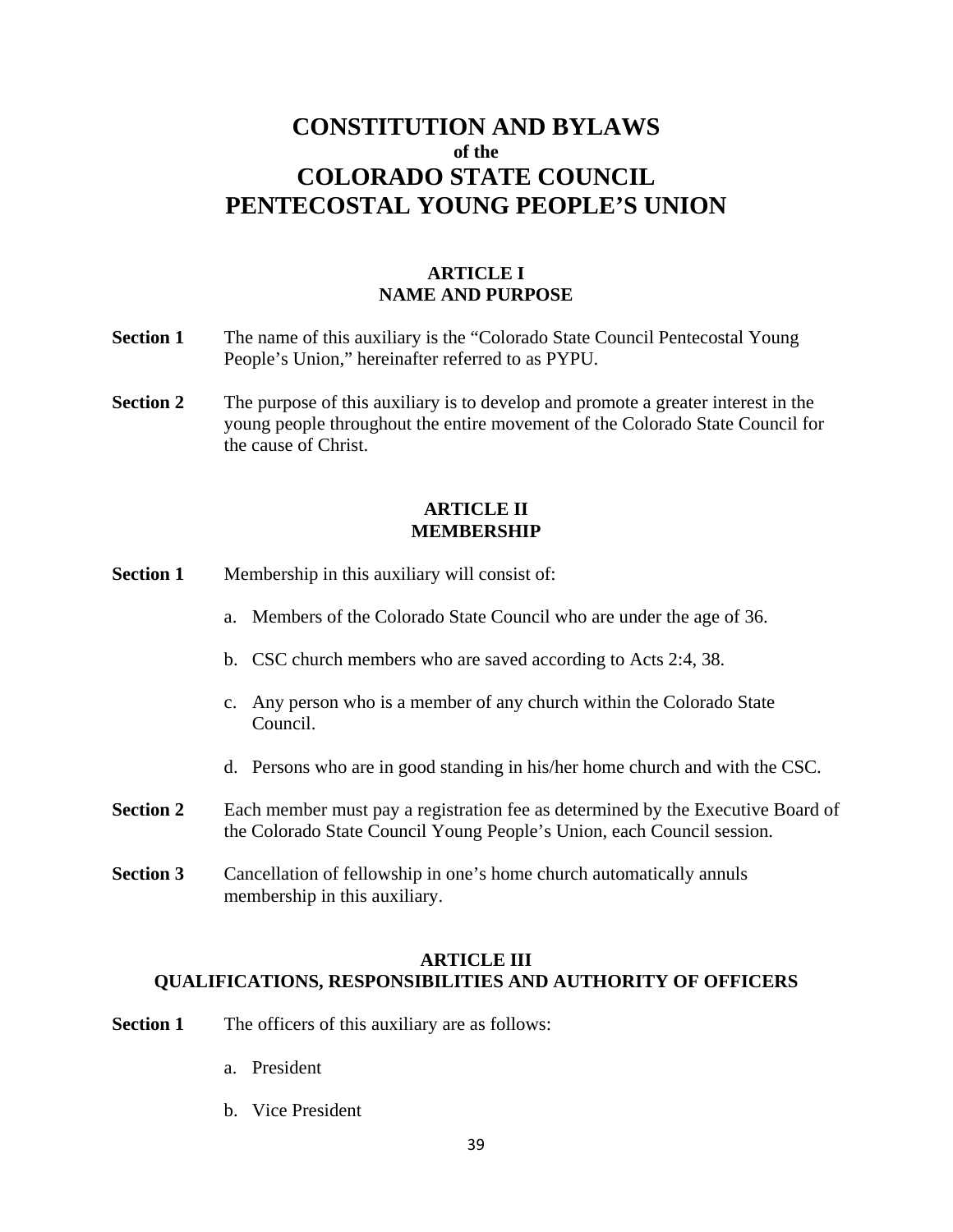- c. Secretary
- d. Assistant Secretary
- e. Treasurer
- f. Assistant Treasurer
- g. Chaplain
- **Section 2** Officers must have been saved for at least two years.
- **Section 3** The duties of the PYPU President are as follows:
	- a. Preside over all PYPU auxiliary and Executive Board meetings
	- b. Appoint designated PYPU department heads
- **Section 4** The duties of the PYPU Vice President are as follows:
	- a. Assist the PYPU President when needed
	- b. Preside over auxiliary meetings in the absence of the PYPU President
- **Section 5** The duties of the PYPU Secretary are as follows:
	- a. Record and maintain the minutes for the PYPU
	- b. Obtain prior approval from the PYPU President and the PYPU Treasurer to purchase necessary supplies
	- c. Present receipts to the PYPU Treasurer for reimbursement
	- d. Perform other duties as delegated to him/her
- **Section 6** The duties of the PYPU Assistant Secretary are as follows
	- a. Assist the PYPU Secretary when needed
	- b. Perform secretarial duties in the absence of the PYPU Secretary
- **Section 7** The duties of the PYPU Treasurer are as follows:
	- a. Receive, record, and deposit all funds of the auxiliary with the CSC General Treasurer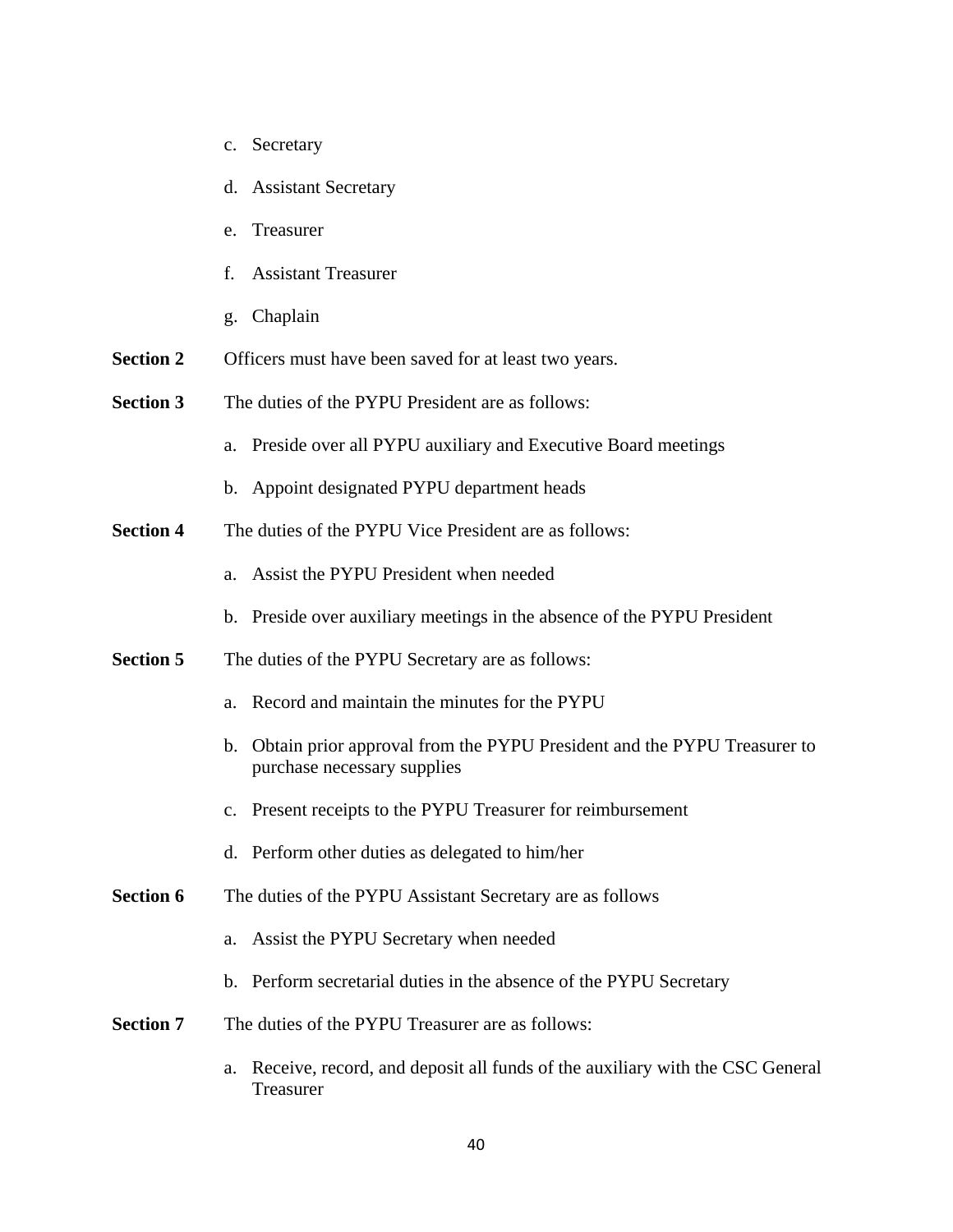|                  |    | b. Disburse funds as directed by the PYPU President and/or Secretary (All<br>disbursements will be made with two signatures, that of the PYPU President<br>and PYPU Treasurer or Secretary)                                         |
|------------------|----|-------------------------------------------------------------------------------------------------------------------------------------------------------------------------------------------------------------------------------------|
|                  |    | c. Provide a PYPU Treasurer's report to the auxiliary membership at each<br>meeting                                                                                                                                                 |
|                  |    | d. Present detailed auxiliary financial records to the CSC Audit Committee at<br>each June Council session                                                                                                                          |
|                  |    | e. Reconcile auxiliary financial reports with the office of the CSC General<br>Treasurer at each Council session                                                                                                                    |
|                  | f. | Submit a PYPU budget for the following year to the CSC General Treasurer<br>after obtaining approval from the PYPU President and Auxiliary Director<br>(This budget is due no later than two weeks following the September Council) |
| <b>Section 8</b> |    | The duties of the PYPU Assistant Treasurer are as follows:                                                                                                                                                                          |
|                  | a. | Assist the PYPU Treasurer when needed                                                                                                                                                                                               |
|                  |    | b. Perform financial duties in the absence of the PYPU Treasurer                                                                                                                                                                    |
| <b>Section 9</b> |    | The duty of the PYPU Chaplain is to conduct all devotional services.                                                                                                                                                                |
|                  |    | ARTICLE IV                                                                                                                                                                                                                          |

### **ARTICLE IV NOMINATION AND ELECTION OF OFFICERS**

- **Section 1** PYPU officers will be elected according to the guidelines of the Colorado State Council Constitution and Bylaws.
- **Section 2** The requirements of all nominees are as follows:
	- a. Must have been saved for at least two years
	- b. Must have their pastor's approval
	- c. Must have a home church in the Colorado State Council and must be faithful in his/her local assembly
	- d. Must be under the age of 36
- **Section 3** Appointed or elected PYPU officers must not have reached their 36<sup>th</sup> birthday at the time of election.
- **Section 4** Only registered PYPU auxiliary members are eligible to serve in any of its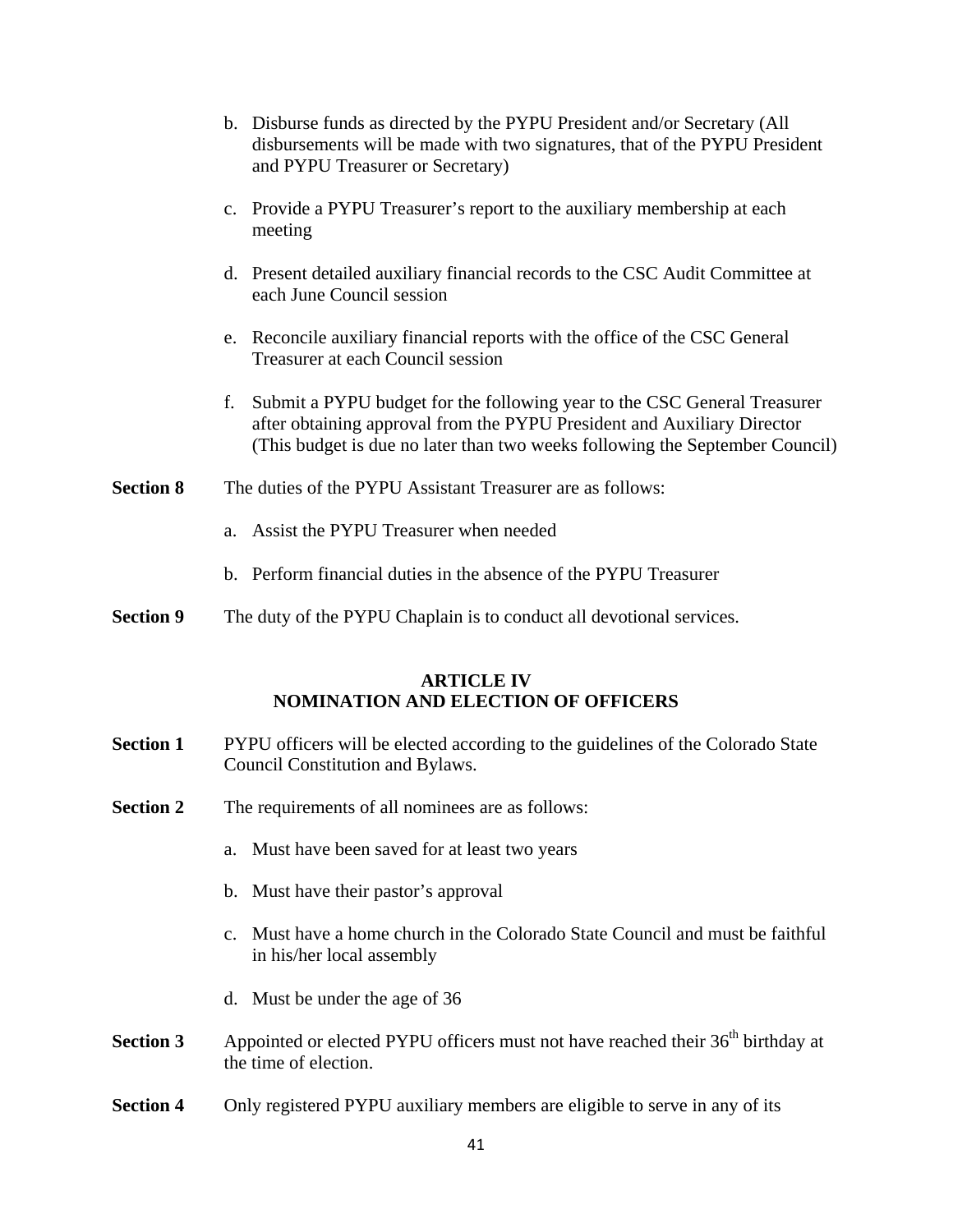elective or appointive positions.

- **Section 5** Tenure of office will be limited to three years, under the established CSC Constitution and Bylaws.
- **Section 6** Election of all auxiliary officers will be conducted by secret ballot, unless another method such as standing vote or acclamation is designated.
- **Section 7** A vacancy occurring in any PYPU office will be filled for the unexpired term by a person appointed by a majority vote of the remaining Pentecostal Young People's Union Executive Board members.

# **ARTICLE V VOTING BODY**

Only registered members of the auxiliary are eligible to vote.

# **ARTICLE VI METHOD OF AMENDING CONSTITUTION**

The auxiliary's Constitution and Bylaws may be presented for amendment by a two-thirds (2/3rds) majority vote of registered members of the Pentecostal Young People's Union present at the CSC June session, if:

- a. The PYPU Executive Board has approved the amendment for proposal.
- b. The auxiliary Secretary must submit a copy of the proposed amendment to the CSC General Secretary at least 30 days prior to the June council session.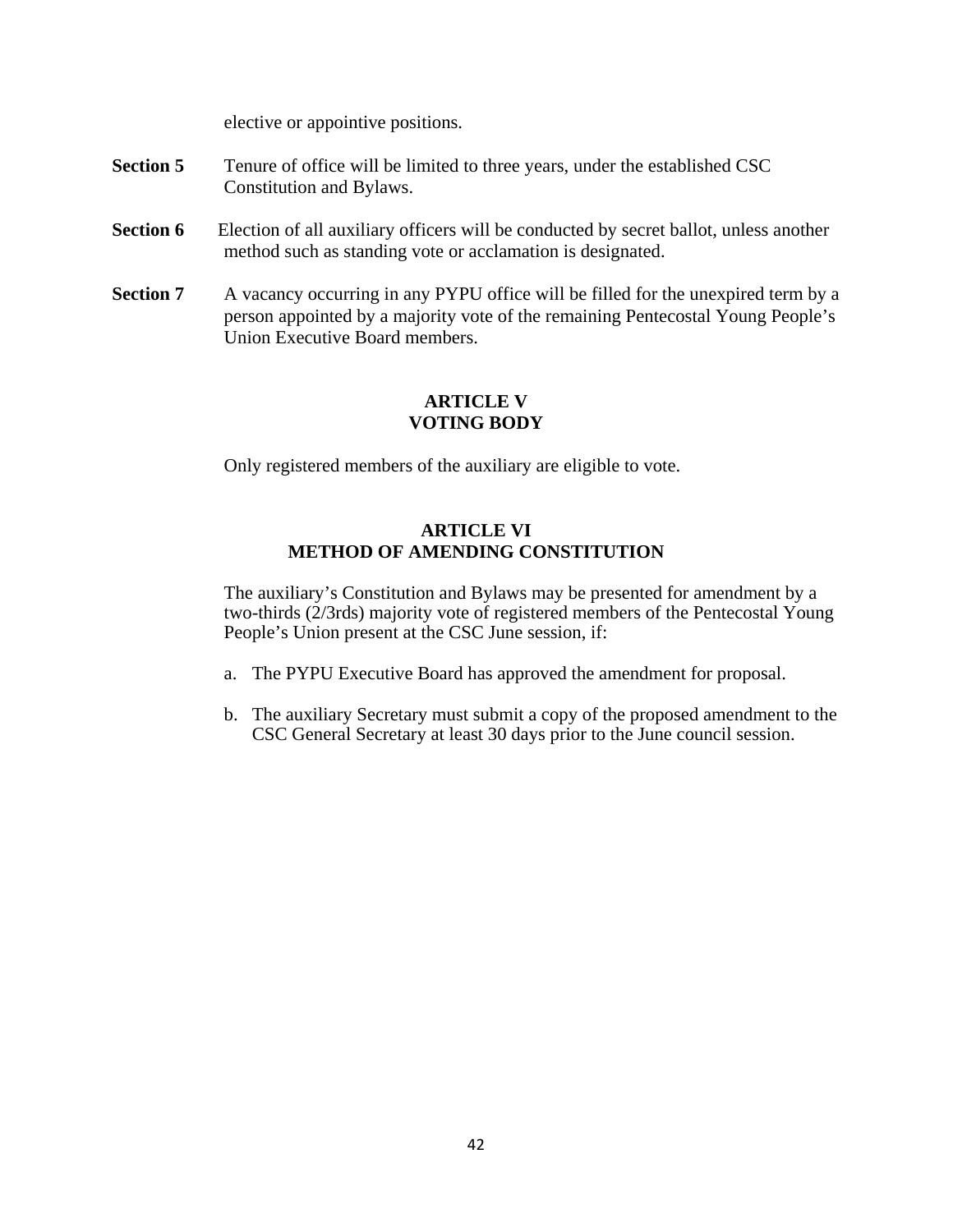# **BYLAWS of the COLORADO STATE COUNCIL PENTECOSTAL YOUNG PEOPLE'S UNION**

# **EXECUTIVE BOARD**

- **Section 1** The CSC Pentecostal Young People's Union Executive Board will consist of all elected PYPU officers and the PYPU Auxiliary Director.
- **Section 2** The Presidential Cabinet consists of all elected PYPU officers, local church PYPU presidents, and the PYPU Auxiliary Director.

# **DESIGNATED DEPARTMENTS**

The President will appoint individuals to serve as administrators or leaders of the following designated departments:

- a. Evangelism
- b. Music
- c. Christian Education—Bible Bowl
- d. Publications

#### **ASSESSMENT AND FINANCIAL OBLIGATIONS**

- Section 1 A love offering for the President or his/her delegate to attend the PAW, Inc., PYPU Convention will be received at each Council and set aside specifically for that purpose.
- Section 2 Travel reimbursements will be available for the President and the Secretary using the current IRS-approved mileage rate, or the rate determined by the CSC Audit Committee.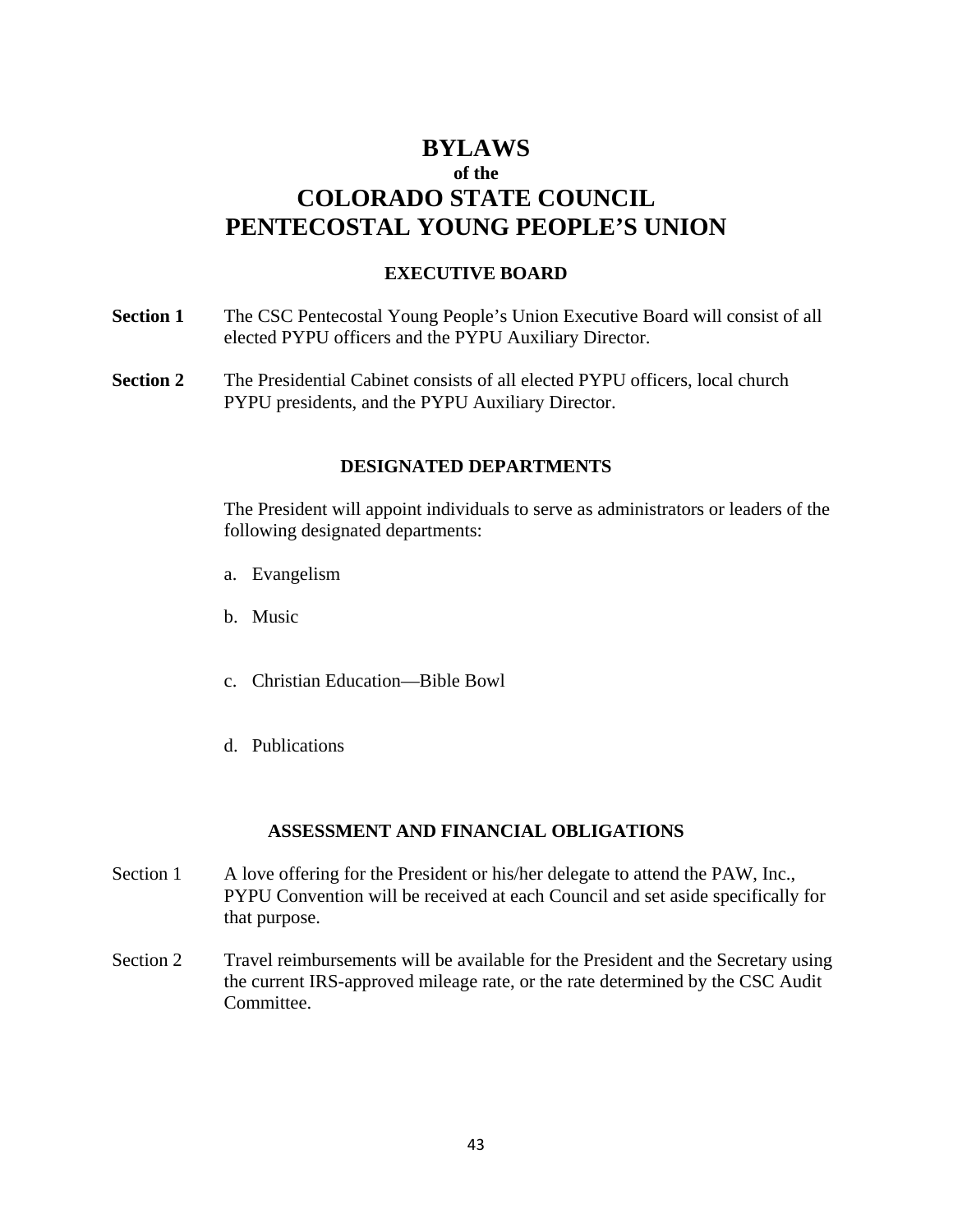# **CONSTITUTION AND BYLAWS of the COLORADO STATE COUNCIL MINISTERS' WIVES and MINISTERS' WIDOWS AUXILIARY**

# **ARTICLE I NAME AND PURPOSE**

- **Section 1** The name of this auxiliary is the "Colorado State Council Ministers' Wives and Ministers' Widows Auxiliary," hereinafter referred to as the MWMWA.
- **Section 2** The purpose of this auxiliary is to offer help and instruction, and strive for fellowship to all Ministers' Wives and Ministers' Widows for their strength and encouragement.

# **ARTICLE II MEMBERSHIP**

- **Section 1** Any saved woman, according to Acts 2:4, 38, whose husband holds a Colorado State Council fellowship certificate or license with the Pentecostal Assemblies of the World, Inc., is eligible for membership.
- **Section 2** Members must pay a registration fee as determined by the Executive Board of the MWMWA each Council session.

### **ARTICLE III QUALIFICATIONS, RESPONSIBILITIES AND AUTHORITY OF OFFICERS**

- **Sections 1** Officers of this Auxiliary are as follows:
	- a. President
	- b. Vice President
	- c. Secretary
	- d. Assistant Secretary
	- e. Treasurer
	- f. Assistant Treasurer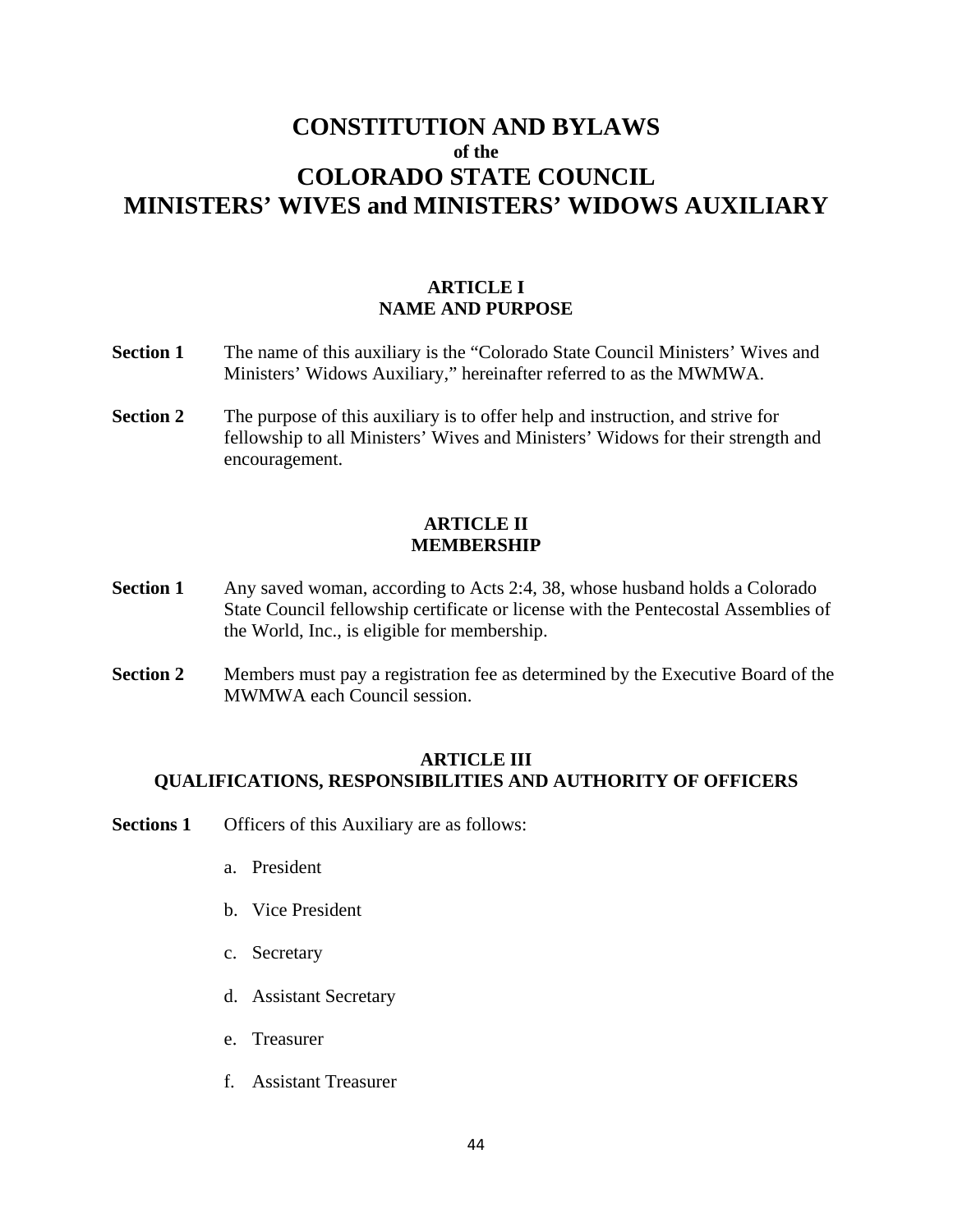- g. Chaplain
- h. Historian
- **Section 2** Officers must have been saved for at least two years.
- **Section 3** Officers must be in good standing at her home church.
- **Section 4** The duties of the President are as follows:
	- a. Preside at all meetings
	- b. Exercise such interim powers as delegated to her by the Auxiliary
	- c. Appoint the Historian
	- d. Appoint standing committees
	- e. Notify the Secretary of the International Ministers' Wives and Ministers' Widows Auxiliary of the death of a husband of a member, so that the widow may receive benefits from the IMWMWA, if she is a member of this international organization, IMWMWA of the PAW, Inc.
- **Section 5** The duties of the Vice President are as follows:
	- a. Assist the President when needed
	- b. Preside over the meetings in the absence of the President
- **Section 6** The duties of the Secretary are as follows:
	- a. Record and maintain all minutes for the MWMWA
	- b. Email notices of future meetings
	- c. Perform all duties ascribed to her by the President and the Auxiliary
	- d. Obtain prior approval from the Treasurer to purchase necessary supplies, and to present receipts to the Treasurer for reimbursement
- **Section 7** The duties of the Assistant Secretary are as follows:
	- a. Assist the Secretary when needed
	- b. Perform secretarial duties in the absence of the Secretary
- **Section 8** The duties of the Treasurer are as follows: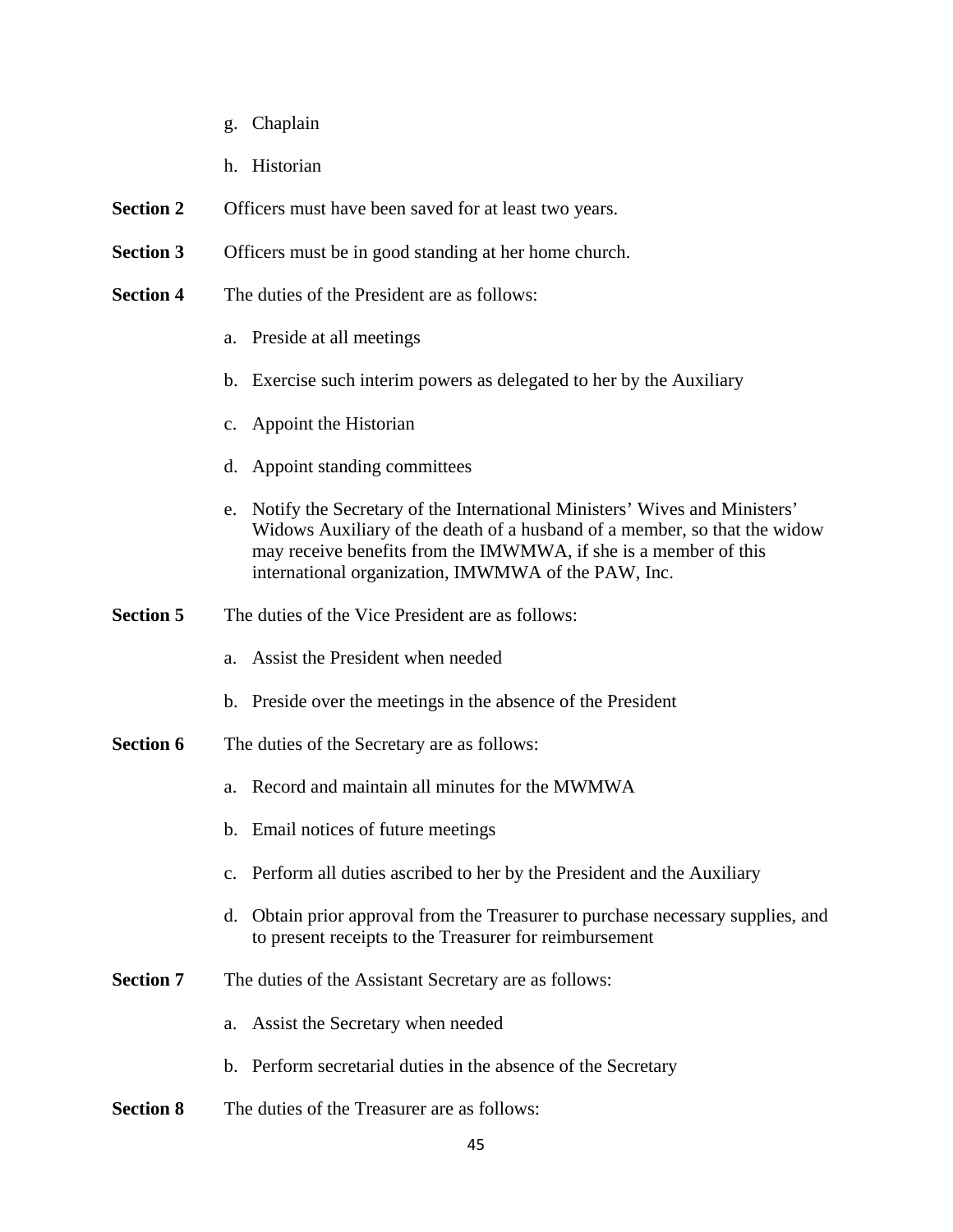- a. Record and deposit all funds of the auxiliary with the CSC General Treasurer b. Disburse funds as directed by the President c. Present a financial report available upon request of the President d. Present the detailed auxiliary financial records to the Audit Committee at each June Council e. Reconcile auxiliary financial reports with the office of the CSC General Treasurer at each Council f. Submit a budget for the following year to the CSC General Treasurer after obtaining approval from the President and Auxiliary Director (This budget is due no later than two weeks following the September Council.) **Section 9** The duties of the Assistant Treasurer are as follows: a. Assist the Treasurer when needed b. Perform financial duties in the absence of the Treasurer **Section 10** The duty of the Chaplain is to conduct all devotional services. **Section 11** The duties of the Historian are as follows: a. Keep/record the precise history of the CSC MWMWA b. Maintain the responsibility for any publication concerning the same **ARTICLE IV NOMINATION AND ELECTION OF OFFICERS**
- **Section 1** Officers are elected according to the guidelines of the Colorado State Council Constitution and Bylaws.
- **Section 2** All officers, except the Historian, are elected by a majority vote.
- **Section 3** The requirements of all nominees are as follows:
	- a. Must have a home church in the Colorado State Council and faithful in her local assembly
	- b. Must have been saved for at least two years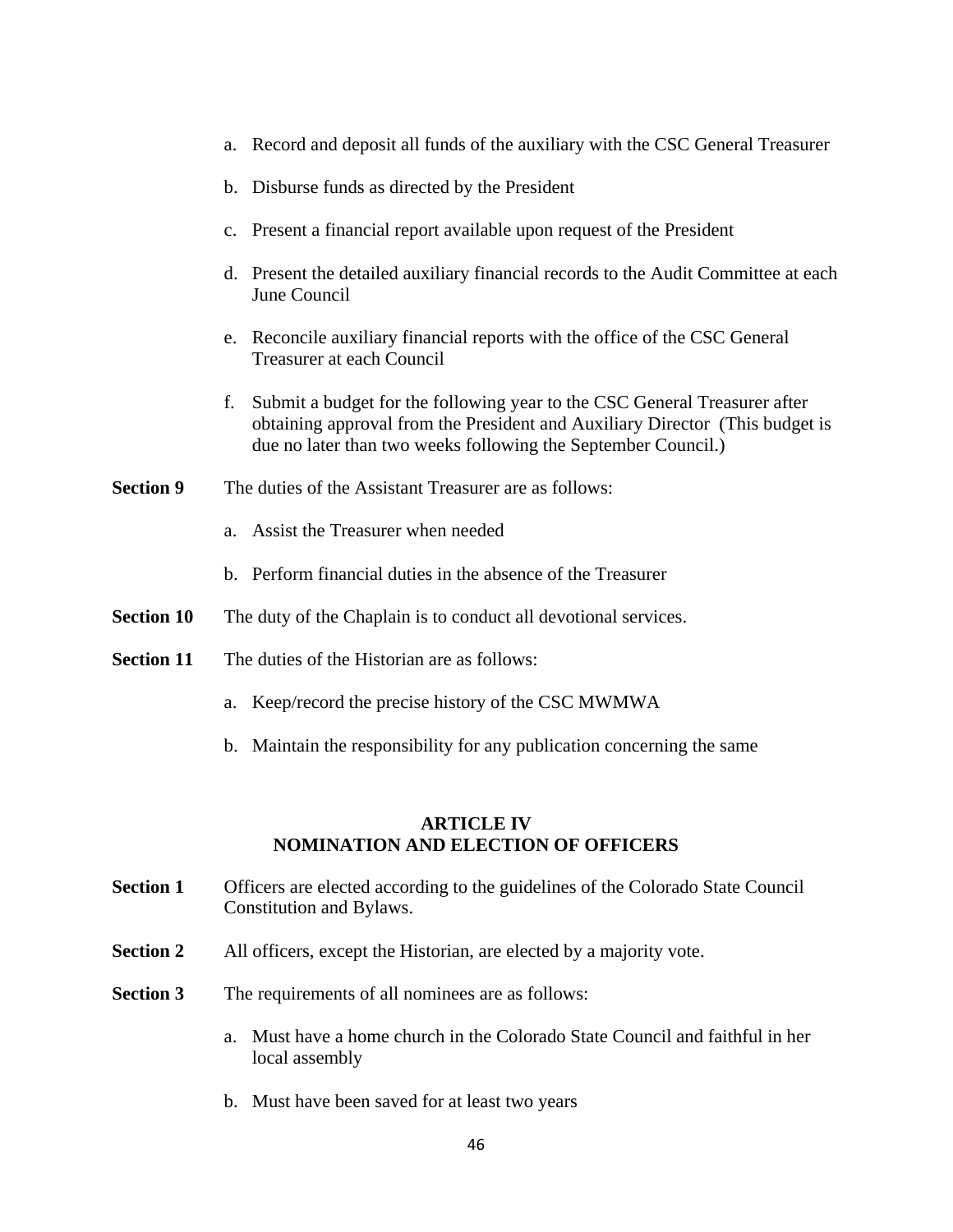- c. Must be in good standing at her home church and with the CSC
- d. Must have her Pastor's approval
- **Section 4** The CSC Ministers' Wives and Ministers' Widows Executive Board is empowered to fill any office vacancy arising between elections.
- **Section 5** Election of all auxiliary officers is conducted by secret ballot, unless another method such as standing vote or acclamation is designated.
- **Section 6** Tenure of office is limited to three years, in accordance with the established CSC Constitution and Bylaws.

# **ARTICLE V METHOD OF AMENDING CONSTITUTION**

The auxiliary's Constitution and Bylaws may be presented for amendment by a two-thirds (2/3rds) majority vote of registered auxiliary members present at the June Council if:

- a. The amendment has been approved for proposal by the auxiliary's Executive Board.
- b. The auxiliary Secretary has submitted a copy of the proposed amendment to the CSC General Secretary at least 30 days prior to the opening of the Council.

# **BYLAWS**

# **of the**

# **MINISTERS' WIVES AND MINISTERS' WIDOWS**

# **BOARD**

The CSC Ministers' Wives and Ministers' Widows Auxiliary Executive Board will consist of all elected officers and the Auxiliary Director.

# **FINANCIAL ASSESSMENT**

- **Section 1** A financial assessment or registration fee is required of each auxiliary member at each Council.
- **Section 2** The President and the Secretary of the CSC Ministers' Wives and Ministers' Widows Auxiliary will receive a love offering annually.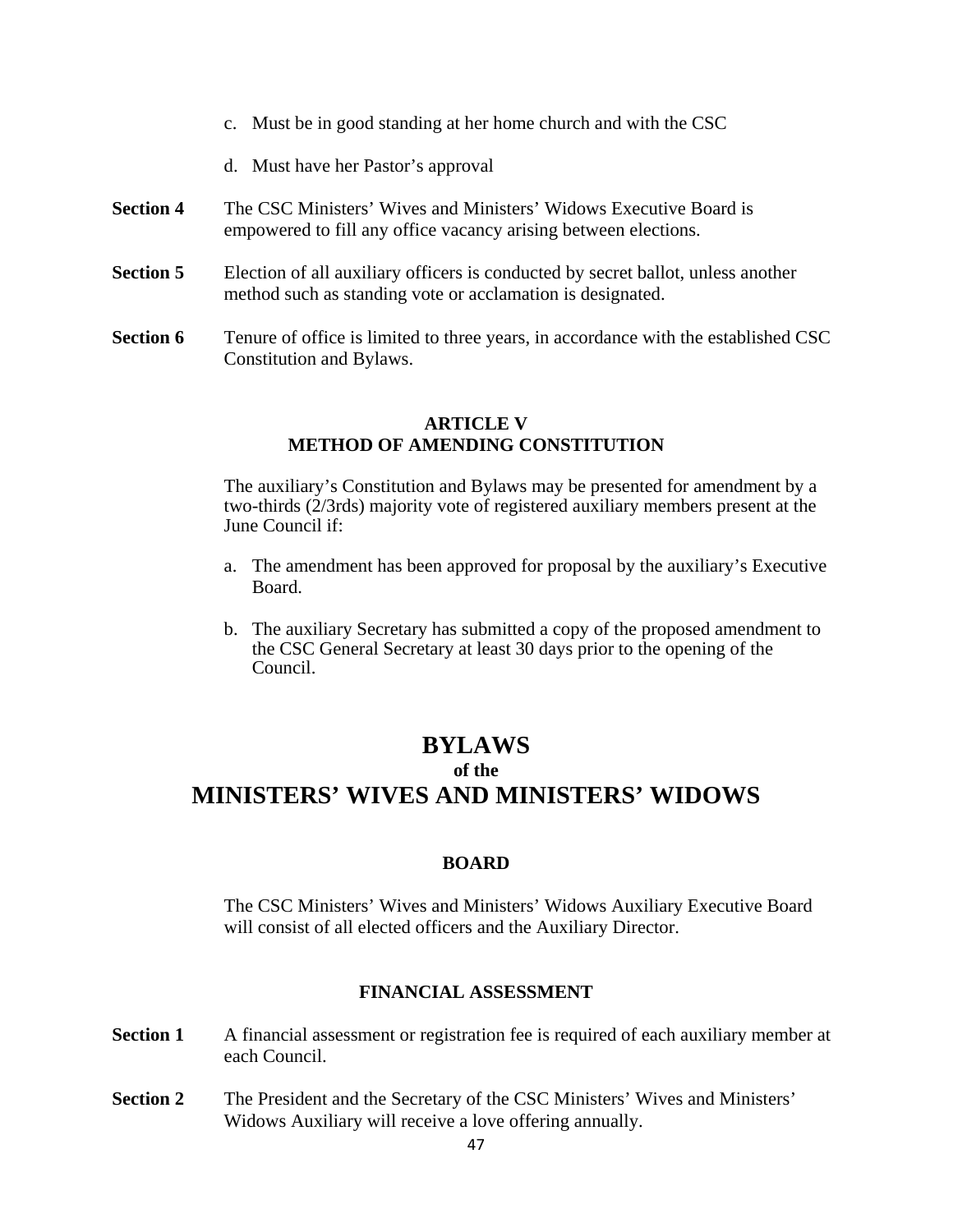# **CONSTITUTION AND BYLAWS of the COLORADO STATE COUNCIL USHER BOARD**

# **ARTICLE I NAME AND PURPOSE**

- **Section 1** The name of this auxiliary is the "Colorado State Council Usher Board."
- **Section 2** The purpose of this auxiliary is as follows:
	- a. Secure uniformity of signs and dress throughout the local usher boards of the Colorado State Council churches
	- b. Develop true consciousness of spiritual awareness in the House of God by visitors and saints
	- c. Minimize distractions throughout the services, especially during Altar Call, and to promote order in the House of the Lord
	- d. Render ushering service each night of the Colorado State Council

#### **ARTICLE II MEMBERSHIP**

- **Section 1** To obtain membership, a person must:
	- a. Be saved according to Acts 2:4, 38.
	- b. Be in good standing in his/her home church and with the CSC.
	- c. Have their pastor's approval.
	- d. Be an active member and have served for at least six months on his/her home church's Usher Board.
	- e. Be willing to uphold the bylaws of this auxiliary.
- **Section 2** This auxiliary will also consist of junior ushers and honorary ushers.

#### **Section 3** The age for junior ushers will be 11 – 15 years old.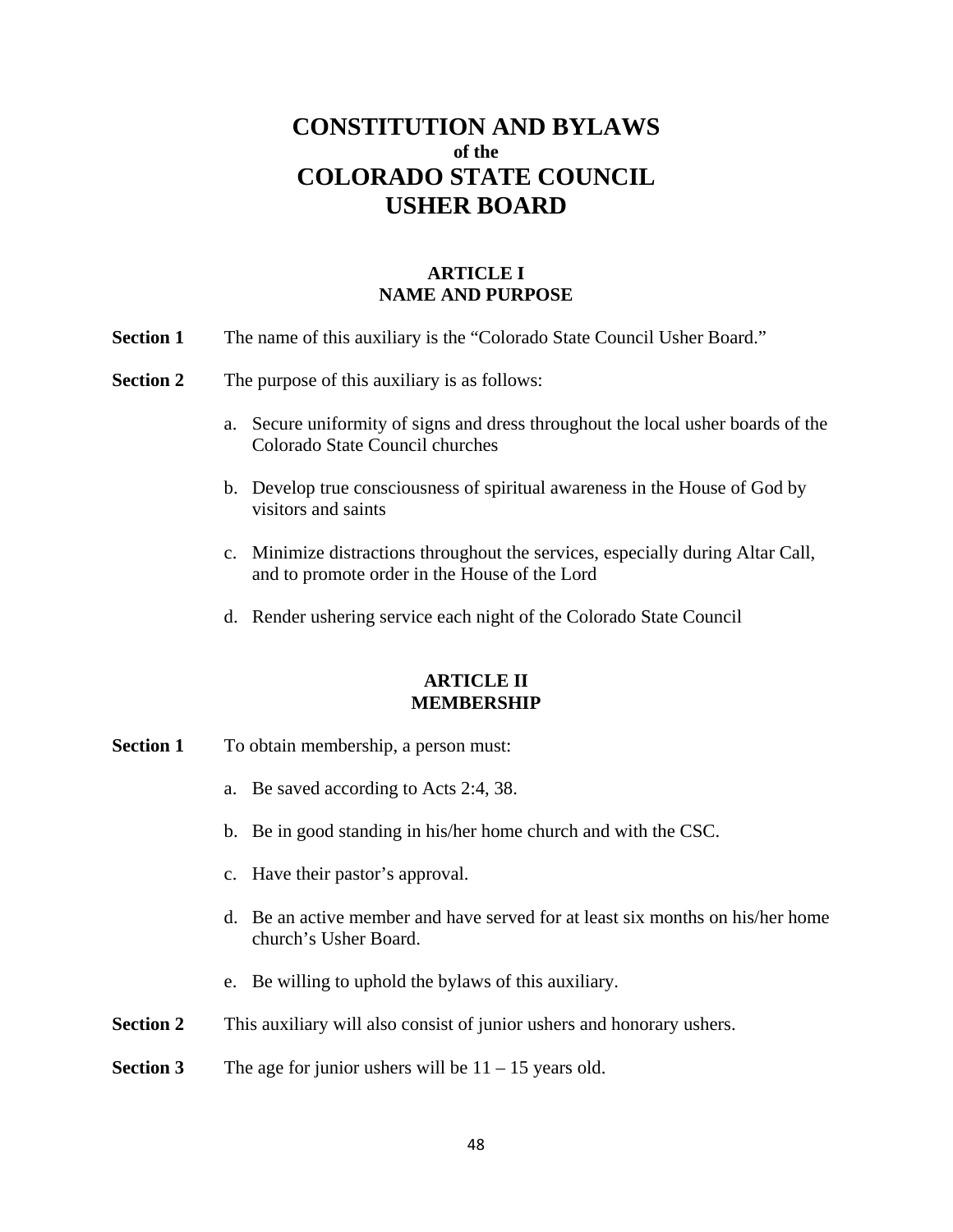**Section 4** •• Each member must pay a registration fee as determined by the Executive Board of the Colorado State Council Usher Board, each Council session.

# **ARTICLE III BASIC POLICIES**

- **Section 1** The policy of the Colorado State Council Usher Board is to educate ushers through training, seminars, and workshops during Council sessions.
- **Section 2** This auxiliary seeks neither to direct the Usher Board administrative activities of any CSC church nor to control its policies, except during the Council sessions.

# **ARTICLE IV QUALIFICATIONS, RESPONSIBILITIES AND AUTHORITY OF OFFICERS**

- **Sections 1** Officers are as follows:
	- a. President
	- b. Vice President
	- c. Secretary
	- d. Assistant Secretary
	- e. Treasurer
	- f. Assistant Treasurer
	- g. Chaplain
- **Section 2** To obtain membership, a person must:
	- a. Have been saved according to Acts 2:4, 38, for at least two years.
	- b. Be in good standing with his/her home assembly and the Council.
- **Section 3** The duty of the President is to preside over all auxiliary and Executive Board meetings.
- **Section 4** The duties of the Vice President are as follows:
	- a. Assist the President when needed
	- b. Preside over auxiliary meetings in the absence of the President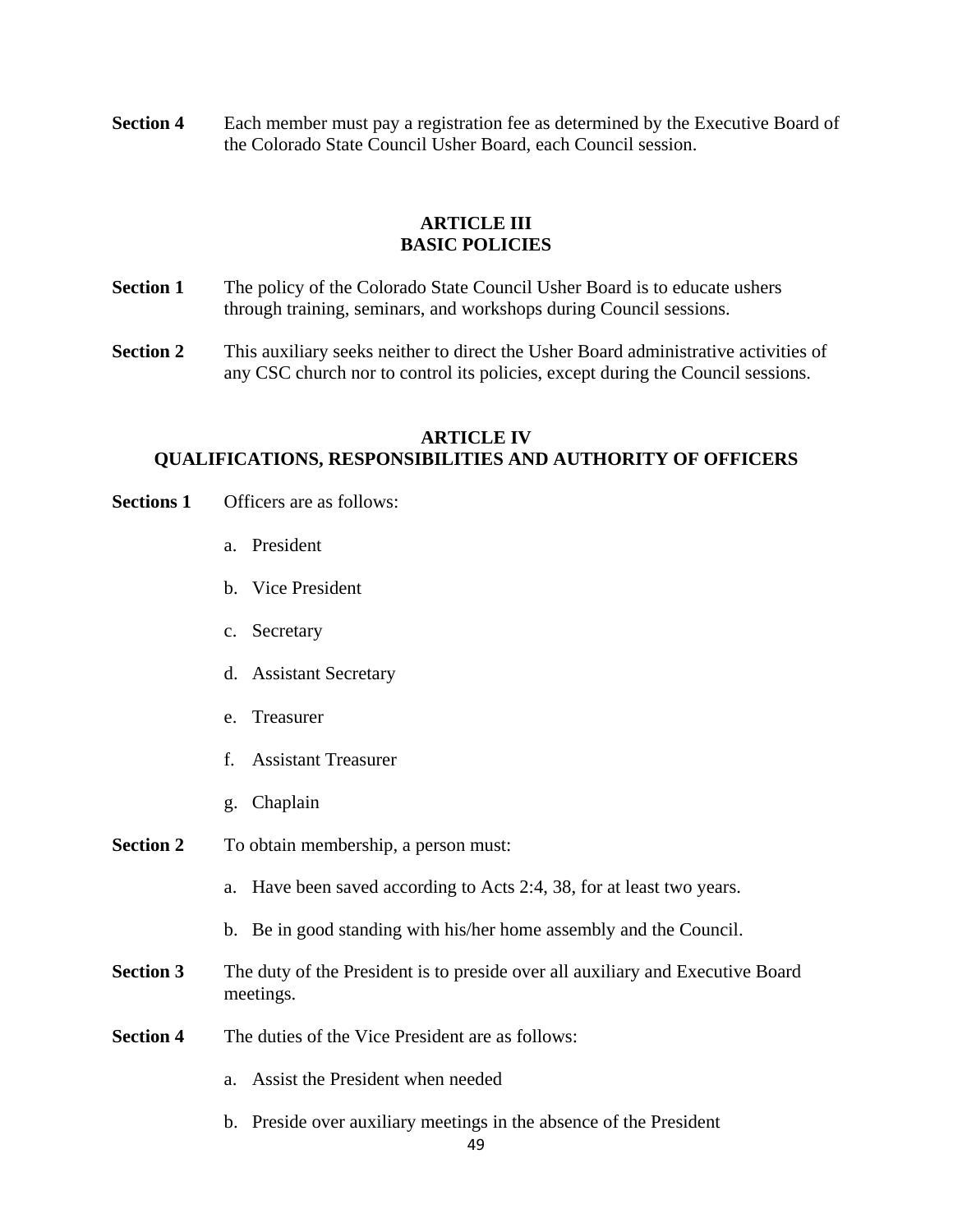| <b>Section 5</b> | The duties of the Secretary are as follows:                                                                                                                                                                                    |
|------------------|--------------------------------------------------------------------------------------------------------------------------------------------------------------------------------------------------------------------------------|
|                  | a. Record and maintain the minutes of the auxiliary's meetings                                                                                                                                                                 |
|                  | b. Obtain prior approval from the Treasurer to purchase necessary supplies and<br>present receipts to the Treasurer for reimbursement                                                                                          |
|                  | c. Perform other duties as delegated to him/her                                                                                                                                                                                |
| <b>Section 6</b> | The duties of the Assistant Secretary are as follows:                                                                                                                                                                          |
|                  | Assist the Secretary when needed<br>a.                                                                                                                                                                                         |
|                  | b. Perform secretarial duties in the absence of the Secretary                                                                                                                                                                  |
| <b>Section 7</b> | The duties of the Treasurer are as follows:                                                                                                                                                                                    |
|                  | Receive, record, and deposit all funds of the auxiliary with the CSC General<br>a.<br>Treasurer                                                                                                                                |
|                  | b. Disburse funds as directed by the President and/or Secretary [all]<br>disbursements will be made with two signatures, that of the President,<br>Treasurer, or Secretary]                                                    |
|                  | c. Provide a Treasurer's report to the auxiliary membership at each meeting                                                                                                                                                    |
|                  | d. Present detailed auxiliary financial records to the CSC Audit Committee at<br>each June Council                                                                                                                             |
|                  | e. Reconcile auxiliary financial reports with the office of the CSC General<br>Treasurer at each Council                                                                                                                       |
|                  | Submit a budget for the following year to the CSC General Treasurer after<br>obtaining approval from the President and the Auxiliary Director [This budget]<br>is due no later than two weeks following the September Council] |
| <b>Section 8</b> | The duties of the Assistant Treasurer are as follows:                                                                                                                                                                          |
|                  | Assist the Treasurer when needed<br>a.                                                                                                                                                                                         |
|                  | Perform financial duties in the absence of the Treasurer<br>b.                                                                                                                                                                 |
| <b>Section 9</b> | The duty of the Chaplain is to conduct all devotional services.                                                                                                                                                                |
|                  |                                                                                                                                                                                                                                |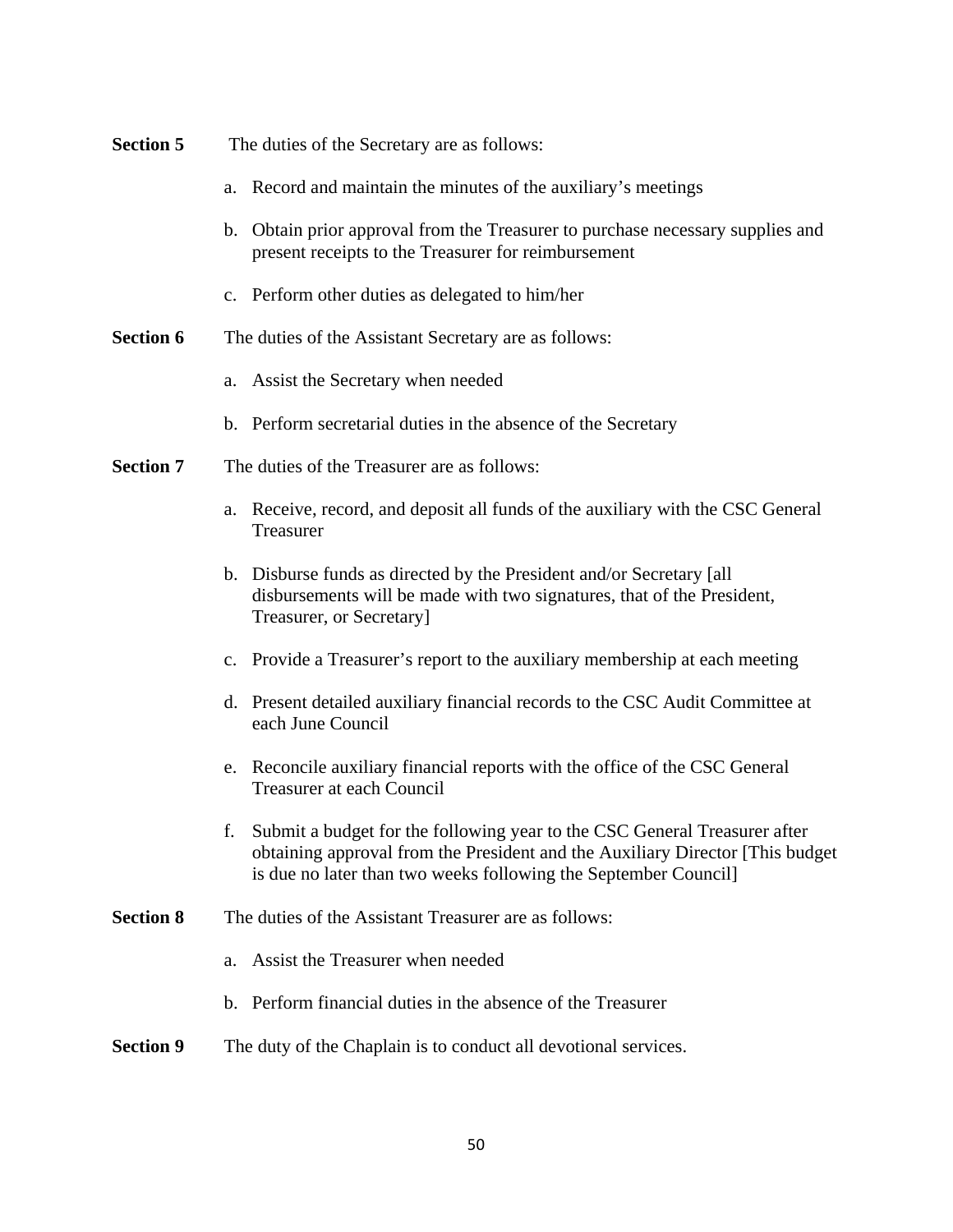### **ARTICLE IV NOMINATION AND ELECTION OF OFFICERS**

- **Section 1** Officers will be elected under the guidelines of the Colorado State Council Constitution and Bylaws.
- **Section 2** The requirements of all nominees are as follows:
	- a. Must have a home church in the Colorado State Council and must be faithful in his/her local assembly.
	- b. Must have been saved according to Acts 2:4, 38, for at least two years.
	- c. Must be in good standing with his/her home assembly and the Council.
	- d. Must have their Pastor's approval.
- **Section 3** Only registered Usher Board Auxiliary members are eligible to serve in any of its elective or appointive positions.
- **Section 4** Tenure of office will be limited to three years, under the established CSC Constitution and Bylaws.
- **Section 5** Officers will assume their official duties at the close of the June election year.
- **Section 6** Election of all auxiliary officers will be conducted by secret ballot, unless another method such as standing vote or acclamation is designated.
- **Section 7** A vacancy occurring in any office will be filled for the unexpired term of a person appointed by a majority vote of the remaining Usher Executive Board members.

# **ARTICLE V VOTING BODY**

- **Section 1** Only registered members of the auxiliary will be eligible to participate in its business meetings.
- **Section 2** Honorary Ushers do not have voting privileges.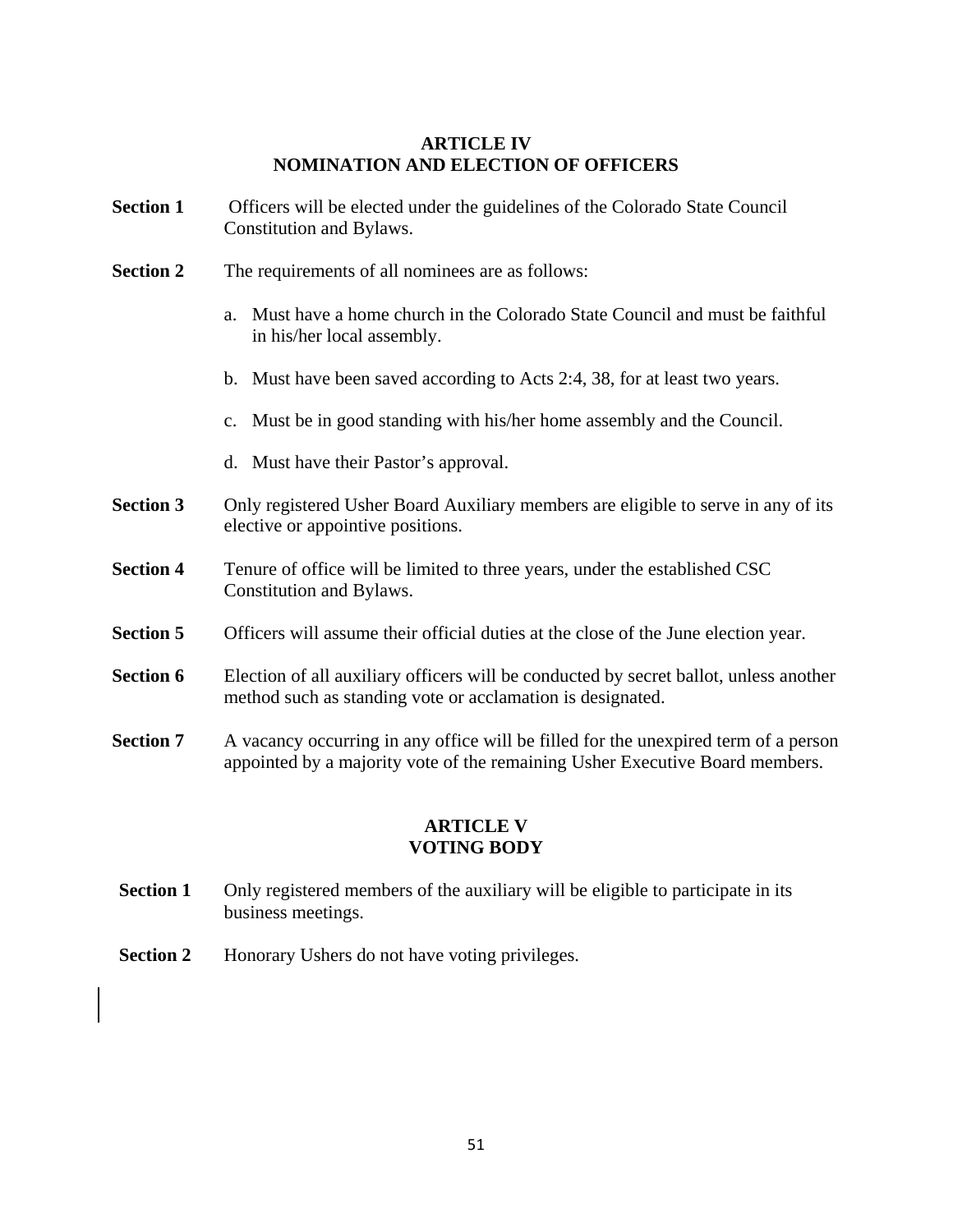### **ARTICLE VI METHOD OF AMENDING CONSTITUTION**

The auxiliary's Constitution and Bylaws may be presented for amendment by a two-thirds (2/3rds) majority vote of registered members of the Usher Board Auxiliary present at the June Council if:

- a. The amendment has been approved for proposal by the auxiliary's Executive Board.
- b. The auxiliary secretary has submitted a copy of the proposed amendment to the CSC General Secretary 30 days prior to the opening of the Council.

# **BYLAWS of the USHER BOARD**

#### **BOARD**

- Section 1 The CSC Usher Board Auxiliary Executive Board will consist of all elected officers and the Auxiliary Director.
- Section 2 The Presidential Cabinet consist of the elected Usher officers, the local church usher board presidents, and the Auxiliary Director.

#### **ATTIRE**

This auxiliary requires its members to adhere to the following dress code:

- **Section 1** Women's dress code is as follows:
	- a. Skirts below the knee, no skirts above the knees
	- b. Skirts with no splits
	- c. Blouses—white with long sleeve or quarter/length sleeves, not with bows or tying at the neck
	- d. Gloves—no lace gloves are allowed, only black allowed
	- e. Natural color stockings
	- f. Shoes—black, closed in heel-and-toe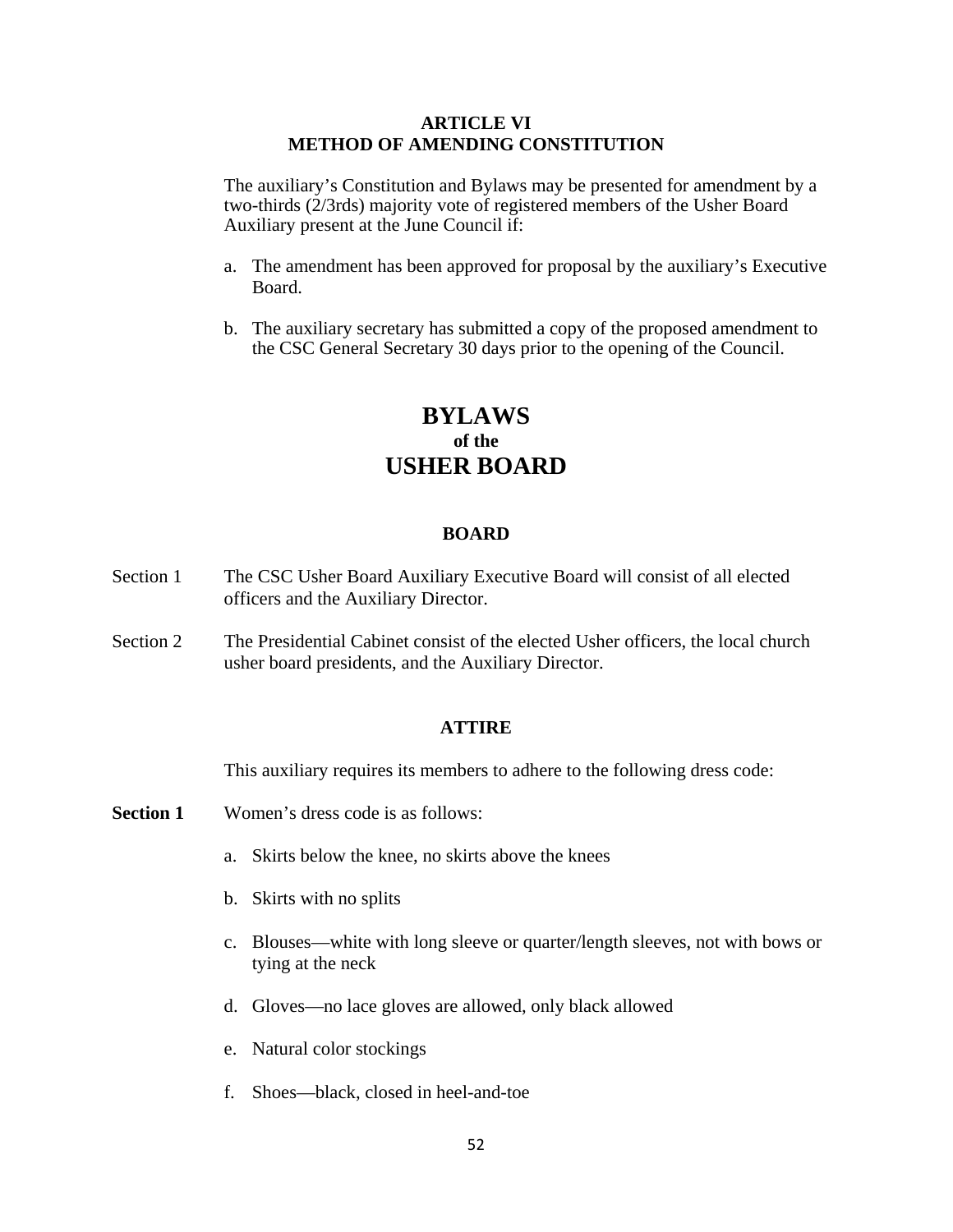- g. No jewelry, no colored lipstick, gloss, or ice, etc. only natural color
- h. No hair ornaments, etc.
- **Section 2** Men's dress code is as follows:
	- a. Black suits, white shirts, long black tie.
	- b. Black shoes and socks.
	- c. White gloves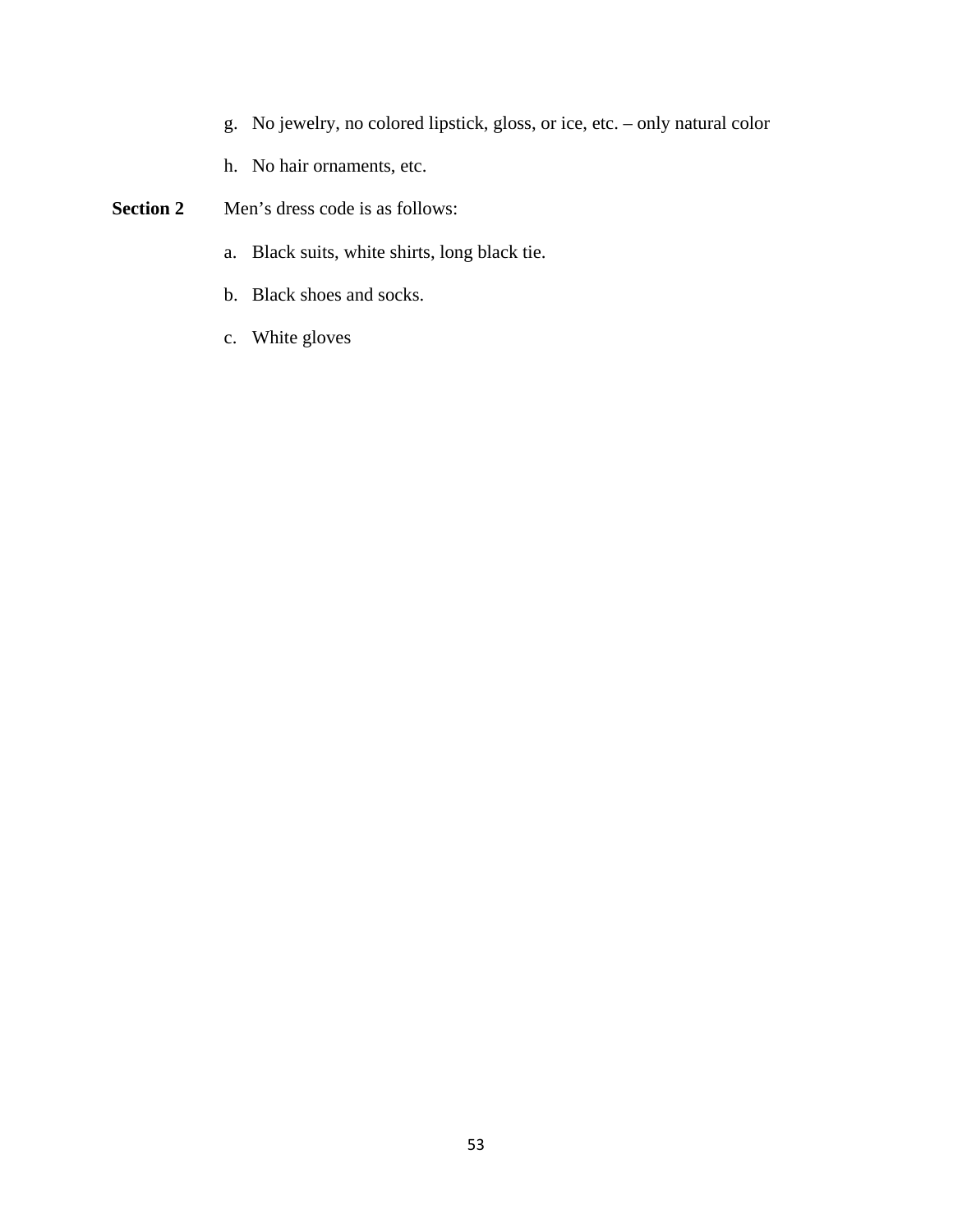# **CONSTITUTION AND BYLAWS of the COLORADO STATE COUNCIL HEALTH PROFESSIONALS**

# **ARTICLE I NAME AND PURPOSE**

- **Section 1** The name of this auxiliary is the "Colorado State Council Health Professionals," hereinafter referred to as the CHP.
- **Section 2** The purpose of this auxiliary is to provide medical assistance/first aid as needed to the members of the Colorado State Council nightly.

# **ARTICLE II MEMBERSHIP**

- **Section 1** To obtain membership, a person must:
	- a. Be saved according to Acts 2:4, 38.
	- b. Be in good standing in his/her home church and with the CSC.
- **Section 2** Each member must pay a registration fee as determined by the Executive Board of the Colorado State Council Health Professionals, each Council session.
- **Section 3** Must be willing to uphold the Bylaws of this Auxiliary.

# **ARTICLE III QUALIFICATIONS, RESPONSIBILITIES AND AUTHORITY OF OFFICERS**

- **Sections 1** Officers are as follows:
	- a. President
	- b. Vice President
	- c. Secretary
	- d. Assistant Secretary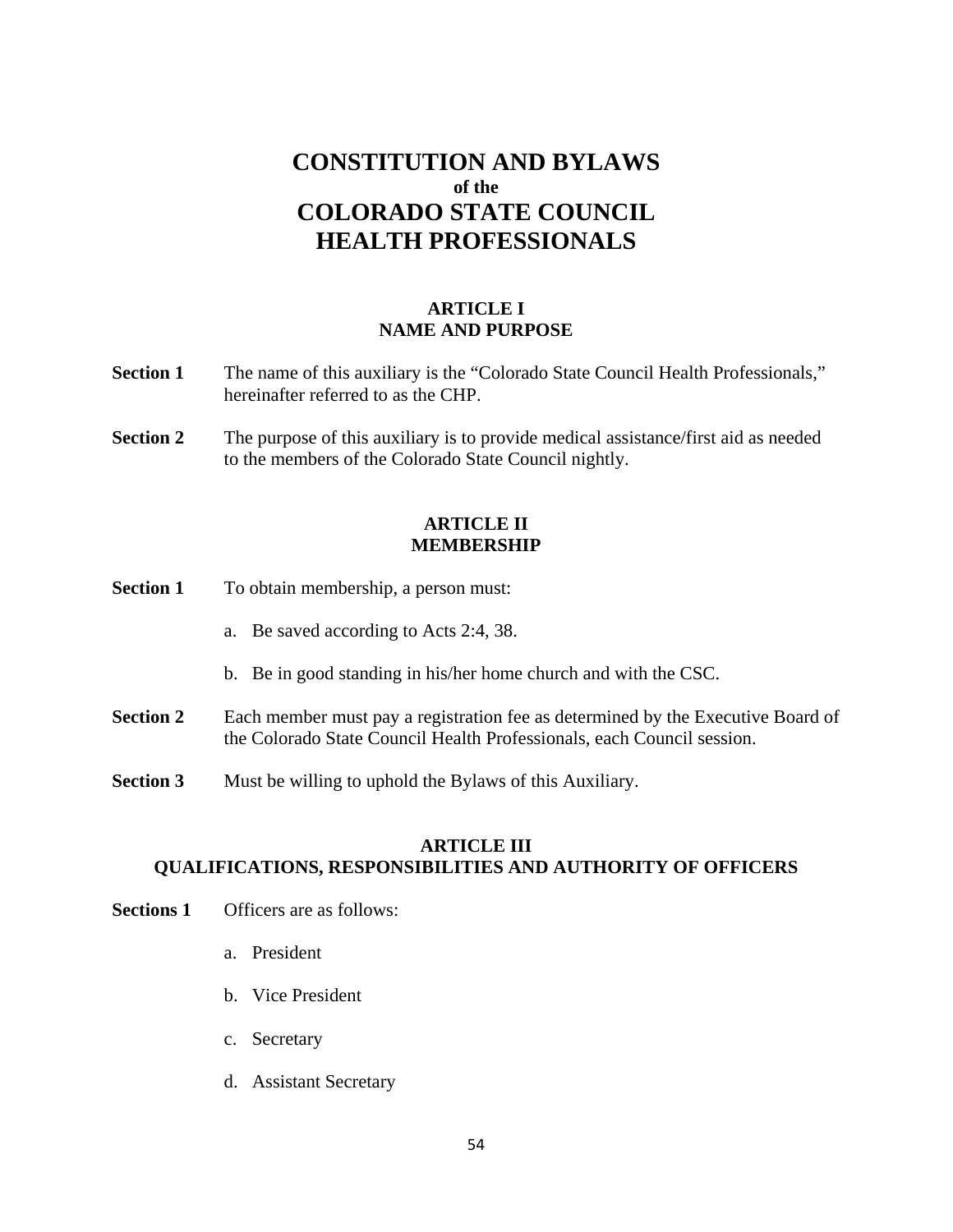- e. Treasurer
- f. Assistant Treasurer
- g. Chaplain
- **Section 2** All officers must have been saved for at least two years, according to Acts 2:4, 38.
- **Section 3** The President will preside at all auxiliary and Executive Board meetings.
- **Section 4** The duties of the Vice President are as follows:
	- a. Assist the President when needed
	- b. Preside over auxiliary meetings in the absence of the President
- **Section 5** The duties of the Secretary are as follows:
	- a. Record and maintain the minutes of the auxiliary
	- b. Obtain prior approval from the President and the Treasurer to purchase necessary supplies
	- c. Present receipts to the Treasurer for reimbursement
	- d. Perform other duties as delegated to him/her
- **Section 6** The duties of the Assistant Secretary are as follows:
	- a. Assist the Secretary when needed
	- b. Perform secretarial duties in the absence of the Secretary

# **Section 7** The duties of the Treasurer are as follows:

- a. Receive, record, and deposit all funds of the auxiliary with the CSC General Treasurer
- b. Disburse funds as directed by the President and/or Secretary [All disbursements shall be made with two signatures, that of the President, Treasurer, or Secretary]
- c. Provide a Treasurer's report to the auxiliary membership at each meeting
- d. Present detailed auxiliary financial records to the CSC Audit Committee at each June Council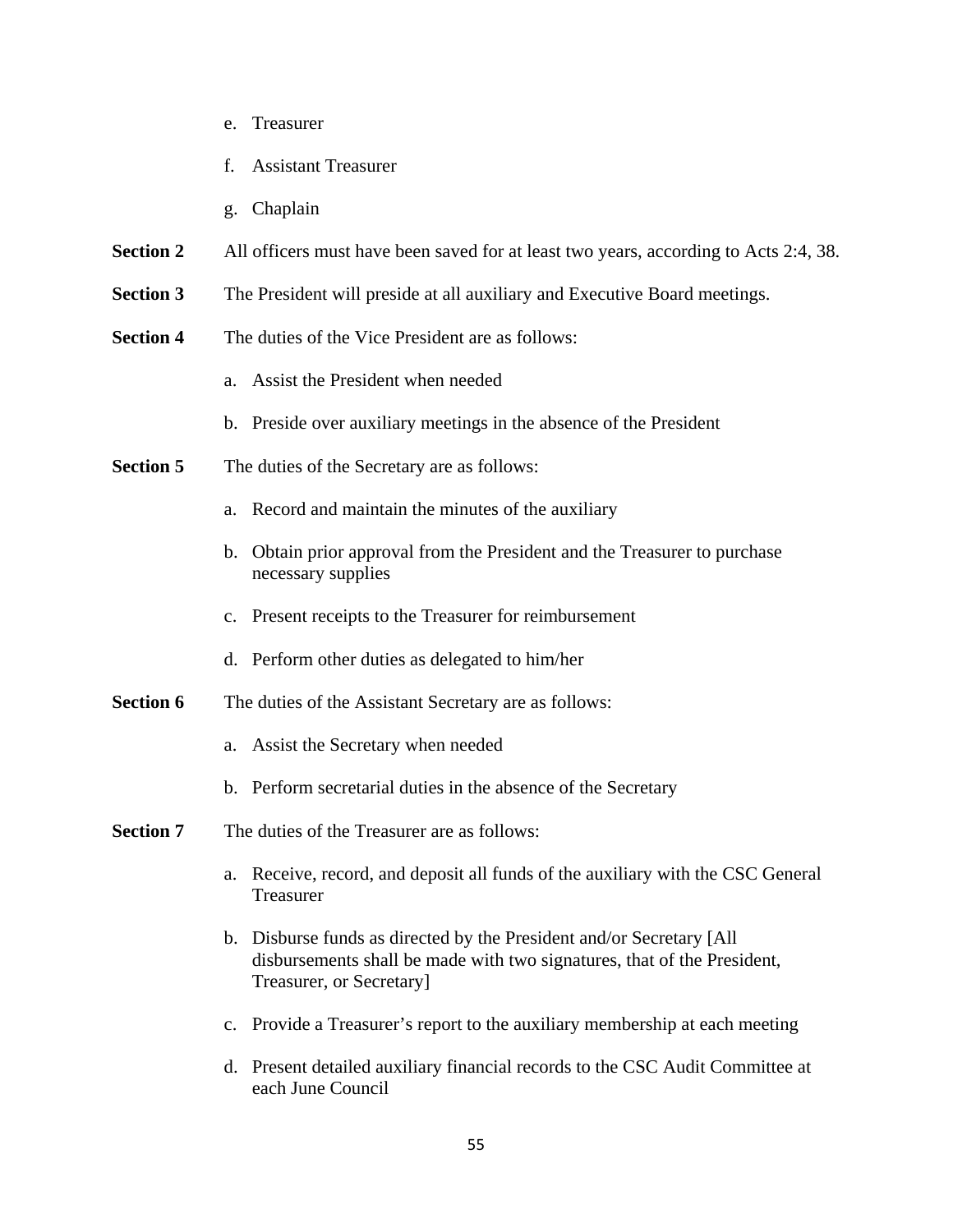- e. Reconcile auxiliary financial reports with the office of the CSC General Treasurer at each Council
- f. Submit a budget for the following year to the CSC General Treasurer after obtaining approval from the President and Auxiliary Director [This budget is due no later than two weeks following the September Council]
- **Section 8** The Assistant Treasurer will assist the Treasurer at each Council and whenever necessary.
	- a. Assist the Treasurer when needed
	- b. Perform financial duties in the absence of the Treasurer
- **Section 9** The Chaplain will conduct all devotional services.

# **ARTICLE IV NOMINATION AND ELECTION OF OFFICERS**

- **Section 1** Officers will be elected under the guidelines of the Colorado State Council Constitution and Bylaws.
- **Section 2** All nominees must have a home church in the Colorado State Council and must be faithful in his/her local assembly.
- **Section 3** Only registered Health Professional Auxiliary members are eligible to serve in any of its elective or appointive positions.
- **Section 4** Tenure of office will be limited to three years, under the established CSC Constitution and Bylaws.
- **Section 5** Officers will assume their official duties at the close of the June election year.
- **Section 6** Election of all auxiliary officers will be conducted by secret ballot, unless another method such as standing vote or acclamation is designated.
- **Section 7** A vacancy occurring in any office will be filled for the unexpired term by a person appointed by a majority vote of the remaining Usher Executive Board members.

# **ARTICLE V VOTING BODY**

Only registered members of the Auxiliary will be eligible to vote.